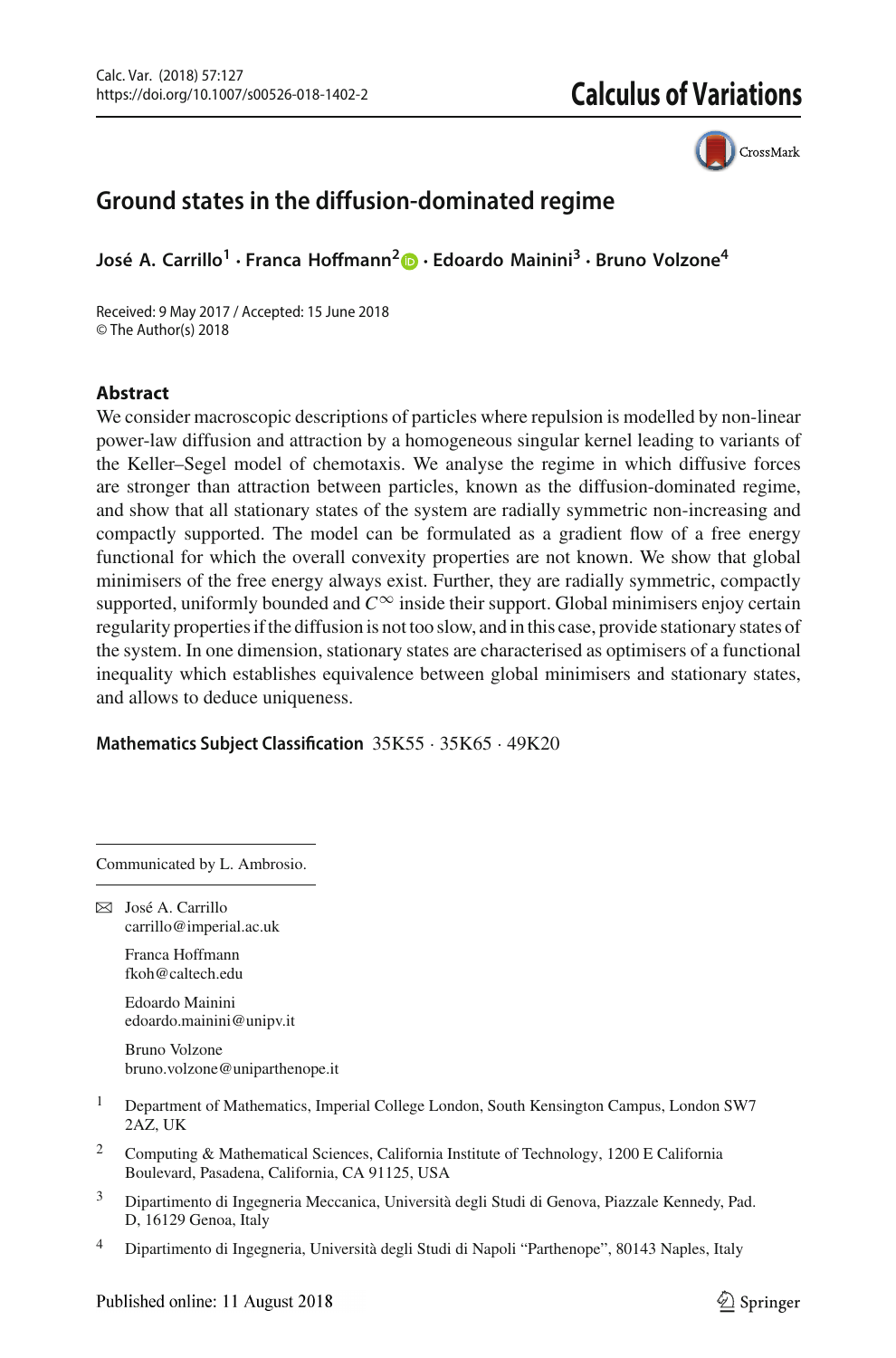## **1 Introduction**

We are interested in the diffusion–aggregation equation

<span id="page-1-0"></span>
$$
\partial_t \rho = \Delta \rho^m + \chi \nabla \cdot (\rho \nabla S_k[\rho]) \tag{1.1}
$$

for a density  $\rho(t, x)$  of unit mass defined on  $\mathbb{R}_+ \times \mathbb{R}^N$ , and where we define the mean-field potential  $S_k[\rho](x) := W_k(x) * \rho(x)$  for some interaction kernel  $W_k$ . The parameter  $\chi > 0$ denotes the interaction strength. Since [\(1.1\)](#page-1-0) conserves mass, is positivity preserving and invariant by translations, we work with solutions  $\rho$  in the set

$$
\mathcal{Y} := \left\{ \rho \in L^1_+(\mathbb{R}^N) \cap L^m(\mathbb{R}^N), \ ||\rho||_1 = 1, \int_{\mathbb{R}^N} x \rho(x) \, dx = 0 \right\}.
$$

The interaction  $W_k$  is given by the Riesz kernel

$$
W_k(x) = \frac{|x|^k}{k}, \quad k \in (-N, 0).
$$

Let us write  $k = 2s - N$  with  $s \in (0, \frac{N}{2})$ . Then the convolution term  $S_k[\rho]$  is governed by a fractional diffusion process,

$$
c_{N,s}(-\Delta)^s S_k[\rho] = \rho, \quad c_{N,s} = (2s - N) \frac{\Gamma(\frac{N}{2} - s)}{\pi^{N/2} 4^s \Gamma(s)} = \frac{k \Gamma(-k/2)}{\pi^{N/2} 2^{k+N} \Gamma(\frac{k+N}{2})}.
$$

For  $k > 1 - N$  the gradient  $\nabla S_k[\rho] := \nabla (W_k * \rho)$  is well defined locally. For  $k \in$ (−*N*, 1 − *N*] however, it becomes a singular integral, and we thus define it via a Cauchy principal value,

<span id="page-1-2"></span>
$$
\nabla S_k[\rho](x) := \begin{cases} \nabla (W_k * \rho)(x), & \text{if } 1 - N < k < 0, \\ \n\int_{\mathbb{R}^N} \nabla W_k(x - y)(\rho(y) - \rho(x)) \, dy, & \text{if } -N < k \le 1 - N. \n\end{cases} \tag{1.2}
$$

Here, we are interested in the porous medium case  $m > 1$  with  $N \geq 1$ . The corresponding energy functional writes

<span id="page-1-1"></span>
$$
\mathcal{F}[\rho] = \mathcal{H}_m[\rho] + \chi \mathcal{W}_k[\rho]
$$
\n(1.3)

with

$$
\mathcal{H}_m[\rho] = \frac{1}{m-1} \int_{\mathbb{R}^N} \rho^m(x) dx, \quad \mathcal{W}_k[\rho] = \frac{1}{2} \iint_{\mathbb{R}^N \times \mathbb{R}^N} \frac{|x-y|^k}{k} \rho(x) \rho(y) dx dy.
$$

Given  $\rho \in \mathcal{Y}$ , we see that  $\mathcal{H}_m$  and  $\mathcal{W}_k$  are homogeneous by taking dilations  $\rho^{\lambda}(x) :=$  $\lambda^N \rho(\lambda x)$ . More precisely, we obtain

$$
\mathcal{F}[\rho^{\lambda}] = \lambda^{N(m-1)} \mathcal{H}_m[\rho] + \lambda^{-k} \chi \mathcal{W}_k[\rho].
$$

In other words, the diffusion and aggregation forces are in balance if  $N(m - 1) = -k$ . This is the case for choosing the critical diffusion exponent  $m_c := 1 - k/N$  called the *faircompetition regime.* In the *diffusion-dominated regime* we choose  $m > m_c$ , which means that the diffusion part of the functional [\(1.3\)](#page-1-1) dominates as  $\lambda \to \infty$ . In other words, concentrations are not energetically favourable for any value of  $\chi > 0$  and  $m > m_c$ . The range  $0 < m < m_c$ is referred to as the *attraction-dominated regime*. In this work, we focus on the diffusiondominated regime  $m > m_c$ .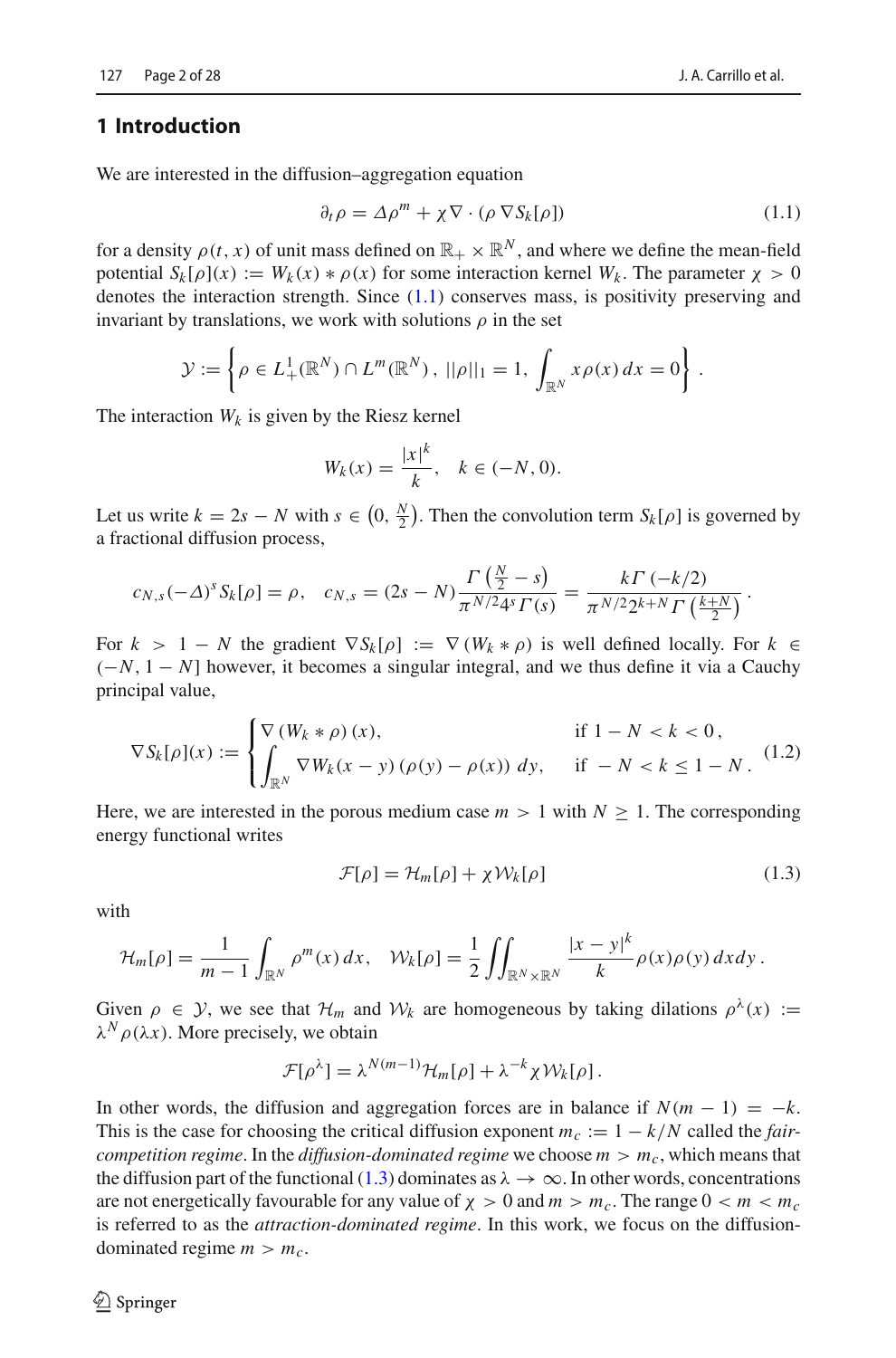Further, we define below the diffusion exponent *m*∗ that will play an important role for the regularity properties of global minimisers of *F*:

<span id="page-2-1"></span>
$$
m^* := \begin{cases} \frac{2-k-N}{1-k-N}, & \text{if } N \ge 1 \text{ and } -N < k < 1 - N, \\ +\infty & \text{if } N \ge 2 \text{ and } 1 - N \le k < 0. \end{cases}
$$
(1.4)

<span id="page-2-0"></span>The main results in this work are summarised in the following two theorems:

**Theorem 1** *Let*  $N \geq 1$ ,  $\chi > 0$  *and*  $k \in (-N, 0)$ *. All stationary states of Eq.* [\(1.1\)](#page-1-0) *are radially symmetric non-increasing. If*  $m > m_c$ , then there exists a global minimiser  $\rho$  of  $\mathcal F$ *on*  $Y$ *. Further, all global minimisers*  $\rho \in Y$  *are radially symmetric non-increasing, compactly supported, uniformly bounded and C*∞ *inside their support. Moreover, all global minimisers of F* are stationary states of [\(1.1\)](#page-1-0), according to Definition [1](#page-4-0), whenever  $m_c < m < m^*$ . *Finally, if*  $m_c < m \leq 2$ , we have  $\rho \in \mathcal{W}^{1,\infty}(\mathbb{R}^N)$ .

<span id="page-2-2"></span>**Theorem 2** *Let*  $N = 1$ ,  $\chi > 0$ ,  $k \in (-1, 0)$  *and*  $m > m_c$ . All stationary states of [\(1.1\)](#page-1-0) are *global minimisers of the energy functional*  $\mathcal F$  *on*  $\mathcal Y$ *. Further, stationary states of* [\(1.1\)](#page-1-0) *in*  $\mathcal Y$ *are unique.*

Diffusion-aggregation at the top equations of the form  $(1.1)$  are ubiquitous as macroscopic models of cell motility due to cell adhesion and/or chemotaxis phenomena while taking into account volume filling constraints [\[10](#page-25-0)[,29](#page-26-0)[,45\]](#page-27-0). The non-linear diffusion models the very strong localised repulsion between cells while the attractive non-local term models either cell movement toward chemosubstance sources or attractive interaction between cells due to cell adhension by long filipodia. They encounter applications in cancer invasion models, organogenesis and pattern formation [\[18](#page-26-1)[,24](#page-26-2)[,28](#page-26-3)[,42](#page-26-4)[,46\]](#page-27-1).

The archetypical example of the Keller–Segel model in two dimensions corresponding to the logarithmic case  $(m = 1, k = 0)$  has been deeply studied by many authors [\[2](#page-25-1)[,3](#page-25-2)[,5](#page-25-3)[,6](#page-25-4)[,15,](#page-26-5)] [19](#page-26-6)[,23](#page-26-7)[,30](#page-26-8)[–32](#page-26-9)[,43](#page-26-10)[,44](#page-26-11)[,47](#page-27-2)], although there are still plenty of open problems. In this case, there is an interesting dichotomy based on a critical parameter  $\chi_c > 0$ : the density exists globally in time if  $0 < \chi < \chi_c$  (diffusion overcomes self-attraction) and expands self-similarly [\[14](#page-26-12)[,27\]](#page-26-13), whereas blow-up occurs in finite time when  $\chi > \chi_c$  (self-attraction overwhelms diffusion), while for  $\chi = \chi_c$  infinitely many stationary solutions exist with intricated basins of attraction [\[3](#page-25-2)]. The three-dimensional configuration with Newtonian interaction ( $m = 1, k = 2 - N$ ) appears in gravitational physics [\[20](#page-26-14)[,21](#page-26-15)], although it does not have this dichotomy, belonging to the attraction-dominated regime. However, the dichotomy does happen for the particular exponent  $m = 4/3$  of the non-linear diffusion for the 3D Newtonian potential as discovered in [\[4\]](#page-25-5). This was subsequently generalised for the fair-competition regime where  $m = m<sub>c</sub>$  for a given  $k \in (-N, 0)$  in [\[12](#page-25-6)[,13](#page-25-7)].

In fact, as mentioned before two other different regimes appear: the diffusion-dominated case when  $m > m_c$  and the attraction-dominated case when  $m < m_c$ . In Figure [1,](#page-3-0) we make a sketch of the different regimes including cases related to non-singular kernels for the sake of completeness. Note that non-singular kernels  $k > 0$  allow for values of  $m < 1$  corresponding to fast-diffusion behaviour in the diffusion-dominated regime  $m > m_c$ . We refer to [\[12](#page-25-6)[,13\]](#page-25-7) and the references therein for a full discussion of the state of the art in these regimes.

In the diffusion-dominated case, it was already proven in [\[16](#page-26-16)] that global minimisers exist in the particular case of  $m > 1 = m_c$  for the logarithmic interaction kernel  $k = 0$ . Their uniqueness up to translation and mass normalisation is a consequence of the important symmetrisation result in [\[17](#page-26-17)] asserting that all stationary states to [\(1.1\)](#page-1-0) for  $2 - N \leq k < 0$ are radially symmetric. We will generalise this result to our present framework for the range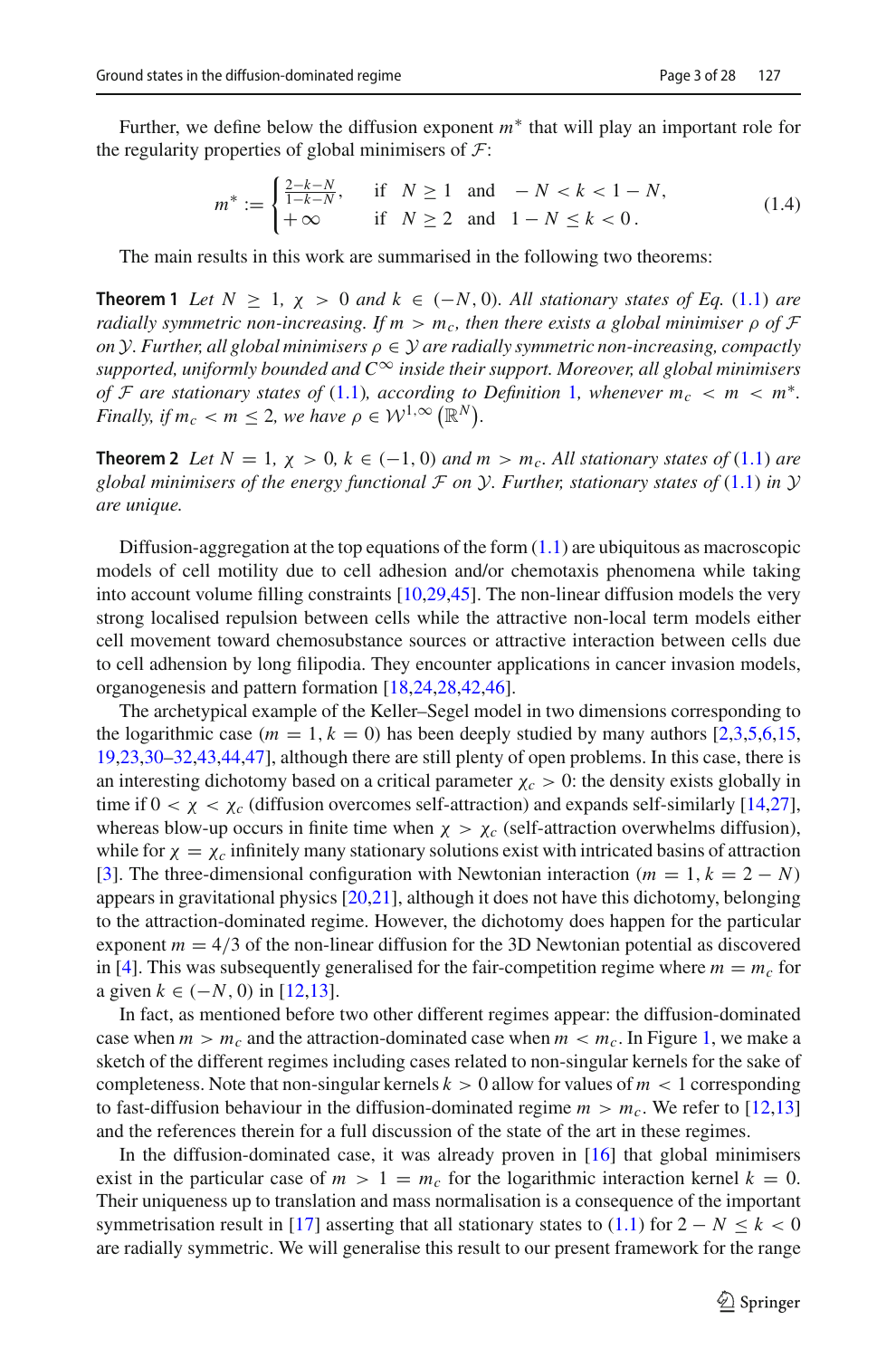

<span id="page-3-0"></span>**Fig. 1** Overview of the parameter space  $(k, m)$  for  $N \geq 3$ : fair-competition regime  $(m = m_c, \text{ red line})$ , diffusion-dominated regime  $(m > m_c,$  yellow region) and attraction-dominated regime  $(m < m_c,$  blue region). For  $m = m_c$ , attractive and repulsive forces are in balance (i.e. in *fair-competition*). For  $m_c < m < m^*$  in the diffusion-dominated regime, global minimisers of  $\mathcal F$  are stationary states of [\(1.1\)](#page-1-0), see Theorem [1,](#page-2-0) a result which we are not able to show for  $m \ge m^*$  (striped region)

 $-N < k < 2 - N$  not included in [\[17\]](#page-26-17) due to the special treatment needed for the arising singular integral terms. This is the main goal of Sect. [2](#page-4-1) where we remind the reader the precise definition and basic properties of stationary states for  $(1.1)$ . In short, we show that stationary solutions are continuous compactly supported radially non-increasing functions with respect to their centre of mass. Some of these results are in fact generalisations of previous results in [\[12](#page-25-6)[,17](#page-26-17)] and we skip some of the details.

Let us finally comment that the symmetrisation result reduces the uniqueness of stationary states to uniqueness of radial stationary states that eventually leads to a full equivalence between stationary states and global minimisers of the free energy [\(1.3\)](#page-1-1). This was used in [\[17\]](#page-26-17) to solve completely the 2D case with  $m > 1 = m_c$  for the logarithmic interaction kernel  $k = 0$ , and it was the new ingredient to fully characterise the long-time asymptotics of [\(1.1\)](#page-1-0) in that particular case.

In view of the main results already announced above, we show in Sect. [3](#page-8-0) the existence of global minimisers for the full range  $m > m_c$  and  $k \in (-N, 0)$  which are steady states of the Eq. [\(1.1\)](#page-1-0) as soon as  $m < m^*$ . This additional constraint on the range of non-linearities appears only in the most singular range  $-N < k < 1 - N$  and allows us to get the right Hölder regularity on the minimisers in order to make sense of the singular integral in the gradient of the attractive non-local potential force [\(1.2\)](#page-1-2).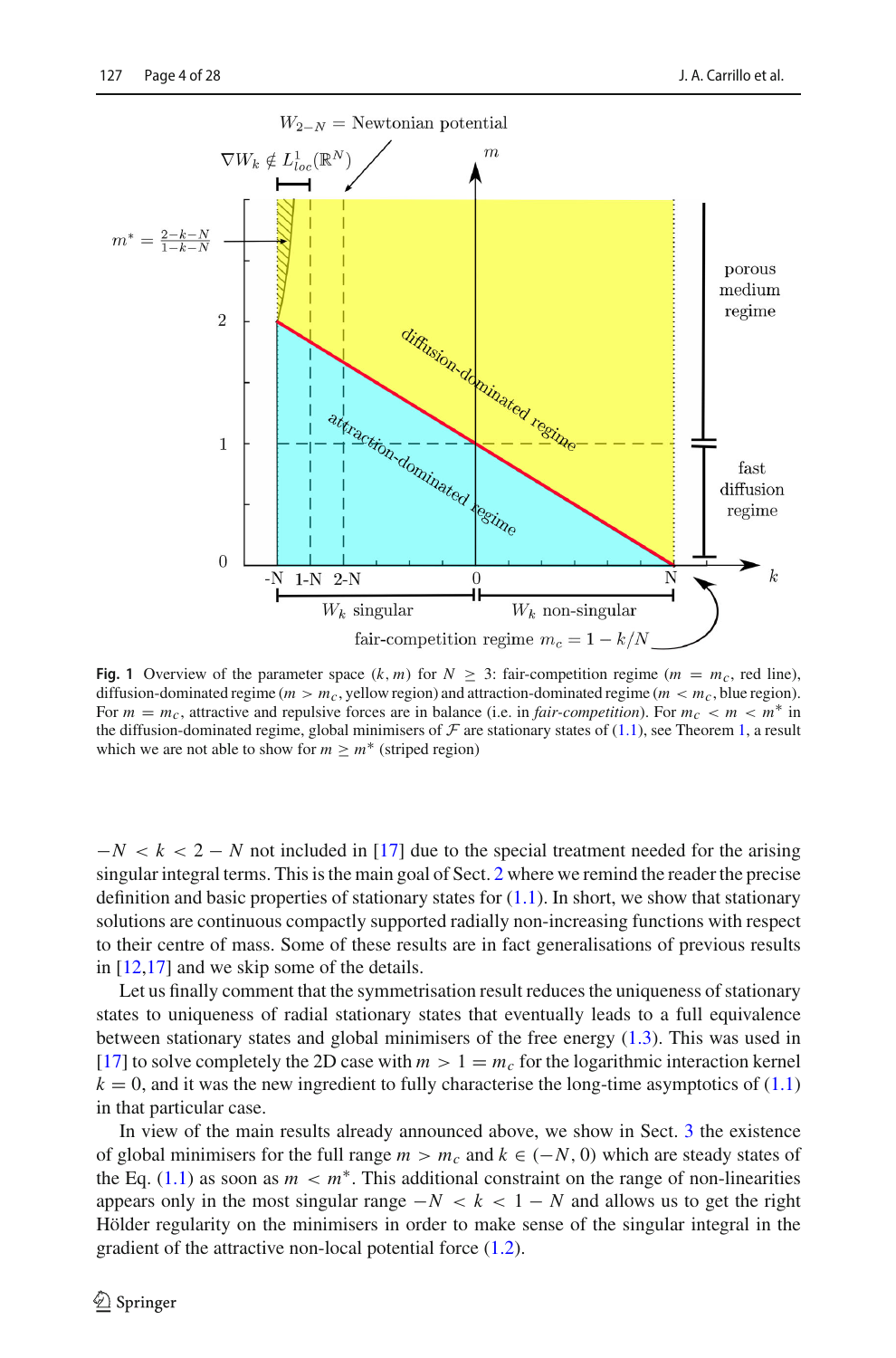Besides existence of minimisers, Sect. [3](#page-8-0) contains some of the main novelties of this paper. First, in order to prove boundedness of minimisers, we develop a fine estimate on the interaction term based on the asymptotics of the Riesz potential of radial functions, and show that this estimate is well suited exactly for the diffusion dominated regime (see Lemma [2](#page-11-0) and Theorem [7\)](#page-13-0). Moreover, thanks to the Schauder estimates for the fractional Laplacian, we improve the regularity results for minimisers in  $[12]$  and show that they are smooth inside their support, see Theorem [10.](#page-19-0) This result applies both to the diffusion-dominated and fair-competition regime.

These global minimisers are candidates to play an important role in the long-time asymptotics of [\(1.1\)](#page-1-0). We show their uniqueness in one dimension by optimal transportation techniques in Sect. [4.](#page-20-0) The challenging open problems remaining are uniqueness of radially non-increasing stationary solutions to  $(1.1)$  in its full generality and the long-time asymptotics of  $(1.1)$  in the whole diffusion-dominated regime, even for non-singular kernels within the fast diffusion case.

Plan of the paper: In Sect. [2](#page-4-1) we define and analyse stationary states, showing that they are radially symmetric and compactly supported. Section [3](#page-8-0) is devoted to global minimisers. We show that global minimisers exist, are bounded and we provide their regularity properties. Eventually, Sect. [4](#page-20-0) proves uniqueness of stationary states in the one-dimensional case.

# <span id="page-4-1"></span>**2 Stationary states**

<span id="page-4-0"></span>Let us define precisely the notion of stationary states to the diffusion–aggregation equation [\(1.1\)](#page-1-0).

**Definition 1** Given  $\bar{\rho} \in L^1_+(\mathbb{R}^N) \cap L^\infty(\mathbb{R}^N)$  with  $||\bar{\rho}||_1 = 1$  and letting  $\bar{S}_k[\bar{\rho}] = W_k * \bar{\rho}$ , we say that  $\overline{\rho}$  is a **stationary state** for the evolution equation [\(1.1\)](#page-1-0) if  $\overline{\rho}^m \in \mathcal{W}_{loc}^{1,2}(\mathbb{R}^N)$ ,  $\nabla \bar{S}_k[\bar{\rho}] \in L^1_{loc}(\mathbb{R}^N)$ , and it satisfies

<span id="page-4-4"></span>
$$
\nabla \bar{\rho}^m = -\chi \, \bar{\rho} \nabla \bar{S}_k[\bar{\rho}] \tag{2.1}
$$

in the sense of distributions in  $\mathbb{R}^N$ . If  $-N < k \leq 1 - N$ , we further require  $\bar{\rho} \in C^{0,\alpha}(\mathbb{R}^N)$ for some  $\alpha \in (1 - k - N, 1)$ .

In fact, as shown in [\[12](#page-25-6)] via a near-far field decomposition argument of the drift term, the function  $S_k[\rho]$  and its gradient defined in [\(1.2\)](#page-1-2) satisfy even more than the regularity  $\nabla S_k[\rho] \in L^1_{loc}(\mathbb{R}^N)$  required in Definition [1:](#page-4-0)

<span id="page-4-2"></span>**Lemma 1** *Let*  $\rho \in L^1_+(\mathbb{R}^N) \cap L^\infty(\mathbb{R}^N)$  *with*  $||\rho||_1 = 1$  *and*  $k \in (-N, 0)$ *. Then the following regularity properties hold:*

- $(i)$   $S_k[\rho] \in L^\infty(\mathbb{R}^N)$ .
- $(iii)$   $\nabla S_k[\rho] \in L^{\infty}(\mathbb{R}^N)$ , assuming additionally  $\rho \in C^{0,\alpha}(\mathbb{R}^N)$  with  $\alpha \in (1 k N, 1)$  in *the range*  $k \in (-N, 1 - N]$ .

<span id="page-4-3"></span>Lemma [1](#page-4-2) implies further regularity properties for stationary states of [\(1.1\)](#page-1-0). For precise proofs, see [\[12](#page-25-6)].

**Proposition 1** *Let*  $k \in (-N, 0)$  *and*  $m > m_c$ . If  $\overline{\rho}$  *is a stationary state of Eq.* [\(1.1\)](#page-1-0) *and*  $S_k[\bar{\rho}] = W_k * \bar{\rho}$ *, then*  $\bar{\rho}$  *is continuous on*  $\mathbb{R}^N$ *,*  $\bar{\rho}^{m-1} \in \mathcal{W}^{1,\infty}(\mathbb{R}^N)$ *, and* 

 $\circled{2}$  Springer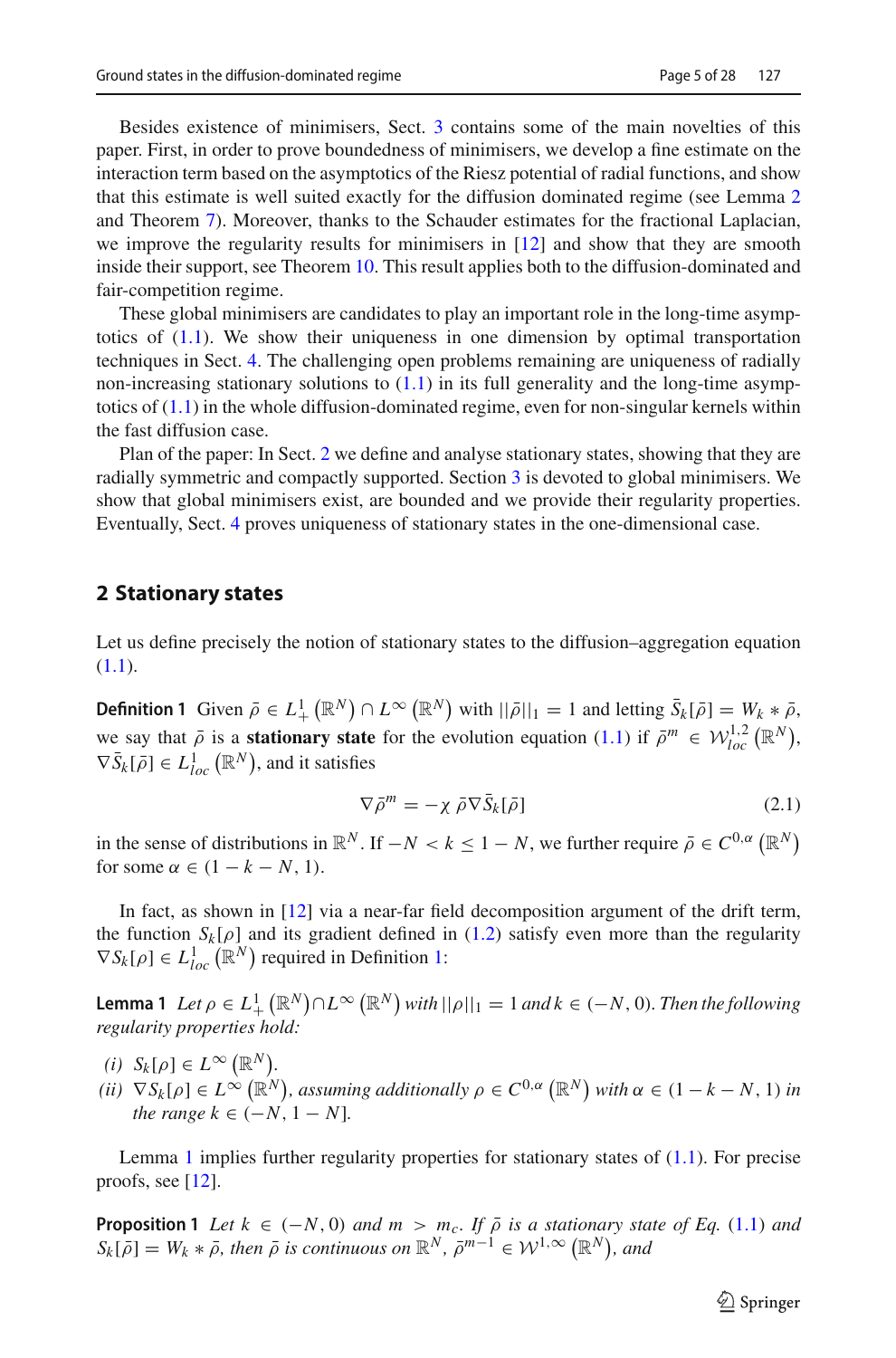<span id="page-5-3"></span>
$$
\bar{\rho}(x)^{m-1} = \frac{m-1}{m} \left( C[\bar{\rho}](x) - \chi S_k[\bar{\rho}](x) \right)_+, \quad \forall x \in \mathbb{R}^N,
$$
\n(2.2)

*where*  $C[\bar{\rho}](x)$  *is constant on each connected component of supp*  $(\bar{\rho})$ *.* 

It follows from Proposition [1](#page-4-3) that  $\bar{\rho} \in \mathcal{W}^{1,\infty}(\mathbb{R}^N)$  in the case  $m_c < m \leq 2$ .

#### **2.1 Radial symmetry of stationary states**

The aim of this section is to prove that stationary states of  $(1.1)$  are radially symmetric. This is one of the main results of [\[17](#page-26-17)], and is achieved there under the assumption that the interaction kernel is not more singular than the Newtonian potential close to the origin. As we will briefly describe in the proof of the next result, the main arguments continue to hold even for the more singular Riesz kernels *Wk* .

<span id="page-5-2"></span>**Theorem 3** (Radiality of stationary states) *Let*  $\chi > 0$  *and*  $m > m_c$ *. If*  $\bar{\rho} \in L^1_+(\mathbb{R}^N) \cap L^\infty(\mathbb{R}^N)$ *with*  $\|\bar{\rho}\|_1 = 1$  *is a stationary state of* [\(1.1\)](#page-1-0) *in the sense of Definition [1,](#page-4-0) then*  $\bar{\rho}$  *is radially symmetric non-increasing up to a translation.*

*Proof* The proof is based on a contradiction argument, being an adaptation of that in [\[17,](#page-26-17) Theorem 2.2], to which we address the reader the more technical details. Assume that  $\bar{\rho}$  is *not* radially non-increasing up to *any* translation. By Proposition [1,](#page-4-3) we have

<span id="page-5-1"></span>
$$
\left|\nabla \bar{\rho}^{m-1}(x)\right| \le c \tag{2.3}
$$

for some positive constant *c* in  $\text{supp}(\bar{\rho})$ . Let us now introduce the *continuous Steiner symmetrisation*  $S^{\tau} \overline{\rho}$  in direction  $e_1 = (1, 0, \dots, 0)$  of  $\overline{\rho}$  as follows. For any  $x_1 \in \mathbb{R}, x' \in$  $\mathbb{R}^{N-1}$ ,  $h > 0$ , let

$$
S^{\tau}\overline{\rho}(x_1,x'):=\int_0^{\infty}1\!\!1_{M^{\tau}(U_{x'}^h)}(x_1)\,dh\,,
$$

where

$$
U_{x'}^h = \{x_1 \in \mathbb{R} : \bar{\rho}(x_1, x') > h\}
$$

and  $M^{\tau}(U_{x'}^{h})$  is the continuous Steiner symmetrisation of the  $U_{x'}^{h}$  (see [\[17\]](#page-26-17) for the precise definitions and all the related properties). As in  $[17]$ , our aim is to show that there exists a continuous family of functions  $\mu(\tau, x)$  such that  $\mu(0, \cdot) = \overline{\rho}$  and some positive constants  $C_1 > 0$ ,  $c_0 > 0$  and a small  $\delta_0 > 0$  such that the following estimates hold for all  $\tau \in [0, \delta_0]$ :

<span id="page-5-0"></span>
$$
\mathcal{F}[\mu(\tau,\cdot)] - \mathcal{F}[\bar{\rho}] \le -c_0 \tau \tag{2.4}
$$

$$
|\mu(\tau, x) - \bar{\rho}(x)| \le C_1 \bar{\rho}(x)\tau \quad \text{for all } x \in \mathbb{R}^N
$$
 (2.5)

$$
\int_{\Omega_i} (\mu(\tau, x) - \bar{\rho}(x)) dx = 0
$$
 for any connected component  $\Omega_i$  of  $\text{supp}(\bar{\rho})$ . (2.6)

Following the arguments of the proof in [\[17,](#page-26-17) Proposition 2.7], if we want to construct a continuous family  $\mu(\tau, \cdot)$  for [\(2.5\)](#page-5-0) to hold, it is convenient to modify suitably the continuous Steiner symmetrisation  $S^{\tau} \bar{\rho}$  in order to have a better control of the speed in which the level sets  $U_{x'}^h$  are moving. More precisely, we define  $\mu(\tau, \cdot) = \tilde{S}^{\tau} \bar{\rho}$  as

$$
\tilde{S}^{\tau}\bar{\rho}_0(x_1,x'):=\int_0^{\infty} \mathbbm{1}_{M^{v(h)\tau}(U^h_{x'})}(x_1)\,dh
$$

with  $v(h)$  defined as

 $\mathcal{L}$  Springer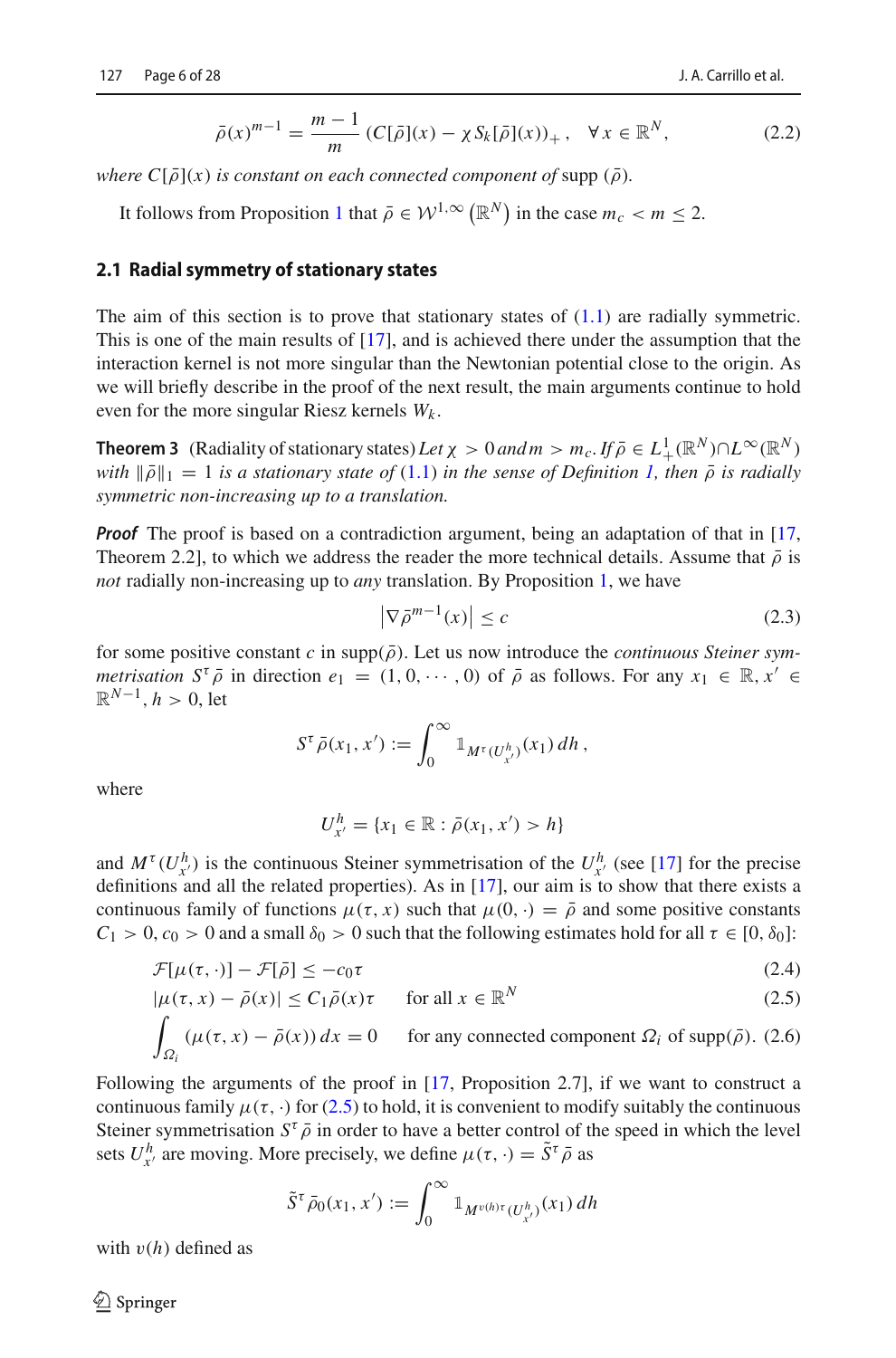$$
v(h) := \begin{cases} 1 & h > h_0, \\ 0 & 0 < h \le h_0, \end{cases}
$$

for some sufficiently small constant  $h_0 > 0$  to be determined. Note that this choice of the velocity is different to the one in [\[17,](#page-26-17) Proposition 2.7] since we are actually keeping the level sets of  $\tilde{S}^{\tau} \bar{\rho}(\cdot, x')$  frozen below the layer at height *h*<sub>0</sub>. Next, we note that inequality [\(2.3\)](#page-5-1) and the Lipschitz regularity of  $S_k$  (Lemma [1\)](#page-4-2) are the only basic ingredients used in the proof of [\[17,](#page-26-17) Proposition 2.7] to show that the family  $\mu(\tau, \cdot)$  satisfies [\(2.5\)](#page-5-0) and [\(2.6\)](#page-5-0). Therefore, it remains to prove [\(2.4\)](#page-5-0). Since different level sets of  $\tilde{S}^{\tau} \bar{\rho}(\cdot, x')$  are moving at different speeds  $v(h)$ , we do not have  $M^{v(h_1)\tau}(U^{h_1}_{x'}) \subset M^{v(h_2)\tau}(U^{h_2}_{x'})$  for all  $h_1 > h_2$ , but it is still possible to prove that (see [\[17](#page-26-17), Proposition 2.7])

$$
\mathcal{H}_m[\tilde{S}^\tau \bar{\rho}] \leq \mathcal{H}_m[\bar{\rho}] \text{ for all } \tau \geq 0.
$$

Then, in order to establish  $(2.4)$ , it is enough to show

<span id="page-6-0"></span>
$$
\mathcal{W}_k[\tilde{S}^\tau \bar{\rho}] \le \mathcal{W}_k[\bar{\rho}] - \chi c_0 \tau \quad \text{for all } \tau \in [0, \delta_0], \text{ for some } c_0 > 0 \text{ and } \delta_0 > 0. \tag{2.7}
$$

As in the proof of  $[17,$  $[17,$  Proposition 2.7], proving  $(2.7)$  reduces to show that for sufficiently small  $h_0 > 0$  one has

<span id="page-6-1"></span>
$$
\left| \mathcal{W}_k[\tilde{S}^\tau \bar{\rho}] - \mathcal{W}_k[S^\tau \bar{\rho}] \right| \le \frac{c \chi \tau}{2} \quad \text{for all } \tau.
$$
 (2.8)

To this aim, we write

$$
S^{\tau}\bar{\rho}(x_1,x') = \int_{h_0}^{\infty} \mathbb{1}_{M^{\tau}(U_{x'}^h)}(x_1)dh + \int_{0}^{h_0} \mathbb{1}_{M^{\tau}(U_{x'}^h)}(x_1)dh =: f_1(\tau,x) + f_2(\tau,x)
$$

and we split  $\tilde{S}^{\tau} \bar{\rho}$  similarly, taking into account that  $v(h) = 1$  for all  $h > h_0$ .

$$
\tilde{S}^{\tau}\bar{\rho}(x_1,x')=f_1(\tau,x)+\int_0^{h_0} \mathbb{1}_{M^{v(h)\tau}(U_{x'}^{h})}(x_1)dh=:f_1(\tau,x)+\tilde{f}_2(\tau,x).
$$

Note that

$$
f_2 = S^{\tau}(T^{h_0}\bar{\rho}),
$$

where  $T^{h_0} \bar{\rho}$  is the truncation at height  $h_0$  of  $\bar{\rho}$ . Since  $v(h) = 0$  for  $h \leq h_0$ , we have

$$
\tilde{f}_2 = T^{h_0}\bar{\rho}.
$$

If we are in the singular range  $k \in (-N, 1 - N]$ , we have  $\bar{\rho} \in C^{0, \alpha}(\mathbb{R}^N)$  for some  $\alpha \in (1 - \alpha)$  $k - N$ , 1). Since the continuous Steiner symmetrisation decreases the modulus of continuity (see [\[8](#page-25-8), Theorem 3.3] and [\[8,](#page-25-8) Corollary 3.1]), we also have  $S^{\tau} \bar{\rho}$ ,  $f_2$ ,  $\tilde{f}_2 \in C^{0,\alpha}(\mathbb{R}^N)$ . Further, Lemma [1](#page-4-2) and the arguments of [\[17,](#page-26-17) Proposition 2.7] guarantee that the expressions

$$
A_1(\tau) := \left| \int f_2(W_k * f_1) - \tilde{f}_2(W_k * f_1) dx \right| \text{ and}
$$

$$
A_2(\tau) := \left| \int f_2(W_k * f_2) - \tilde{f}_2(W_k * \tilde{f}_2) dx \right|
$$

can be controlled by  $||\bar{\rho}||_{\infty}$  and the  $\alpha$ -Hölder seminorm of  $\bar{\rho}$ . Hence, we can apply the argument in  $[17,$  Proposition 2.7] to conclude for the estimate  $(2.8)$ . Now it is possible to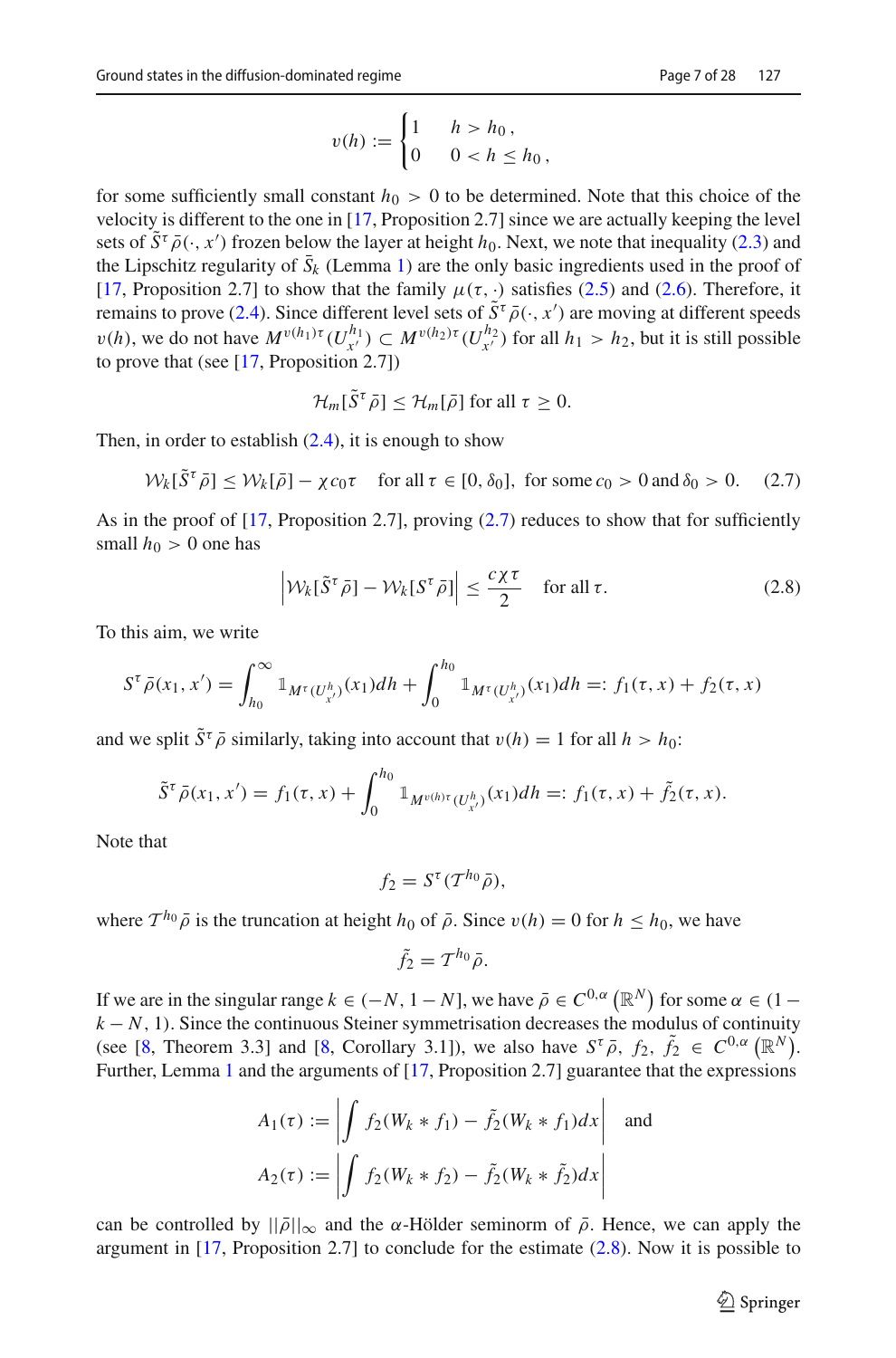$$
|\mathcal{F}[\mu(\tau,\cdot)] - \mathcal{F}[\bar{\rho}]| \leq C_2 \tau^2,
$$

which is a contradiction with [\(2.4\)](#page-5-0) for small  $\tau$ .

# **2.2 Stationary states are compactly supported**

In this section, we will prove that all stationary states of Eq. [\(1.1\)](#page-1-0) have compact support, which agrees with the properties shown in  $[16,17,33]$  $[16,17,33]$  $[16,17,33]$ . We begin by stating a useful asymptotic estimate on the Riesz potential inspired by [\[50,](#page-27-3) § 4]. For the proof of Proposition [2,](#page-7-0) see Appendix [1.](#page-23-0)

<span id="page-7-0"></span>**Proposition 2** (Riesz potential estimates) *Let*  $k \in (-N, 0)$  *and let*  $\rho \in \mathcal{Y}$  *be radially symmetric.*

(i) If  $1 - N < k < 0$ , then  $|x|^k * \rho(x) \leq C_1 |x|^k$  on  $\mathbb{R}^N$ .

(ii) *If*  $-N < k \leq 1 - N$  and if  $\rho$  is supported on a ball  $B_R$  for some  $R < \infty$ , then

$$
|x|^k * \rho(x) \le C_2 T_k(|x|, R) |x|^k, \quad \forall |x| > R,
$$

*where*

<span id="page-7-2"></span>
$$
T_{k}(|x|, R) := \begin{cases} \left(\frac{|x| + R}{|x| - R}\right)^{1 - k - N} & \text{if } k \in (-N, 1 - N), \\ \left(1 + \log\left(\frac{|x| + R}{|x| - R}\right)\right) & \text{if } k = 1 - N \end{cases} \tag{2.9}
$$

*Here,*  $C_1 > 0$  *and*  $C_2 > 0$  *are explicit constants depending only on k and N.* 

<span id="page-7-1"></span>From the above estimate, we can derive the expected asymptotic behaviour at infinity.

**Corollary 1** *Let*  $\rho \in \mathcal{Y}$  *be radially non-increasing. Then*  $W_k * \rho$  *vanishes at infinity, with* decay not faster than that of  $|x|^{k}$ .

*Proof* Notice that Proposition [2\(](#page-7-0)i) entails the decay of the Riesz potential at infinity for  $1 - N < k < 0$ . Instead, let  $-N < k \le 1 - N$ . Let  $r \in (1 - k - N, 1)$  and notice that  $|y|^{k} \le |y|^{k+r}$  if  $|y| \ge 1$ , so that if  $B_1$  is the unit ball centered at the origin we have

$$
|x|^{k} * \rho(x) \le \int_{B_1} \rho(x - y)|y|^{k} dy + \int_{B_1^C} \rho(x - y)|y|^{k+r} dy
$$
  

$$
\le \left(\sup_{y \in B_1} \rho(x - y)\right) \int_{B_1} |y|^{k} dy + (W_{k+r} * \rho)(x).
$$

The first term in the right hand side vanishes as  $|x| \to \infty$ , since  $y \mapsto |y|^k$  is integrable at the origin, and since  $\rho$  is radially non-increasing and vanishing at infinity as well. The second term goes to zero at infinity thanks to Proposition [2\(](#page-7-0)i), since the choice of *r* yields  $k + r > 1 - N$ .

On the other hand, the decay at infinity of the Riesz potential can not be faster than that of  $|x|^k$ . To see this, notice that there holds

$$
|x|^{k} * \rho(x) \ge \int_{B_1} \rho(y)|x - y|^{k} dy \ge (|x| + 1)^{k} \int_{B_1} \rho(y) dy
$$

with  $\int_{B_1} \rho > 0$  since  $\rho \in \mathcal{Y}$  is radially non-increasing.

As a rather simple consequence of Corollary [1,](#page-7-1) we obtain: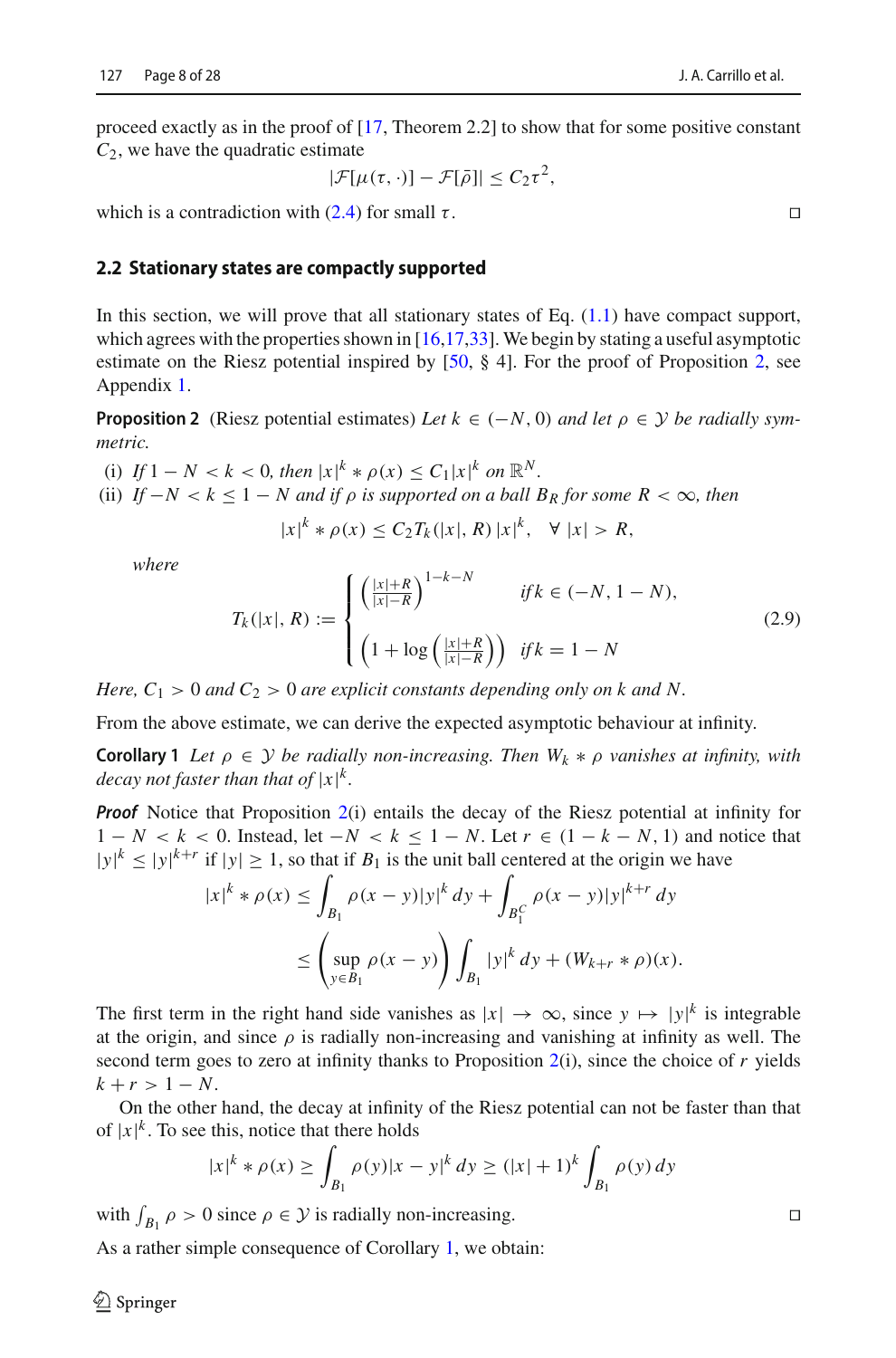#### <span id="page-8-5"></span>**Corollary 2** Let  $\bar{\rho}$  be a stationary state of [\(1.1\)](#page-1-0). Then  $\bar{\rho}$  is compactly supported.

*Proof* By Theorem [3](#page-5-2) we have that  $\bar{\rho}$  is radially non-increasing up to a translation. Since the translation of a stationary state is itself a stationary state, we may assume that  $\bar{\rho}$  is radially symmetric with respect to the origin. Suppose by contradiction that  $\bar{\rho}$  is supported on the whole of  $\mathbb{R}^N$ , so that Eq. [\(2.2\)](#page-5-3) holds on the whole  $\mathbb{R}^N$ , with  $C_k[\bar{\rho}](x)$  replaced by a unique constant *C*. Then we necessarily have  $C = 0$ . Indeed,  $\bar{\rho}^{m-1}$  vanishes at infinity since it is radially non-increasing and integrable, and by Corollary [1](#page-7-1) we have that  $S_k[\bar{\rho}] = W_k * \bar{\rho}$ vanishes at infinity as well. Therefore

$$
\bar{\rho} = \left(\frac{\chi(m-1)}{m} S_k[\bar{\rho}]\right)^{1/(m-1)}
$$

But Corollary [1](#page-7-1) shows that  $W_k * \rho$  decays at infinity not faster than  $|x|^k$  and this would entail, since  $m > m_c$ , a decay at infinity of  $\rho$  not faster than that of  $|x|^{-N}$ , contradicting the integrability of  $\rho$ .

## <span id="page-8-0"></span>**3 Global minimisers**

We start this section by recalling a key ingredient for the analysis of the regularity of the drift term in [\(1.1\)](#page-1-0), i.e. certain functional inequalities which are variants of the Hardy-Littlewood-Sobolev (HLS) inequality, also known as the weak Young's inequality [\[36](#page-26-19), Theorem 4.3]: for all  $f \in L^p(\mathbb{R}^N)$ ,  $g \in L^q(\mathbb{R}^N)$  there exists an optimal constant  $C_{HLS}$  = depends on N too > 0 such that

$$
\left| \iint_{\mathbb{R}^N \times \mathbb{R}^N} f(x) |x - y|^k g(y) \, dx \, dy \right| \leq C_{HLS} \|f\|_p \|g\|_q,
$$
  
if  $\frac{1}{p} + \frac{1}{q} = 2 + \frac{k}{N}$ ,  $p, q > 1$ ,  $k \in (-N, 0)$ . (3.1)

<span id="page-8-2"></span>.

<span id="page-8-3"></span>The optimal constant  $C_{HLS}$  is found in [\[35](#page-26-20)]. In the sequel, we will make use of the following variations of the above HLS inequality:

**Theorem 4** *Let*  $k \in (-N, 0)$ *, and*  $m > m_c$ *. For*  $f \in L^1(\mathbb{R}^N) \cap L^m(\mathbb{R}^N)$ *, we have* 

<span id="page-8-4"></span>
$$
\left| \iint_{\mathbb{R}^N \times \mathbb{R}^N} |x - y|^k f(x) f(y) dx dy \right| \le C_* ||f||_1^{(k+N)/N} ||f||_{m_c}^{m_c},\tag{3.2}
$$

*where*  $C_* = C_*(k, m, N)$  *is the best constant.* 

*Proof* The inequality is a direct consequence of the standard sharp HLS inequality and of Hölder's inequality. It follows that  $C_*$  is finite and bounded from above by the optimal constant in the HLS inequality. constant in the HLS inequality.

#### **3.1 Existence of global minimisers**

<span id="page-8-1"></span>**Theorem 5** (Existence of global minimisers) *For all*  $\chi > 0$  *and*  $k \in (-N, 0)$ *, there exists a global minimiser* ρ *of F in Y. Moreover, all global minimisers of F in Y are radially non-increasing.*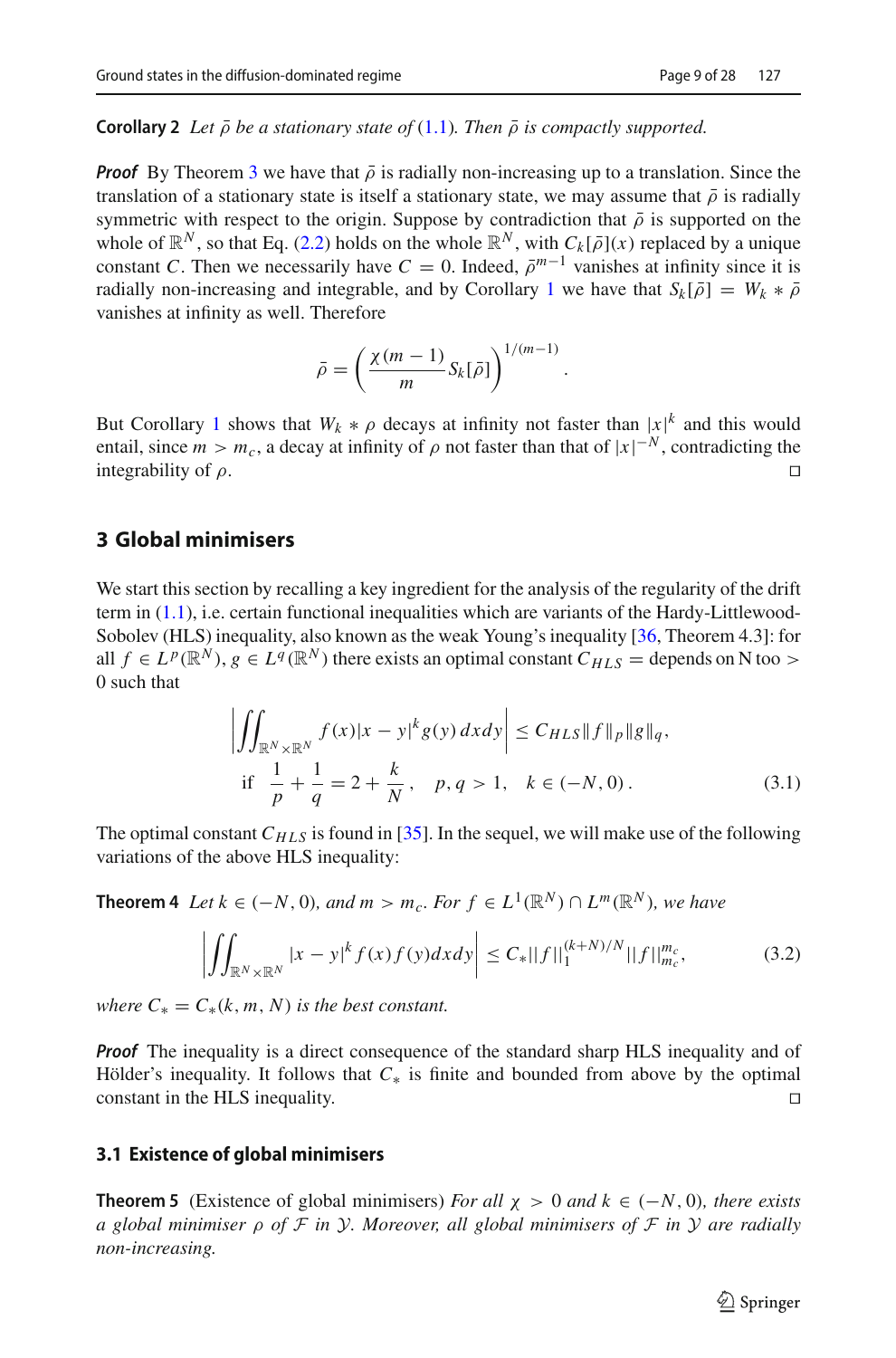We follow the concentration compactness argument as applied in Appendix A.1 of [\[33\]](#page-26-18). Our proof is based on [\[38,](#page-26-21) Theorem II.1, Corollary II.1]. Let us denote by  $\mathcal{M}^p(\mathbb{R}^N)$  the Marcinkiewicz space or weak  $L^p$  space.

<span id="page-9-3"></span>**Theorem 6** (see [\[38,](#page-26-21) Theorem II.1]) *Suppose*  $W \in \mathcal{M}^p(\mathbb{R}^N)$ ,  $1 < p < \infty$ , and consider the *problem*

$$
I_M = \inf_{\rho \in \mathcal{Y}_{q,M}} \left\{ \frac{1}{m-1} \int_{\mathbb{R}^N} \rho^m dx + \frac{\chi}{2} \iint_{\mathbb{R}^N \times \mathbb{R}^N} W(x-y) \rho(x) \rho(y) dx dy \right\}.
$$

*where*

$$
\mathcal{Y}_{q,M} = \left\{ \rho \in L^q(\mathbb{R}^N) \cap L^1(\mathbb{R}^N), \ \rho \ge 0 \ a.e., \int_{\mathbb{R}^N} \rho(x) \, dx = M \right\}, \ \ q = \frac{p+1}{p} < m \, .
$$

*Then there exists a minimiser of problem*  $(I_M)$  *if the following holds:* 

<span id="page-9-0"></span> $I_{M_0} < I_M + I_{M_0-M}$  *for all*  $M \in (0, M_0)$ . (3.3)

<span id="page-9-1"></span>**Proposition 3** (see [\[38](#page-26-21), Corollary II.1]) *Suppose there exists some*  $\lambda \in (0, N)$  *such that* 

$$
W(tx) \ge t^{-\lambda} W(x)
$$

*for all t*  $\geq$  1*. Then* [\(3.3\)](#page-9-0) *holds if and only if* 

<span id="page-9-2"></span>
$$
I_M < 0 \quad \text{for all } M > 0 \,. \tag{3.4}
$$

*Proof of Theorem [5](#page-8-1)* First of all, notice that our choice of potential  $W_k(x) = |x|^k / k$  is indeed in  $\mathcal{M}^p(\mathbb{R}^N)$  with  $p = -N/k$ . Further, it can easily be verified that Proposition [3](#page-9-1) applies with  $\lambda = -k$ . Hence we are left to show that there exists a choice of  $\rho \in \mathcal{Y}_{q,M}$  such that  $\mathcal{F}[\rho] < 0$ . Let us fix  $R > 0$  and define

$$
\rho_*(x) := \frac{MN}{\sigma_N R^N} \mathbb{1}_{B_R}(x),
$$

where  $B_R$  denotes the ball centered at zero and of radius  $R > 0$ , and where  $\sigma_N =$  $2\pi^{(N/2)}/\Gamma(N/2)$  denotes the surface area of the *N*-dimensional unit ball. Then

$$
\mathcal{H}_{m}[\rho_{*}] = \frac{1}{m-1} \int_{\mathbb{R}^{N}} \rho_{*}^{m} dx = \frac{(MN)^{m} \sigma_{N}^{1-m}}{N(m-1)} R^{N(1-m)},
$$
  
\n
$$
\mathcal{W}_{k}[\rho_{*}] = \frac{1}{2} \iint_{\mathbb{R}^{N} \times \mathbb{R}^{N}} W_{k}(x-y) \rho_{*}(x) \rho_{*}(y) dx dy
$$
  
\n
$$
= \frac{(MN)^{2}}{2k \sigma_{N}^{2} R^{2N}} \iint_{\mathbb{R}^{N} \times \mathbb{R}^{N}} |x-y|^{k} \mathbb{1}_{B_{R}}(x) \mathbb{1}_{B_{R}}(y) dx dy
$$
  
\n
$$
\leq \frac{(MN)^{2}}{2k \sigma_{N}^{2} R^{2N}} (2R)^{k} \frac{\sigma_{N}^{2}}{N^{2}} R^{2N} = 2^{k-1} M^{2} \frac{R^{k}}{k} < 0.
$$

We conclude that

$$
\mathcal{F}[\rho_*] = \mathcal{H}_m[\rho_*] + \chi \mathcal{W}_k[\rho_*] \le \frac{M^m N^{m-1} \sigma_N^{1-m}}{(m-1)} R^{N(1-m)} + 2^{k-1} M^2 \chi \frac{R^k}{k}.
$$

Since we are in the diffusion-dominated regime  $N(1 - m) < k < 0$ , we can choose  $R > 0$ large enough such that  $\mathcal{F}[\rho_*] < 0$ , and hence condition [\(3.4\)](#page-9-2) is satisfied. We conclude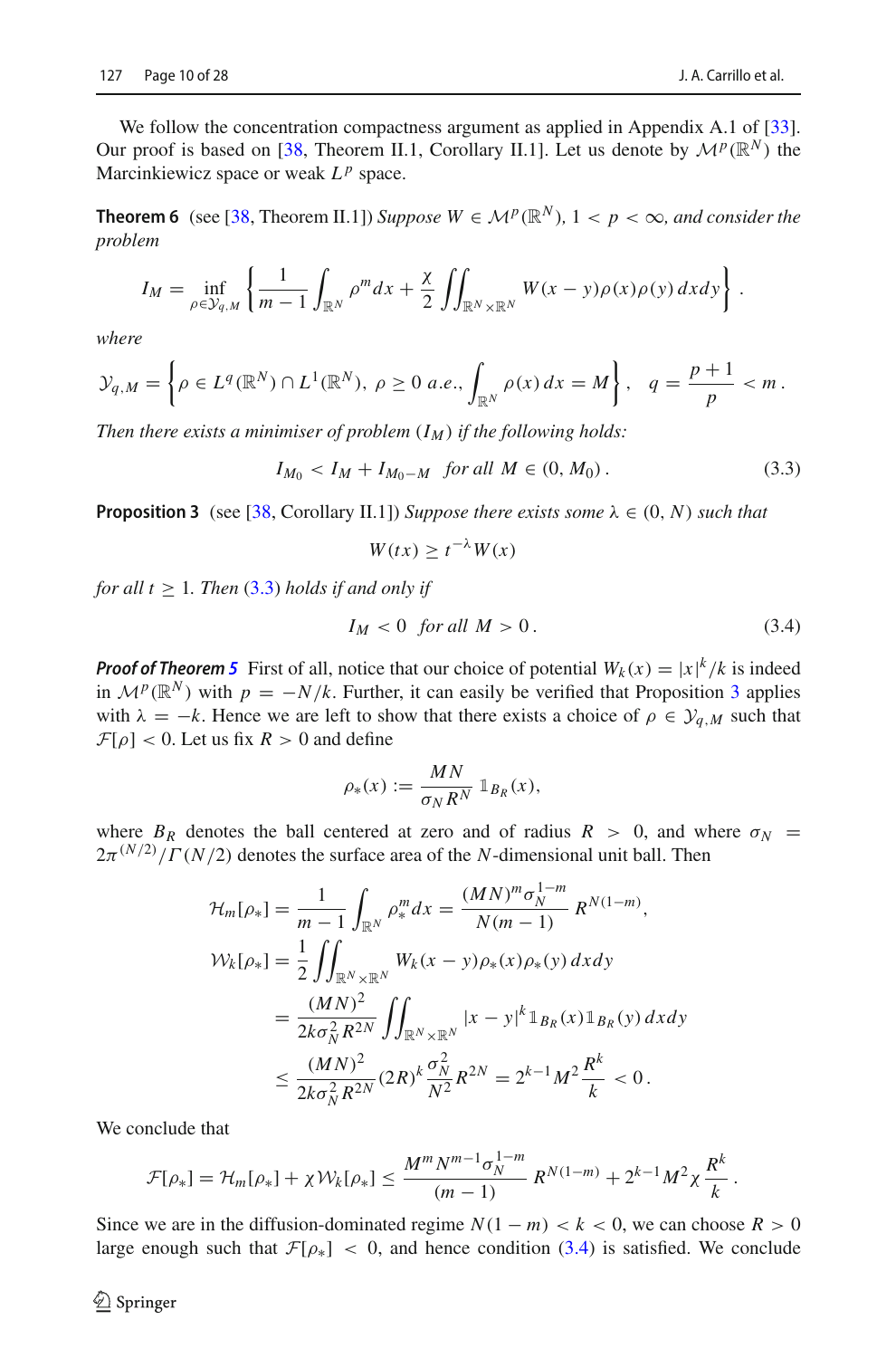by Proposition [3](#page-9-1) and Theorem [6](#page-9-3) that there exists a minimiser  $\bar{\rho}$  of  $\mathcal{F}$  in  $\mathcal{Y}_{a,M}$  with  $q =$  $(p+1)/p = (N-k)/N$ .

It can easily be seen that in fact  $\bar{\rho} \in L^m(\mathbb{R}^N)$  using the HLS inequality [\(3.1\)](#page-8-2):

$$
-\mathcal{W}_k[\rho] = \frac{1}{2} \iint_{\mathbb{R}^N \times \mathbb{R}^N} \frac{|x - y|^k}{(-k)} \rho(x) \rho(y) dx dy \le \frac{C_{HLS}}{(-2k)} ||\rho||_r^2,
$$

where  $r = 2N/(2N + k) = 2p/(2p - 1)$ . Using Hölder's inequality, we find

$$
-\mathcal{W}_{k}[\rho] \leq \frac{C_{HLS}}{(-2k)} ||\rho||_{q}^{q} ||\rho||_{1}^{2-q}.
$$

Hence, since  $\mathcal{F}[\bar{\rho}] < 0$ ,

$$
||\bar{\rho}||_m^m \leq -\chi(m-1)\mathcal{W}_k[\bar{\rho}] \leq \chi(m-1)\left(\frac{M^{2-q}C_{HLS}}{(-2k)}\right) ||\bar{\rho}||_q^q < \infty.
$$

Translating  $\bar{\rho}$  so that its centre of mass is at zero and choosing  $M = 1$ , we obtain a minimiser  $\bar{\rho}$  of *F* in *Y*. Moreover, by Riesz's rearrangement inequality [\[36,](#page-26-19) Theorem 3.7], we have

$$
\mathcal{W}_k[\rho^\#] \leq \mathcal{W}_k[\rho], \quad \forall \rho \in \mathcal{Y},
$$

where  $\rho^{\#}$  is the Schwarz decreasing rearrangement of  $\rho$ . Thus, if  $\bar{\rho}$  is a global minimiser of  $\mathcal F$  in  $\mathcal Y$ , then so is  $\bar \rho^{\#}$ , and it follows that

$$
\mathcal{W}_k[\bar{\rho}^{\#}] = \mathcal{W}_k[\bar{\rho}].
$$

We conclude from [\[36,](#page-26-19) Theorem 3.7] that  $\bar{\rho} = \bar{\rho}^{\#}$ , and so all global minimisers of *F* in *Y* are radially symmetric non-increasing are radially symmetric non-increasing.

<span id="page-10-1"></span>*Remark 1* An alternative and more direct proof of the existence of global minimisers for  $\mathcal F$  can be achieved by a scaling argument along the lines of  $[4,12,37]$  $[4,12,37]$  $[4,12,37]$  $[4,12,37]$ . More precisely, taking dilations  $\rho^{\lambda}(x) := \lambda^{N} \rho(\lambda x)$  of a given  $\rho \in \mathcal{Y}$ , we define  $g(\lambda) := \mathcal{F}[\rho^{\lambda}]$  and  $\delta := N(m-1) + k > 0$ . Optimising over  $\lambda$ , we find a unique  $\lambda^* > 0$  such that  $g'(\lambda^*) = 0$ :

$$
\lambda^* := \left(\frac{k\chi \mathcal{W}_k[\rho]}{N(m-1)\mathcal{H}_m[\rho]}\right)^{1/\delta}.
$$

Note that

$$
g''(\lambda^*) = (2(k+1) - \delta) (k - \delta)^{-\frac{k+2}{\delta}} (k \chi \mathcal{W}_k[\rho])^{1-\frac{k+2}{\delta}} \mathcal{H}_m[\rho]^{\frac{k+2}{\delta}}.
$$

Substitution the optimal dilation  $\rho^{\lambda^*}$  of  $\rho$  into the energy functional *F*, we obtain

$$
\mathcal{F}[\rho^{\lambda^*}] = -c_1 \Lambda[\rho],
$$

where

$$
\Lambda[\rho] := (k \chi \mathcal{W}_k[\rho])^{1-\frac{k}{\delta}} \mathcal{H}_m[\rho]^{\frac{k}{\delta}}, \quad c_1 := \frac{\delta}{(-k)(\delta - k)^{1-\frac{k}{\delta}}} > 0.
$$

The goal is therefore to show existence of  $\bar{\rho} \in \mathcal{Y}$  maximising  $\Lambda[\rho]$ . If such a global maximiser exists, then  $\bar{\rho}^{\lambda^*}$  provides a global minimiser of *F* over *Y*, and  $\mathcal{F}[\rho] \ge -c_1 \Lambda[\bar{\rho}] = \mathcal{F}[\bar{\rho}^{\lambda^*}]$ . Note that  $\Lambda[\rho]$  is invariant by dilations,  $\Lambda[\rho^{\lambda}] = \Lambda[\rho] \forall \lambda > 0$ , and we can therefore apply the same strategy as in the existence proof [\[12,](#page-25-6) Proposition 3.4].

<span id="page-10-0"></span>Global minimisers of  $F$  satisfy a corresponding Euler–Lagrange condition. The proof can be directly adapted from [\[16,](#page-26-16) Theorem 3.1] or [\[12](#page-25-6), Proposition 3.6], and we omit it here.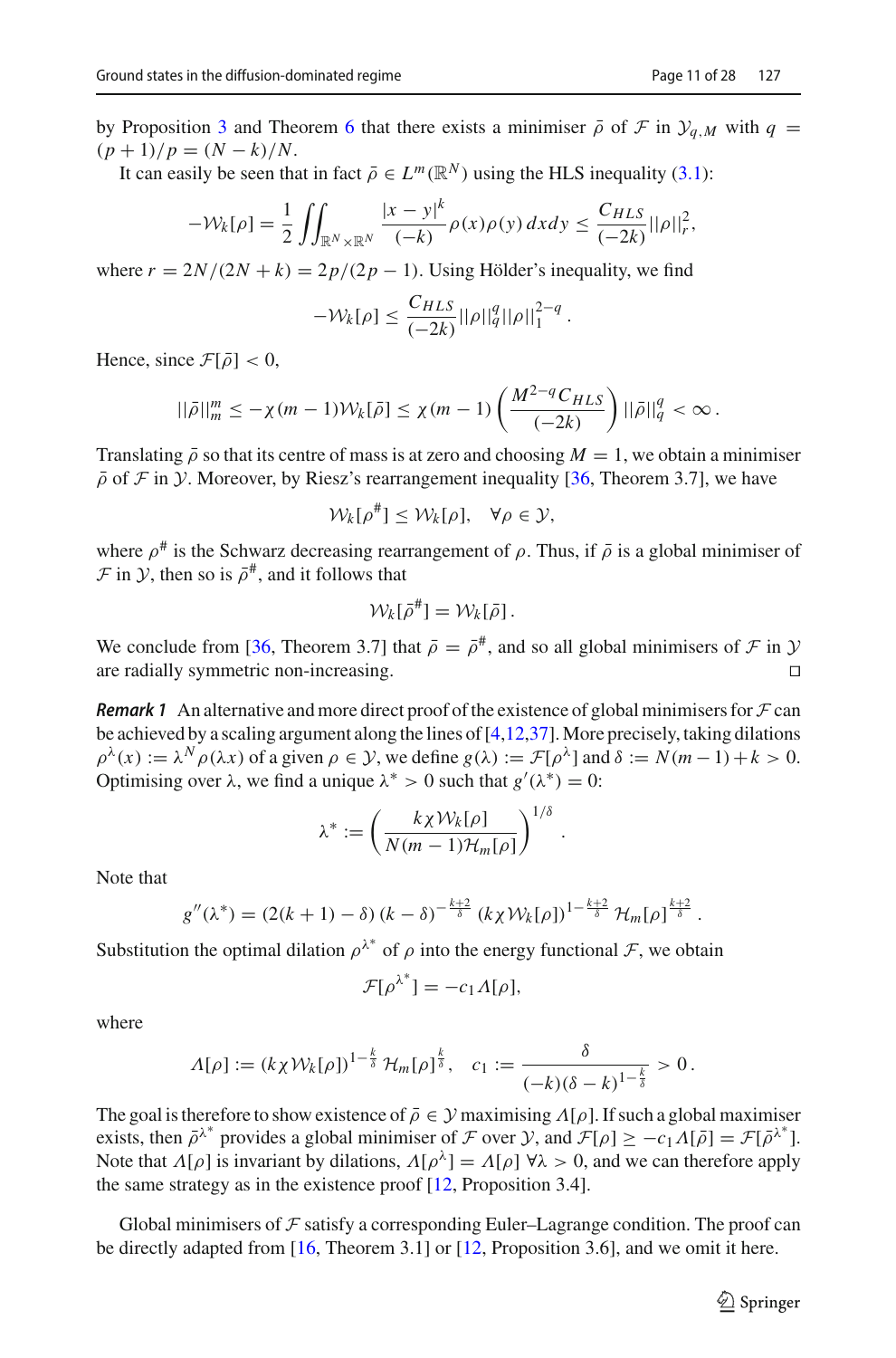**Proposition 4** *Let*  $k \in (-N, 0)$  *and*  $m > m_c$ . If  $\rho$  *is a global minimiser of the free energy functional F in Y, then* ρ *is radially symmetric and non-increasing, satisfying*

<span id="page-11-1"></span>
$$
\rho^{m-1}(x) = \left(\frac{m-1}{m}\right) (D[\rho] - \chi S_k[\rho](x))_+ \quad a.e. \text{ in } \mathbb{R}^N. \tag{3.5}
$$

*Here, we denote*

$$
D[\rho] := 2\mathcal{F}[\rho] + \left(\frac{m-2}{m-1}\right) ||\rho||_m^m, \quad \rho \in \mathcal{Y}.
$$

# **3.2 Boundedness of global minimisers**

This section is devoted to showing that all global minimisers of  $\mathcal F$  in  $\mathcal Y$  are uniformly bounded. In the following, for a radial function  $\rho \in L^1(\mathbb{R}^N)$  we denote by  $M_\rho(R) := \int_{B_R} \rho \, dx$  the corresponding mass function, where  $B_R$  is a ball of radius  $R$ , centered at the origin. We start with the following technical lemma:

<span id="page-11-0"></span>**Lemma 2** Let  $\chi > 0$ ,  $-N < k < 0$ ,  $m > 1$  and  $0 \leq q < m/N$ . Assume  $\rho \in \mathcal{Y}$  is radially *non-increasing. For a fixed H* > 0*, the level set*  $\{\rho \geq H\}$  *is a ball centered at the origin whose radius we denote by AH . Then we have the following cross-range interaction estimate: there exists*  $H_0 > 1$ *, depending only on q, N, m,*  $\|\rho\|_m$ *, such that, for any*  $H > H_0$ *,* 

$$
\int_{B_{A_H}^C} \int_{B_{A_H}} |x - y|^k \rho(x) \rho(y) dx dy \leq C_{k,N} M_\rho(A_H) \mathcal{K}_{k,q,N}(H),
$$

*where*

$$
\mathcal{K}_{k,q,N}(H) := \begin{cases} H^{1-q(k+N)} + H^{-kq} & \text{if } k \in (-N,0), \ k \neq 1 - N, \\ H^{1-q}(2 + \log(1 + H^q)) + H^{q(N-1)} & \text{if } k = 1 - N \end{cases}
$$

*and Ck*,*<sup>N</sup> is a constant depending only on k and N.*

*Proof* Notice that the result is trivial if  $\rho$  is bounded. The interesting case here is  $\rho$  unbounded, implying that  $A_H > 0$  for any  $H > 0$ .

First of all, since  $\rho \in L^m(\mathbb{R}^N)$  and  $\rho \geq H$  on  $B_{A_H}$ , the estimate

$$
\frac{\sigma_N A_H^N}{N} H^m = \int_{B_{A_H}} H^m \le \int_{B_{A_H}} \rho^m \le ||\rho||_m^m
$$

implies that  $H^q A_H$  is vanishing as  $H \to +\infty$  as soon as  $q < m/N$ , and in particular that we can find  $H_0 > 1$ , depending only on q, m, N,  $||\rho||_m$ , such that

$$
H^{-q} \ge 2A_H \quad \text{for any } H > H_0.
$$

We fix  $q \in [0, m/N)$  and  $H > H_0$  as above from here on.

Let us make use of Proposition [2,](#page-7-0) which we apply to the compactly supported function  $\rho_H := \rho \mathbb{1}_{\{\rho \ge H\}} / M_\rho(A_H).$ 

Case  $1 - N < k < 0$ : Proposition [2\(](#page-7-0)i) applied to  $\rho_H$  gives the estimate

$$
\int_{B_{A_H}} |x - y|^k \rho(y) dy \le C_1 M_\rho(A_H) |x|^k, \quad \forall x \in \mathbb{R}^N,
$$

and hence, integrating against  $\rho$  on  $B_{A_H}^C$  and using  $\rho \leq H$  on  $B_{A_H}^C$ ,

 $\mathcal{L}$  Springer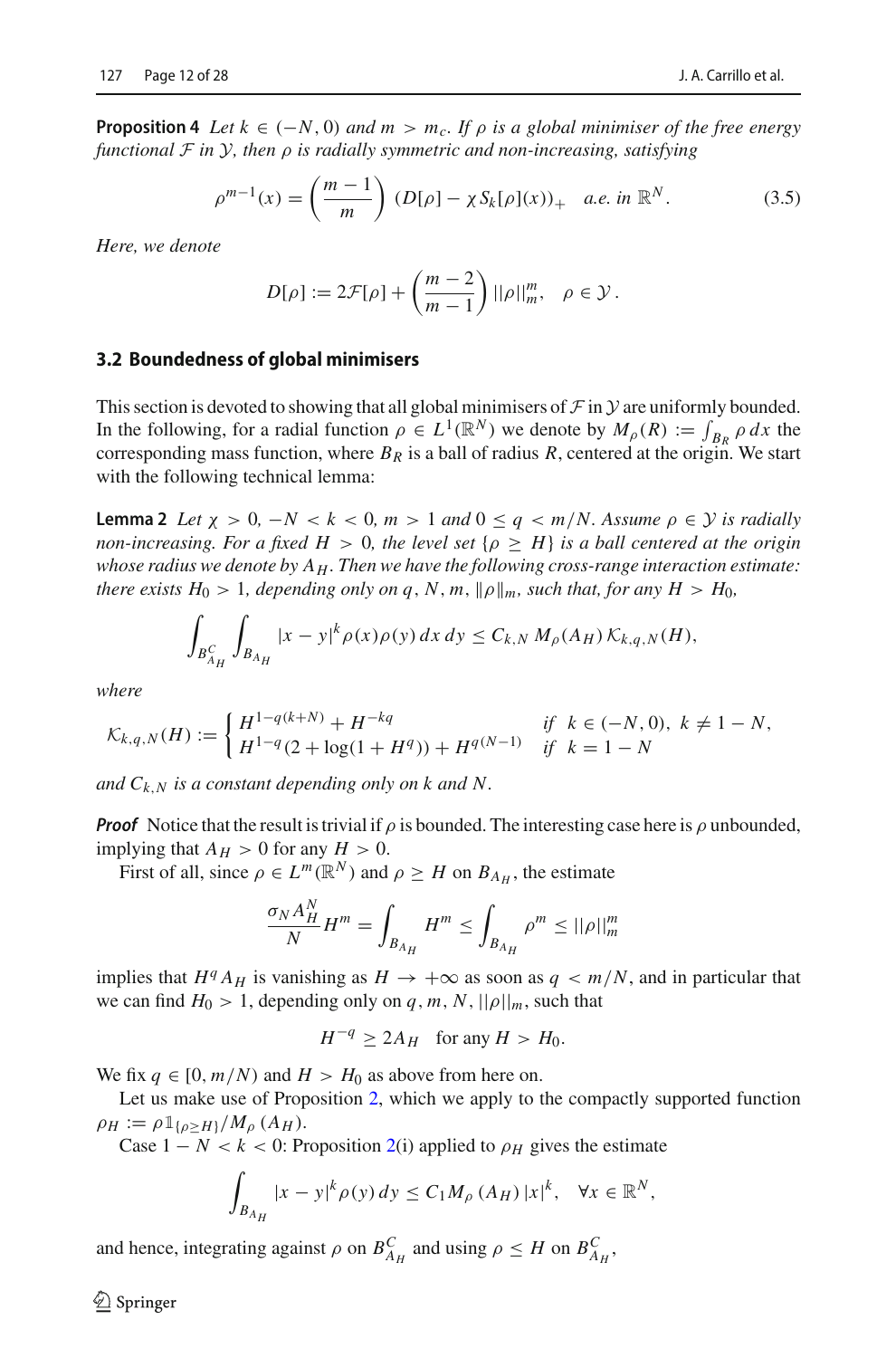$$
\int_{B_{A_H}^C} \int_{B_{A_H}} |x - y|^k \rho(x) \rho(y) dx dy \le C_1 M_\rho (A_H) \int_{B_{A_H}^C} |x|^k \rho(x) dx
$$
  
\n
$$
= C_1 M_\rho (A_H) \left( \int_{B_{A_H}^C \cap B_{H^{-q}}} |x|^k \rho(x) dx + \int_{B_{A_H}^C \setminus B_{H^{-q}}} |x|^k \rho(x) dx \right)
$$
  
\n
$$
\le C_1 M_\rho (A_H) \left( H \int_{B_{A_H}^C \cap B_{H^{-q}}} |x|^k dx + H^{-kq} \int_{B_{A_H}^C \setminus B_{H^{-q}}} \rho(x) dx \right)
$$
  
\n
$$
\le C_1 M_\rho (A_H) \left( H \sigma_N \int_{A_H}^{H^{-q}} r^{k+N-1} dr + H^{-kq} \right)
$$
  
\n
$$
\le C_1 M_\rho (A_H) \left( \frac{\sigma_N}{k+N} H^{1-q(k+N)} + H^{-kq} \right),
$$

which conludes the proof in that case.

Case  $-N < k \leq 1 - N$ : In this case, we obtain from Proposition [2\(](#page-7-0)ii) applied to  $\rho_H$  the estimate

$$
\int_{B_{A_H}} |x - y|^k \rho(y) \, dy \le C_2 M_\rho \left( A_H \right) T_k(|x|, A_H) |x|^k, \quad \forall x \in B_{A_H}^C,
$$

and integrating against  $\rho(x)$  over  $B_{A_H}^C$ , we have

<span id="page-12-3"></span>
$$
\int_{B_{A_H}^C} \int_{B_{A_H}} |x - y|^k \rho(x) \rho(y) \, dx \, dy \le C_2 M_\rho \left( A_H \right) \int_{B_{A_H}^C} T_k(|x|, A_H) |x|^k \rho(x) \, dx. \tag{3.6}
$$

We split the integral in the right hand side as  $I_1 + I_2$ , where

$$
I_1 := \int_{B_{A_H}^C \cap B_{H^{-q}}} T_k(|x|, A_H) |x|^k \rho(x) \, dx, \quad I_2 := \int_{B_{A_H}^C \backslash B_{H^{-q}}} T_k(|x|, A_H) |x|^k \rho(x) \, dx \, .
$$

Let us first consider  $I_2$ , where we have  $|x| \ge H^{-q} \ge 2A_H$  on the integration domain. Since the map  $|x| \mapsto \frac{|x| + A_H}{|x| - A_H}$  is monotonically decreasing to 1 in  $(A_H, +\infty)$ , it is bounded above by 3 on  $(2A_H, +\infty)$ . We conclude from  $(2.9)$  that  $T_k(|x|, A_H) \leq 3$  for  $|x| \in (H^{-q}, +\infty)$ . This entails

<span id="page-12-2"></span>
$$
I_2 \le 3 \int_{B_{A_H}^C \backslash B_{H-q}} |x|^k \rho(x) dx \le 3 H^{-kq}, \tag{3.7}
$$

where we used once again  $|x| \ge H^{-q}$ , recalling that  $k < 0$ .

Concerning  $I_1$ , we have  $\rho \leq H$  on  $B_{A_H}^C$  which entails

<span id="page-12-0"></span>
$$
I_1 \le H \int_{B_{A_H}^C \cap B_{H^{-q}}} T_k(|x|, A_H) |x|^k dx = \sigma_N H \int_{A_H}^{H^{-q}} T_k(r, A_H) r^{k+N-1} dr. \tag{3.8}
$$

If  $-N < k < 1 - N$ , we use [\(2.9\)](#page-7-2) and  $(r + 2A_H)/(r + A_H) < 2$  for  $r \in (0, +\infty)$ , so that

<span id="page-12-1"></span>
$$
\int_{A_H}^{H^{-q}} T_k(r, A_H) r^{k+N-1} \, dr \le \int_0^{H^{-q}} \left( \frac{r + 2A_H}{r + A_H} \right)^{1-k-N} r^{k+N-1} \, dr
$$
\n
$$
\le \frac{2^{1-k-N}}{k+N} H^{-q(k+N)}.
$$
\n(3.9)

If *k* = 1 − *N* we have from [\(2.9\)](#page-7-2), since  $2A_H \leq H^{-q}$  < 1,

<sup>2</sup> Springer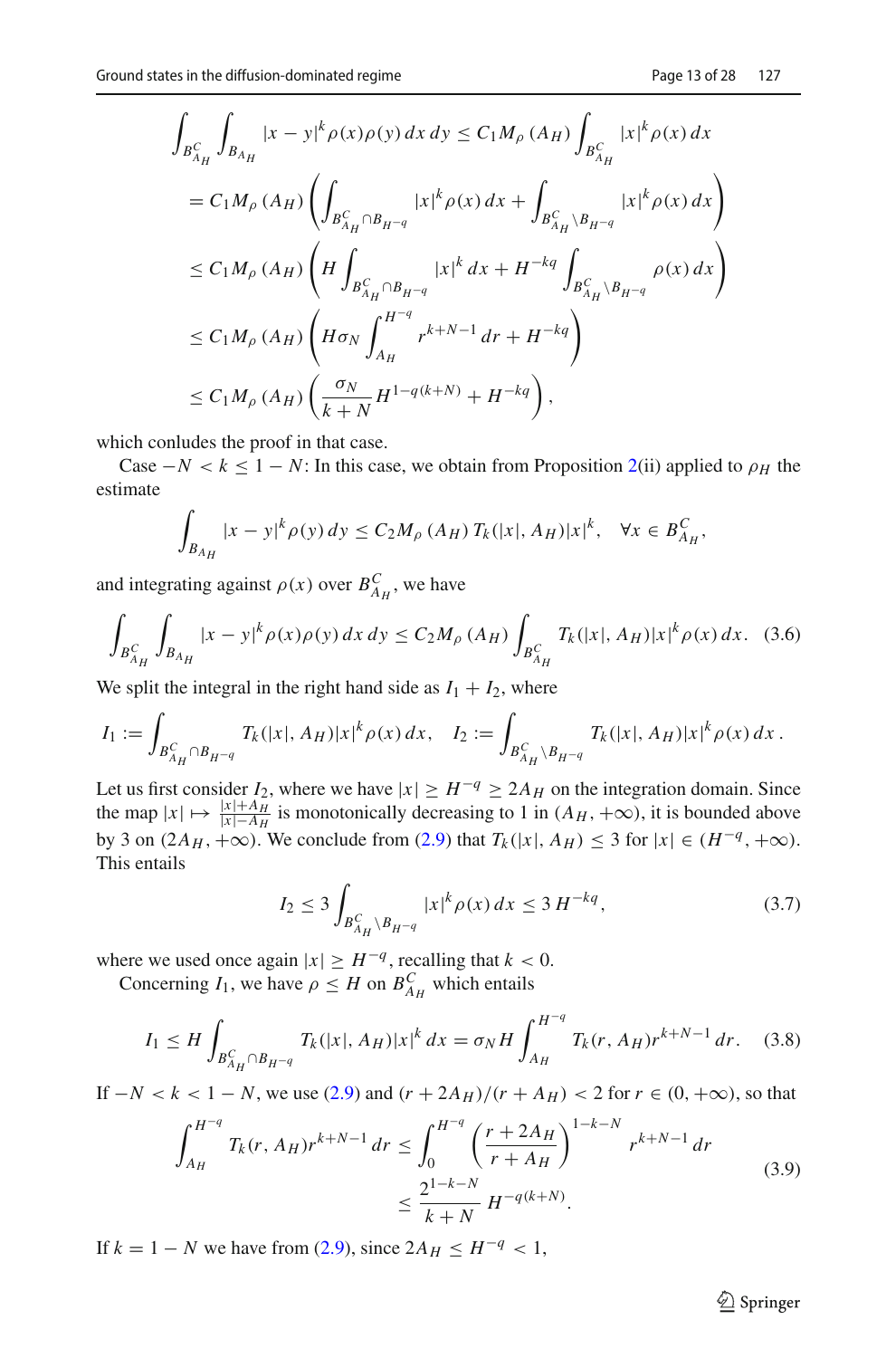<span id="page-13-1"></span>
$$
\int_{A_H}^{H^{-q}} T_k(r, A_H) r^{k+N-1} dr = \int_{A_H}^{H^{-q}} \left( 1 + \log \left( \frac{r + A_H}{r - A_H} \right) \right) dr
$$
  
\n
$$
\leq \int_0^{H^{-q}} \left( 1 + \log \left( \frac{r + 1}{r} \right) \right) dr
$$
  
\n
$$
= H^{-q} + H^{-q} \log(1 + H^q) + \log(1 + H^{-q})
$$
  
\n
$$
\leq H^{-q} (2 + \log(1 + H^q)).
$$
\n(3.10)

Combining [\(3.8\)](#page-12-0), [\(3.9\)](#page-12-1), [\(3.10\)](#page-13-1) we conclude  $I_1 \n\t\leq \frac{\sigma_N 2^{1-k+N}}{k+N} H^{1-q(k+N)}$  if  $-N < k < 1-N$ , and  $I_1 \leq \sigma_N H^{1-q}(2 + \log(1 + H^q))$  if  $k = 1 - N$ . These information together with the estimate (3.7) can be inserted into (3.6) to conclude estimate  $(3.7)$  can be inserted into  $(3.6)$  to conclude.

<span id="page-13-0"></span>We are now in a position to prove that any minimiser of  $\mathcal F$  is bounded.

**Theorem 7** *Let*  $\chi > 0$ ,  $k \in (-N, 0)$  *and*  $m > m_c$ *. Then any global minimiser of F over Y is uniformly bounded and compactly supported.*

*Proof* Since  $\rho$  is radially symmetric non-increasing by Proposition [4,](#page-10-0) it is enough to show  $\rho(0) < \infty$ . Let us reason by contradiction and assume that  $\rho$  is unbounded at the origin. We will show that  $\mathcal{F}[\rho] - \mathcal{F}[\tilde{\rho}] > 0$  for a suitably chosen competitor  $\tilde{\rho}$ ,

$$
\tilde{\rho}(x) = \tilde{\rho}_{H,r}(x) := \frac{N M_{\rho}(A_H)}{\sigma_N r^N} \mathbb{1}_{D_r}(x) + \rho(x) \mathbb{1}_{B_{A_H}^C}(x),
$$

where  $B_{A_H}$  and *q* are defined as in Lemma [2,](#page-11-0)  $B_{A_H}^C$  denotes the complement of  $B_{A_H}$  and  $\mathbb{1}_{D_r}$  is the characteristic function of a ball  $D_r := B_r(x_0)$  of radius  $r > 0$ , centered at some *x*<sub>0</sub> ≠ 0 and such that  $D_r$  ∩  $B_{A_H} = \emptyset$ . Note that  $A_H \leq H^{-q}/2 < H_0^{-q}/2 < 1/2$ . Hence, we can take  $r > 1$  and  $D_r$  centered at the point  $x_0 = (2r, 0, \ldots, 0) \in \mathbb{R}^N$ . Notice in particular that since  $\rho$  is unbounded, for any  $H > 0$  we have that  $B_{A_H}$  has non-empty interior. On the other hand,  $B_{A_H}$  shrinks to the origin as  $H \to \infty$  since  $\rho$  is integrable.

As  $D_r \subset B_{A_H}^C$  and  $\rho = \tilde{\rho}$  on  $B_{A_H}^C \setminus D_r$ , we obtain

$$
(m-1)\ (\mathcal{H}_m[\rho] - \mathcal{H}_m[\tilde{\rho}]) = \int_{B_{A_H}} \rho^m dx + \int_{B_{A_H}^C} \rho^m dx - \int_{B_{A_H}^C} \left(\rho + \frac{N M_\rho (A_H)}{\sigma_N r^N} \mathbb{1}_{D_r}\right)^m dx
$$
  
= 
$$
\int_{B_{A_H}} \rho^m dx + \int_{D_r} \left[\rho^m - \left(\rho + \frac{N M_\rho (A_H)}{\sigma_N r^N}\right)^m \right] dx.
$$

We bound

$$
\varepsilon_r := \int_{D_r} \left[ \rho^m - \left( \rho + \frac{N M_\rho(A_H)}{\sigma_N r^N} \right)^m \right] dx \leq M_\rho(A_H)^m \left( \frac{\sigma_N}{N} \right)^{1-m} r^{N(1-m)},
$$

where we use the convexity identity  $(a + b)^m \ge |a^m - b^m|$  for  $a, b > 0$ . Hence,  $\varepsilon_r$  goes to 0 as  $r \to \infty$ . Summarising we have for any  $r > 1$ ,

<span id="page-13-2"></span>
$$
(m-1)\left(\mathcal{H}_m[\rho] - \mathcal{H}_m[\tilde{\rho}]\right) = \int_{B_{A_H}} \rho^m \, dx + \varepsilon_r,\tag{3.11}
$$

with  $\varepsilon_r$  vanishing as  $r \to \infty$ .

To estimate the interaction term, we split the double integral into three parts: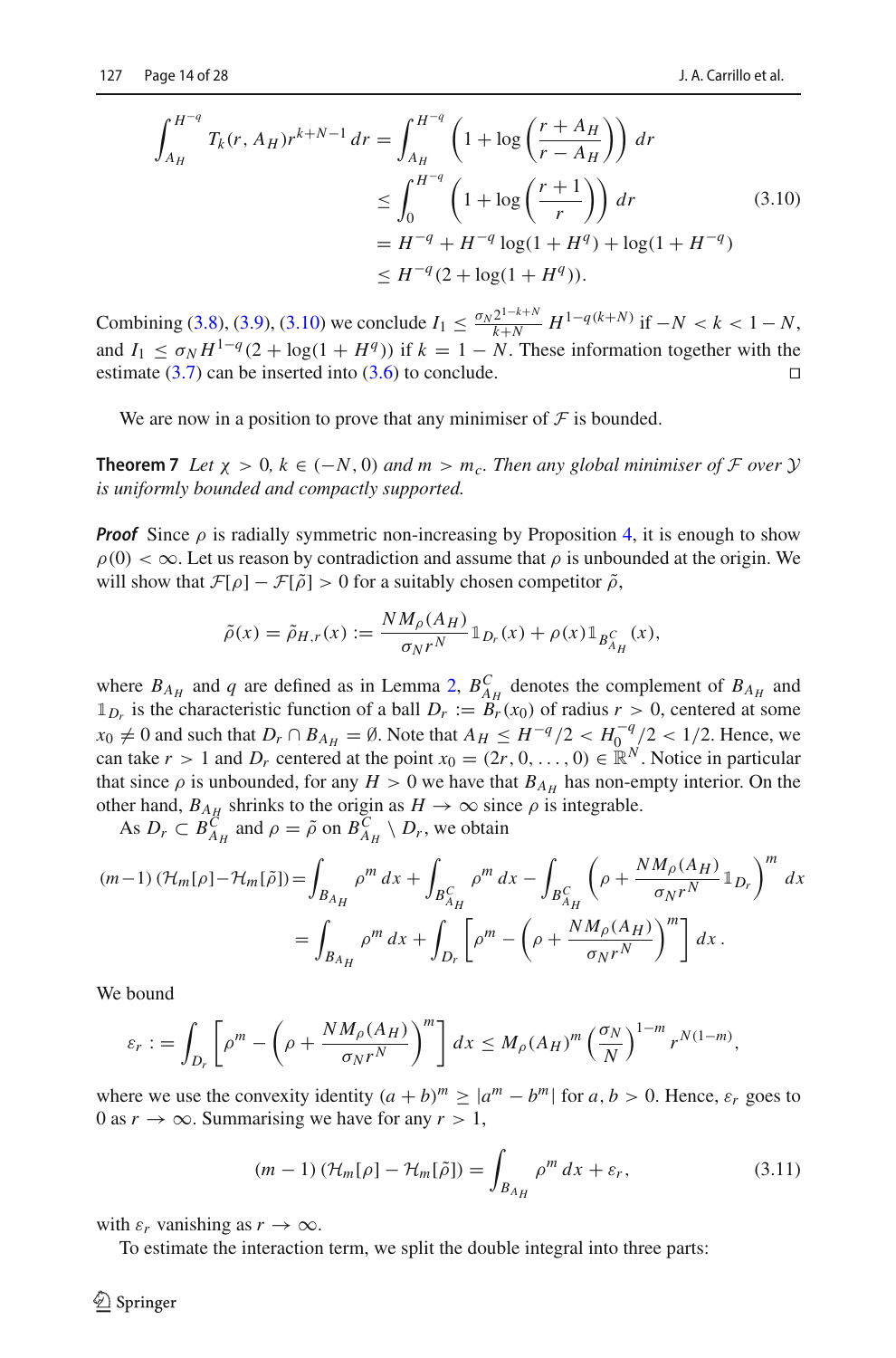<span id="page-14-0"></span>
$$
2k \left( \mathcal{W}_{k}[\rho] - \mathcal{W}_{k}[\tilde{\rho}] \right) = \iint_{\mathbb{R}^{N} \times \mathbb{R}^{N}} |x - y|^{k} \left( \rho(x) \rho(y) - \tilde{\rho}(x) \tilde{\rho}(y) \right) dx dy
$$
  
\n
$$
= \iint_{B_{A_{H}} \times B_{A_{H}}} |x - y|^{k} \rho(x) \rho(y) dx dy
$$
  
\n
$$
+ 2 \iint_{B_{A_{H}} \times B_{A_{H}}^{C}} |x - y|^{k} \rho(x) \rho(y) dx dy
$$
  
\n
$$
+ \iint_{B_{A_{H}}^{C} \times B_{A_{H}}^{C}} |x - y|^{k} \left( \rho(x) \rho(y) - \tilde{\rho}(x) \tilde{\rho}(y) \right) dx dy
$$
  
\n
$$
=: I_{1} + I_{2} + I_{3}(r).
$$
 (3.12)

Let us start with *I*<sub>3</sub>. By noticing once again that  $\rho = \tilde{\rho}$  on  $B_{A_H}^C \setminus D_r$  for any  $r > 0$ , we have

$$
I_3(r) = \int \int_{D_r \times D_r} |x - y|^k (\rho(x)\rho(y) - \tilde{\rho}(x)\tilde{\rho}(y)) dx dy
$$
  
+ 
$$
2 \int \int_{D_r \times (B_{A_H}^C \setminus D_r)} |x - y|^k (\rho(x)\rho(y) - \tilde{\rho}(x)\tilde{\rho}(y)) dx dy
$$
  
=:  $I_{31}(r) + I_{32}(r)$ .

Since  $\tilde{\rho} = \rho + \frac{N M_{\rho} (A_H)}{\sigma_N r^N}$  on  $D_r$ , we have

$$
I_{32}(r) = -2\frac{NM_{\rho}(A_H)}{\sigma_N r^N} \int \int_{D_r \times (B_{A_H}^C \setminus D_r)} |x - y|^k \rho(y) \, dx \, dy.
$$

By the HLS inequality  $(3.1)$ , we have

$$
|I_{32}(r)| \le 2 \frac{NM_{\rho}(A_H)}{\sigma_N r^N} \int \int_{D_r \times \mathbb{R}^N} |x - y|^k \rho(y) \, dx \, dy
$$
  

$$
\le 2C_{HLS} \frac{NM_{\rho}(A_H)}{\sigma_N r^N} \|1_{D_r} \|a\| \rho \|b\|
$$

if *a* > 1, *b* > 1 and  $1/a + 1/b - k/N = 2$ . We can choose *b* ∈ (1, min {*m*, *N*/(*k* + *N*)}), which is possible as  $-N < k < 0, m > 1$ , and then we get  $a > 1, \rho \in L^{b}(\mathbb{R}^{N})$  as  $1 < b < m$ , and

$$
|I_{32}(r)| \le 2C_{HLS} ||\rho||_b M_\rho(A_H) \left(\frac{\sigma_N r^N}{N}\right)^{\frac{1}{a}-1}
$$

.

The latter vanishes as  $r \to \infty$ . For the term  $I_{31}$ , we have

$$
I_{31}(r) = -2\frac{NM_{\rho}(A_H)}{\sigma_N r^N} \int \int_{D_r \times D_r} |x - y|^k \rho(y) dx dy
$$

$$
- \left(\frac{NM_{\rho}(A_H)}{\sigma_N r^N}\right)^2 \int \int_{D_r \times D_r} |x - y|^k dx dy.
$$

With the same choice of  $a$ ,  $b$  as above, the HLS inequality implies

$$
|I_{31}(r)| \le 2 \frac{NM_{\rho}(A_H)}{\sigma_N r^N} \int \int_{D_r \times \mathbb{R}^N} |x - y|^k \rho(y) \, dx \, dy
$$

<sup>2</sup> Springer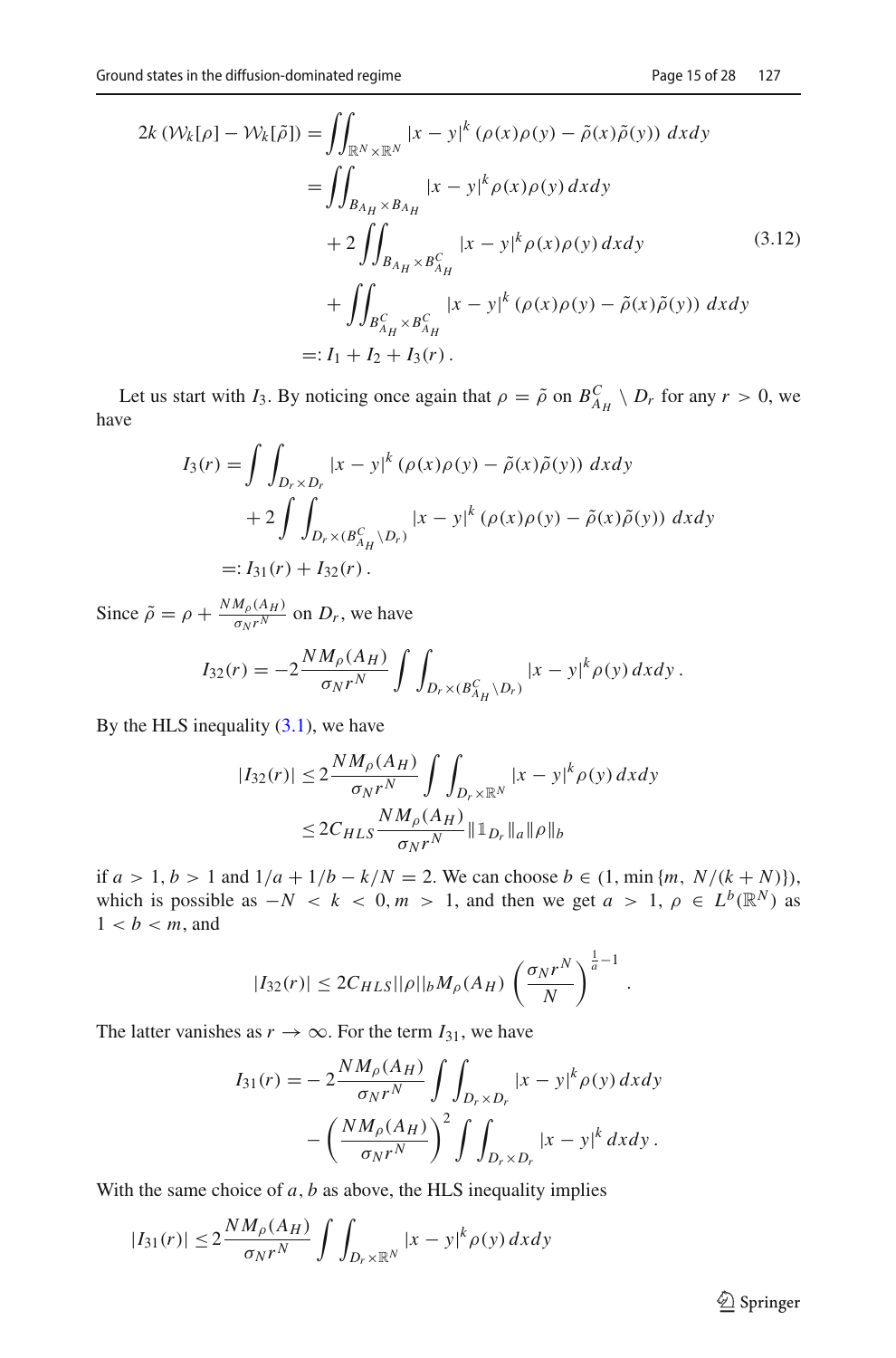$$
+\left(\frac{NM_{\rho}(A_H)}{\sigma_N r^N}\right)^2 \int \int_{D_r \times D_r} |x - y|^k dx dy
$$
  
\n
$$
\leq C_{HLS} M_{\rho}(A_H) \left(2||\rho||_b \left(\frac{\sigma_N r^N}{N}\right)^{\frac{1}{a}-1} + M_{\rho}(A_H) \left(\frac{\sigma_N r^N}{N}\right)^{\frac{1}{a}+\frac{1}{b}-2}\right),
$$

which vanishes as  $r \to \infty$  since  $a > 1$  and  $b > 1$ . We conclude that  $I_3(r) \to 0$  as  $r \to \infty$ .

The integral *I*<sub>1</sub> can be estimated using Theorem [4,](#page-8-3) and the fact that  $\rho \geq H > 1$  on  $B_{A_H}$ together with  $m > m_c$ ,

$$
I_{1} = \iint_{B_{A_{H}} \times B_{A_{H}}} |x - y|^{k} \rho(x) \rho(y) dx dy \le C_{*} M_{\rho}(A_{H})^{1 + k/N} \int_{B_{A_{H}}} \rho^{m_{c}}(x) dx
$$
  

$$
\le C_{*} M_{\rho}(A_{H})^{1 + k/N} \int_{B_{A_{H}}} \rho^{m}(x) dx.
$$
 (3.13)

On the other hand, the HLS inequalities  $(3.1)$  and  $(3.2)$  do not seem to give a sharp enough estimate for the cross-term *I*2, for which we instead invoke Lemma [2,](#page-11-0) yielding

<span id="page-15-1"></span><span id="page-15-0"></span> $I_2 \leq 2C_{k,N} M_{\rho}(A_H) K_{k,a,N}(H)$ , (3.14)

for given  $q \in [0, m/N)$  and large enough *H* as specified in Lemma [2.](#page-11-0)

In order to conclude, we join together  $(3.11)$ ,  $(3.12)$ ,  $(3.13)$  and  $(3.14)$  to obtain for any  $r > 1$  and any large enough  $H$ ,

$$
\mathcal{F}[\rho] - \mathcal{F}[\tilde{\rho}] = \mathcal{H}_m[\rho] - \mathcal{H}_m[\tilde{\rho}] + \chi \left( \mathcal{W}_k[\rho] - \mathcal{W}_k[\tilde{\rho}] \right)
$$
  
\n
$$
\geq \left( \frac{1}{m-1} + \chi \frac{C_*}{2k} M_\rho (A_H)^{1+k/N} \right) \int_{B_{A_H}} \rho^m dx
$$
  
\n
$$
+ \chi \frac{C_{k,N}}{k} M_\rho (A_H) K_{s,q,N}(H)
$$
  
\n
$$
+ \frac{\varepsilon_r}{m-1} + \frac{\chi}{2k} I_3(r).
$$
 (3.15)

Now we choose q. On the one hand, notice that for a choice  $\eta > 0$  small enough such that  $m > m_c + \eta$ , we have

<span id="page-15-5"></span><span id="page-15-2"></span>
$$
\frac{2-m+\eta}{k+N} < \frac{m-1-\eta}{(-k)}\,. \tag{3.16}
$$

On the other hand,  $-N < k < 0$  implies  $1 - k/N > 2N/(2N + k)$ . Since  $m > m_c$ , this gives the inequality  $m > 2N/(2N + k)$ . Hence, for small enough  $\eta > 0$  such that  $m > N(2 + \eta)/(2N + k)$ , we have

<span id="page-15-3"></span>
$$
\frac{2-m+\eta}{k+N} < \frac{m}{N}.\tag{3.17}
$$

Thanks to  $(3.16)$  and  $(3.17)$  we see that we can fix a non-negative q such that

<span id="page-15-4"></span>
$$
\frac{2-m+\eta}{k+N} < q < \min\left\{\frac{m}{N}, \frac{(m-1-\eta)}{(-k)}\right\}.\tag{3.18}
$$

Since *q* satisfies [\(3.18\)](#page-15-4), it follows that  $-kq < m-1-\eta$  and at the same time  $1-q(k+N)$  $m-1-\eta$ , showing that  $\mathcal{K}_{k,q,N}(H)$  from Lemma [2](#page-11-0) grows slower than  $H^{m-1-\eta}$  as  $H \to \infty$ for  $k \neq 1 - N$ . If  $k = 1 - N$ , we have that for any  $C > 0$  there exists  $H > H_0$  large enough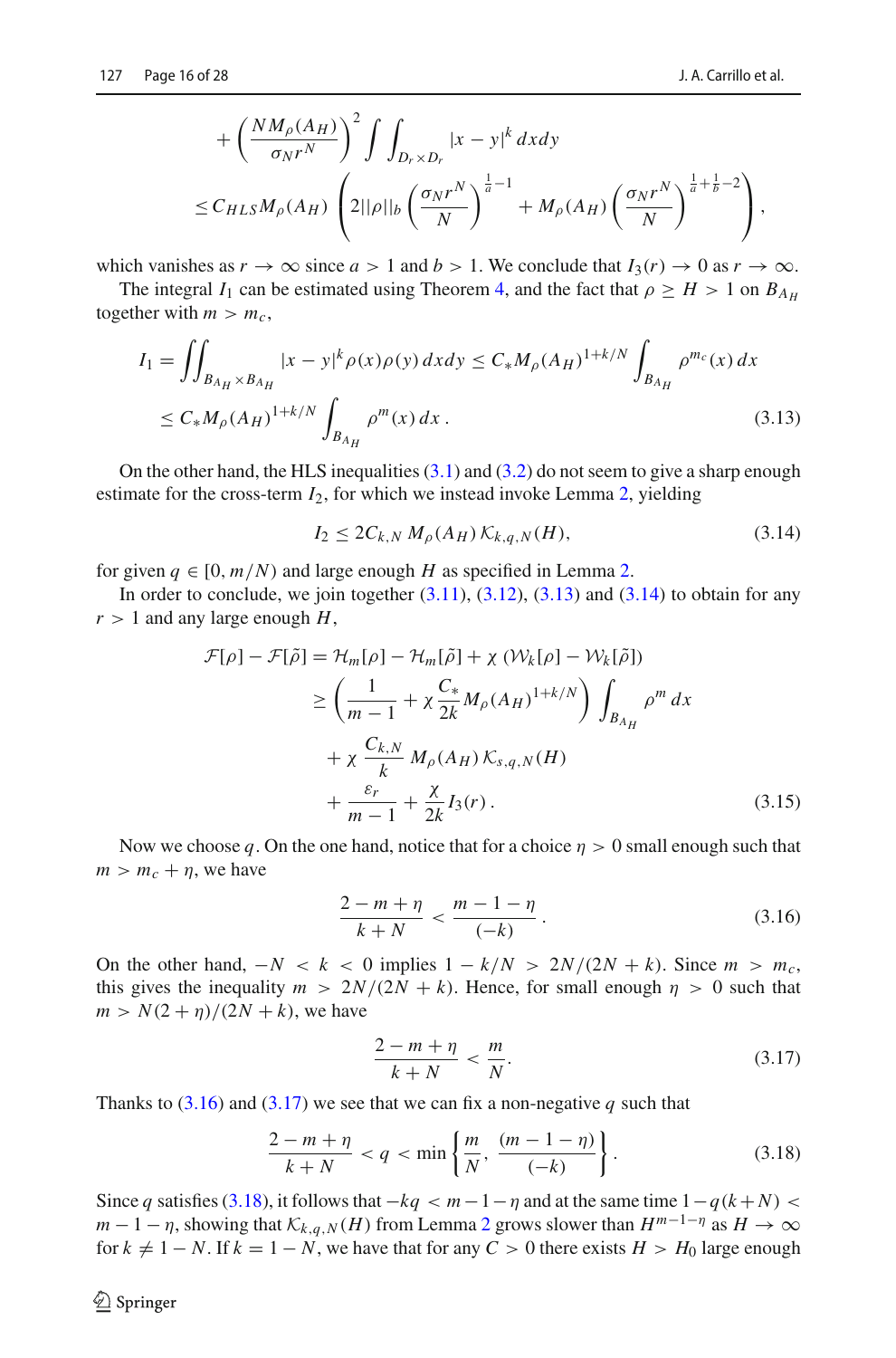such that  $CH^{1-q} \log(1 + H^q) < H^{m-1-\eta}$  since  $q > 2 - m + \eta$ , and so the same result follows. Hence, for any large enough *H* we have

$$
C_{k,N} M_{\rho}(A_H) K_{k,q,N}(H) < C_{k,N} H^{m-1-\eta} M_{\rho}(A_H) \le C_{k,N} H^{-\eta} \int_{B_{A_H}} \rho^m \, dx
$$

since  $\rho \geq H$  on  $B_{A_{H}}$ . Inserting the last two estimates in [\(3.15\)](#page-15-5) we get for some  $\eta > 0$ 

$$
\mathcal{F}[\rho] - \mathcal{F}[\tilde{\rho}] \ge \left(\frac{1}{m-1} + \chi \frac{C_*}{2k} M_{\rho}(A_H)^{1+k/N} + \chi \frac{C_{k,N} H^{-\eta}}{k}\right) \int_{B_{A_H}} \rho^m dx
$$
  
+ 
$$
\frac{\varepsilon_r}{m-1} + \frac{\chi}{2k} I_3(r).
$$

for any  $r > 1$  and any large enough *H*. First of all, notice that  $\int_{B_{A_H}} \rho^m dx$  is strictly positive since we are assuming that  $\rho$  is unbounded. We can therefore fix *H* large enough such that the constant in front of  $\int_{B_{A_H}} \rho^m$  is strictly positive. Secondly, we have already proven that  $\varepsilon_r$  and  $I_3(r)$  vanish as  $r \to \infty$ , so we can choose *r* large enough such that

$$
\mathcal{F}[\rho]-\mathcal{F}[\tilde{\rho}]>0.
$$

Let  $\tilde{\rho}$  be defined by  $\tilde{\rho}(x) = \tilde{\rho}(x + \tilde{x})$ , where  $\tilde{x} = \int_{\mathbb{R}^N} x \tilde{\rho}(x) dx$ . Since  $\tilde{\rho} \in \mathcal{Y}$  and  $\mathcal{F}[\tilde{\rho}] =$ *F*[ $\delta$ ], we get a contradiction with the minimality of  $\rho$ . We conclude that minimisers of *F* over *Y* are bounded.

Finally, we can just use the Euler–Lagrange Eq. [\(3.5\)](#page-11-1) and the same argument as for Corollary [2](#page-8-5) to prove that  $\rho$  is compactly supported.

## **3.3 Regularity properties of global minimisers**

This section is devoted to the regularity properties of global minimisers. With enough regularity, global minimisers satisfy the conditions of Definition [1,](#page-4-0) and are therefore stationary states of Eq. [\(1.1\)](#page-1-0). This will allow us to complete the proof of Theorem [1.](#page-2-0)

We begin by introducing some notation and preliminary results. As we will make use of the Hölder regularising properties of the fractional Laplacian, see [\[48](#page-27-4)[,51](#page-27-5)], the notation

$$
c_{N,s}(-\Delta)^s S_k[\rho] = \rho \,, \quad s \in (0, N/2)
$$

is better adapted to the arguments that follow, fixing  $s = (k + N)/2$ , and we will therefore state the results in this section in terms of *s*.

One fractional regularity result that we will use repeatedly in this section follows directly from the HLS inequality [\(3.1\)](#page-8-2) applied with  $k = 2s - N$ : for any

$$
s \in (0, N/2), \quad 1 < p < \frac{N}{2s}, \quad q = \frac{Np}{N - 2sp},
$$

we have

<span id="page-16-0"></span>
$$
(-\Delta)^s f \in L^p\left(\mathbb{R}^N\right) \implies f \in L^q\left(\mathbb{R}^N\right). \tag{3.19}
$$

Further, for  $1 \leq p < \infty$  and  $s \geq 0$ , we define the *Bessel potential space*  $\mathcal{L}^{2s,p}(\mathbb{R}^N)$ as made by all functions  $f \in L^p(\mathbb{R}^N)$  such that  $(I - \Delta)^s f \in L^p(\mathbb{R}^N)$ , meaning that *f* is the Bessel potential of an  $L^p(\mathbb{R}^N)$  function (see [\[52,](#page-27-6) pag. 135]). Since we are working

 $\circled{2}$  Springer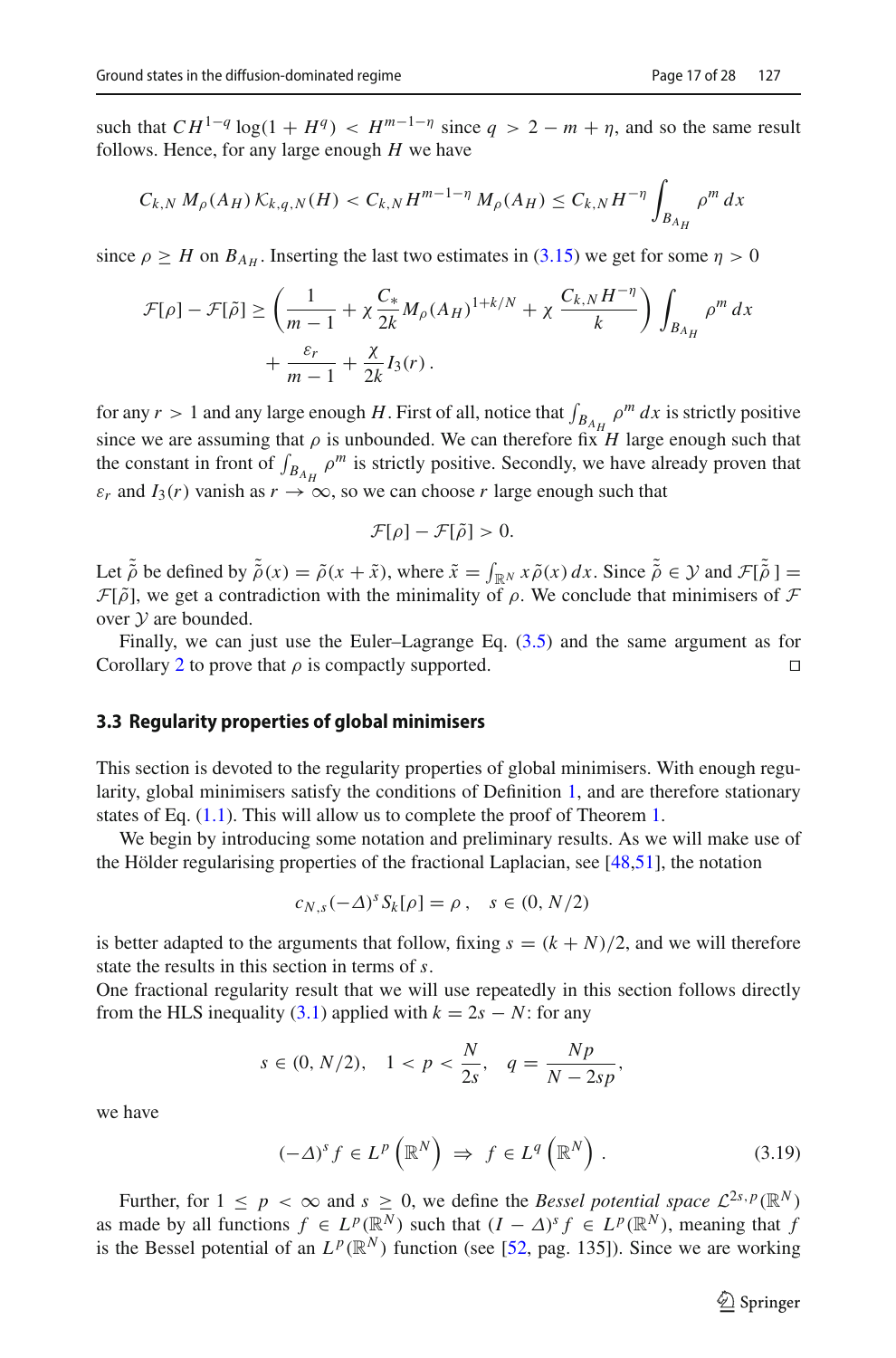<span id="page-17-2"></span>
$$
\mathcal{L}^{2s,p}(\mathbb{R}^N) = \left\{ f \in L^p(\mathbb{R}^N) : f = g * W_{2s-N}, \ g \in L^p(\mathbb{R}^N) \right\},\tag{3.20}
$$

see [\[49](#page-27-7), Theorem 26.8, Theorem 27.3], see also Exercise 6.10 in Stein's book [\[52](#page-27-6), pag. 161]. Moreover, for  $1 \leq p < \infty$  and  $0 < s < 1/2$  we define the *fractional Sobolev* space  $W^{2s,p}(\mathbb{R}^N)$  by

$$
\mathcal{W}^{2s,p}\left(\mathbb{R}^N\right):=\left\{f\in L^p(\mathbb{R}^N):\iint_{\mathbb{R}^N\times\mathbb{R}^N}\frac{|f(x)-f(y)|^p}{|x-y|^{N+2sp}}dx\,dy<\infty\right\}.
$$

We have the embeddings

<span id="page-17-3"></span>
$$
\mathcal{L}^{2s, p}(\mathbb{R}^{N}) \subset \mathcal{W}^{2s, p}(\mathbb{R}^{N}) \text{ for } p \ge 2, s \in (0, 1/2),
$$
\n
$$
\mathcal{W}^{2s, p}(\mathbb{R}^{N}) \subset C^{0, \beta}(\mathbb{R}^{N}) \text{ for } \beta = 2s - N/p, p > N/2s,
$$
\n
$$
s \in (0, 1/2),
$$
\n(3.22)

see [\[52](#page-27-6), pag. 155] and [\[22,](#page-26-23) Theorem 4.4.7] respectively.

Let  $s \in (0, 1)$  and  $\alpha > 0$  such that  $\alpha + 2s$  is not an integer. Since  $c_{N, s}(-\Delta)^s S_k[\rho] = \rho$ holds in  $\mathbb{R}^N$ , then we have from [\[48](#page-27-4), Theorem 1.1, Corollary 3.5] (see also [\[9](#page-25-9), Proposition 5.2]) that

<span id="page-17-0"></span>
$$
\|S_k[\rho]\|_{C^{0,\alpha+2s}(\overline{B_{1/2}(0)})} \le c \left( \|S_k[\rho]\|_{L^{\infty}(\mathbb{R}^N)} + \|\rho\|_{C^{0,\alpha}(\overline{B_1(0)})} \right),
$$
 (3.23)

with the convention that if  $\alpha \geq 1$  for any open set *U* in  $\mathbb{R}^N$ , then  $C^{0,\alpha}(\overline{U}) := C^{\alpha',\alpha''}(\overline{U})$ , where  $\alpha' + \alpha'' = \alpha$ ,  $\alpha'' \in [0, 1)$  and  $\alpha'$  is the greatest integer less than or equal to  $\alpha$ . With this notation, we have  $C^{0,1}(\mathbb{R}^N) = C^{1,0}(\mathbb{R}^N) = \mathcal{W}^{1,\infty}(\mathbb{R}^N)$ . In particular, using [\(3.23\)](#page-17-0) it follows that for  $\alpha > 0$ ,  $s \in (0, 1)$  and  $\alpha + 2s$  not an integer,

<span id="page-17-4"></span>
$$
||S_{k}[\rho]||_{C^{0,\alpha+2s}(\mathbb{R}^{N})} \leq c \left( ||S_{k}[\rho]||_{L^{\infty}(\mathbb{R}^{N})} + ||\rho||_{C^{0,\alpha}(\mathbb{R}^{N})} \right). \tag{3.24}
$$

Moreover, rescaling inequality [\(3.23\)](#page-17-0) in any ball  $B_R(x_0)$  where  $R \neq 1$  we have the estimate

<span id="page-17-1"></span>
$$
\sum_{\ell=0}^{\alpha_2} R^{\ell} \| D^{\ell} S_k[\rho] \|_{L^{\infty}(B_{R/2}(x_0))} + R^{\alpha+2s} [D^{\alpha_1} S_k[\rho]]_{C^{0,\alpha+2s-\alpha_2}(B_{R/2}(x_0))}
$$
  
\n
$$
\leq C \left[ \| S_k[\rho] \|_{L^{\infty}(\mathbb{R}^N)} + \sum_{\ell=0}^{\alpha_1} R^{2s+\ell} \| D^{\ell} \rho \|_{L^{\infty}(B_R(x_0))} + R^{\alpha+2s} [D^{\alpha_1} \rho]_{C^{0,\alpha-\alpha_1}(B_R(x_0))} \right]
$$
\n(3.25)

where  $\alpha_1, \alpha_2$  are the greatest integers less than  $\alpha$  and  $\alpha + 2s$  respectively. In [\(3.25\)](#page-17-1) the quantities  $||D^{\ell}S_k[\rho]||_{L^{\infty}}$  and  $[D^{\ell} \rho]_{C^{0,\alpha}}$  denote the sum of the  $L^{\infty}$  norms and the  $C^{0,\alpha}$ seminorms of the derivatives  $D^{(\beta)} S_k[\rho], D^{(\beta)} \rho$  of order  $\ell$  (that is  $|\beta| = \ell$ ).

Finally, we recall the definition of  $m_c$  and  $m^*$  in [\(1.4\)](#page-2-1) in terms of *s*:  $m_c := 2 - \frac{2s}{N}$  and

$$
m^* := \begin{cases} \frac{2-2s}{1-2s} & \text{if } N \ge 1 \text{ and } s \in (0, 1/2), \\ +\infty & \text{if } N \ge 2 \text{ and } s \in [1/2, N/2). \end{cases}
$$

<span id="page-17-5"></span>Let us begin by showing that global minimisers of  $\mathcal F$  enjoy the good Hölder regularity in the most singular range, as long as diffusion is not too slow.

 $\mathcal{L}$  Springer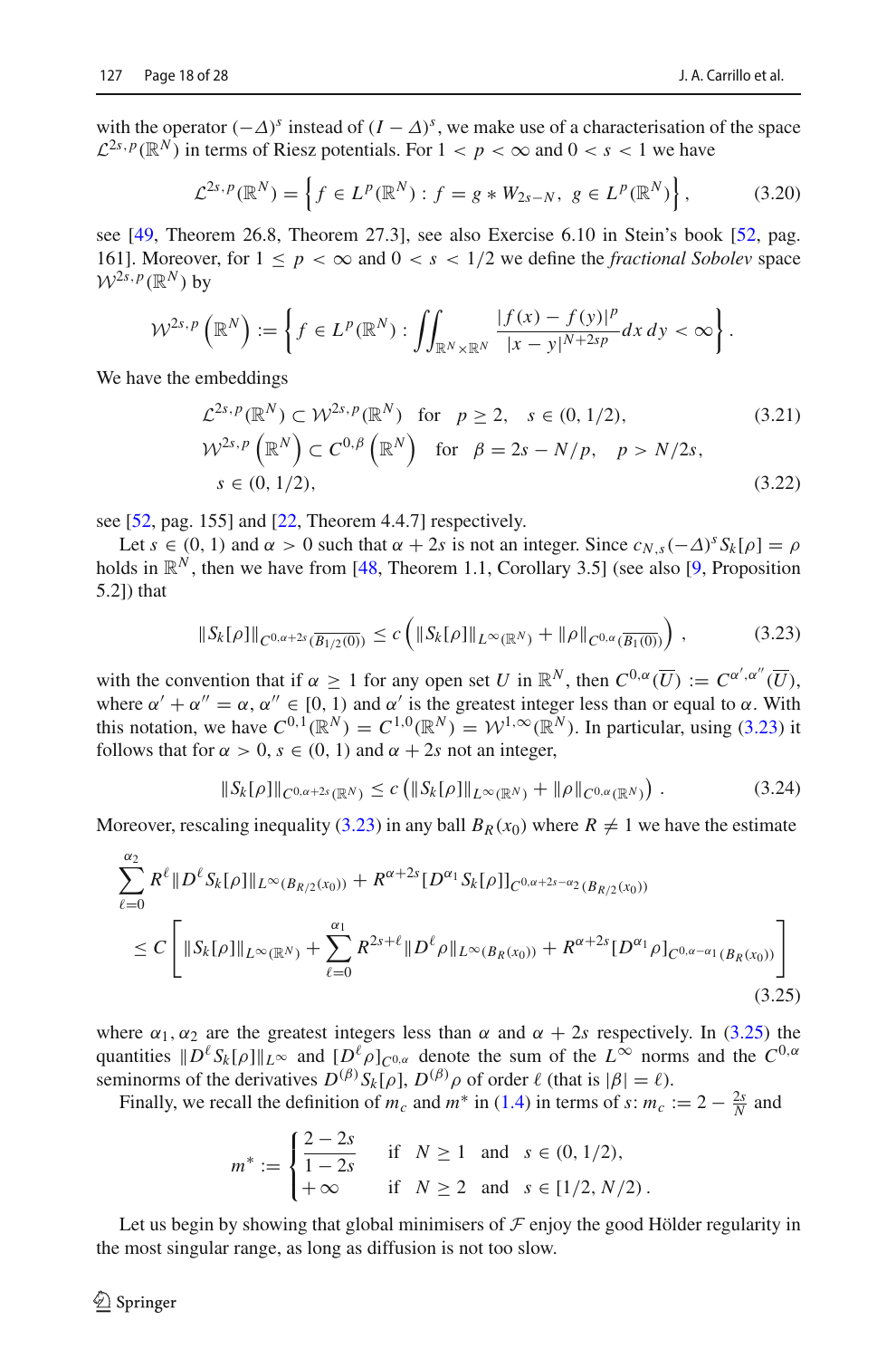**Theorem 8** *Let*  $\chi > 0$  *and*  $s \in (0, N/2)$ *. If*  $m_c < m < m^*$ *, then any global minimiser*  $\rho \in \mathcal{Y}$ *of F satisfies*  $S_k[\rho] = W_k * \rho \in \mathcal{W}^{1,\infty}(\mathbb{R}^N)$ ,  $\rho^{m-1} \in \mathcal{W}^{1,\infty}(\mathbb{R}^N)$  *and*  $\rho \in C^{0,\alpha}(\mathbb{R}^N)$  *with*  $\alpha = \min\{1, \frac{1}{m-1}\}.$ 

*Proof* Recall that the global minimiser  $\rho \in \mathcal{Y}$  of  $\mathcal{F}$  is radially symmetric non-increasing and compactly supported by Theorem [5](#page-8-1) and Theorem [7.](#page-13-0) Since  $\rho \in L^1(\mathbb{R}^N) \cap L^\infty(\mathbb{R}^N)$ by Theorem [7,](#page-13-0) we have  $\rho \in L^p(\mathbb{R}^N)$  for any  $1 < p < \infty$ . Since  $\rho = c_{N,s}(-\Delta)^s S_k[\rho],$ it follows from [\(3.19\)](#page-16-0) that  $S_k[\rho] \in L^q(\mathbb{R}^N)$ ,  $q = \frac{Np}{N-2sp}$  for all  $1 < p < \frac{N}{2s}$ , that is  $S_k[\rho] \in L^p(\mathbb{R}^N)$  for all  $p \in (\frac{N}{N-2s}, \infty)$ . Then, if  $s \in (0, 1)$ , since  $S_k$  is the Riesz potential of the density  $\rho$  in  $L^p$ , by the characterisation [\(3.20\)](#page-17-2) of the Bessel potential space, we conclude that  $S_k[\rho] \in \mathcal{L}^{2s,p}(\mathbb{R}^N)$  for all  $p > \frac{N}{N-2s}$ . Let us first consider  $s < 1/2$ , as the cases  $1/2 < s < N/2$  and  $s = 1/2$  follow as a corollary.

 $0 < s < 1/2$ : In this case, we have the embedding [\(3.21\)](#page-17-3) and so  $S_k[\rho] \in \mathcal{W}^{2s,p}(\mathbb{R}^N)$ for all  $p \ge 2 > \frac{N}{N-2s}$  if  $N \ge 2$  and for all  $p > \max\{2, \frac{1}{1-2s}\}\$  if  $N = 1$ . Using [\(3.22\)](#page-17-3), we conclude that  $S_k[\rho] \in C^{0,\beta}(\mathbb{R}^N)$  with

$$
\beta := 2s - N/p,
$$

for any  $p > \frac{N}{2s} > 2$  if  $N \ge 2$  and for any  $p > \max\{\frac{1}{2s}, \frac{1}{1-2s}\}\$  if  $N = 1$ . Hence  $\rho^{m-1} \in$  $C^{0,\beta}(\mathbb{R}^N)$  for the same choice of  $\beta$  using the Euler–Lagrange condition [\(3.5\)](#page-11-1) since  $\rho^{m-1}$  is the truncation of a function which is  $S_k[\rho]$  up to a constant.

Note that  $m_c \in (1, 2)$  and  $m^* > 2$ . In what follows we split our analysis into the cases  $m_c < m \leq 2$  and  $2 < m < m^*$ , still assuming  $s < 1/2$ . If  $m \leq 2$ , the argument follows along the lines of [\[12](#page-25-6), Corollary 3.12] since  $\rho^{m-1} \in C^{0,\alpha}(\mathbb{R}^N)$  implies that  $\rho$  is in the same Hölder space for any  $\alpha \in (0, 1)$ . Indeed, in such case we bootstrap in the following way. Let us fix  $n \in \mathbb{N}$  such that

<span id="page-18-0"></span>
$$
\frac{1}{n+1} < 2s \le \frac{1}{n} \tag{3.26}
$$

and let us define

<span id="page-18-1"></span>
$$
\beta_n := \beta + (n-1)2s = 2ns - N/p. \tag{3.27}
$$

Form [\(3.26\)](#page-18-0) and [\(3.27\)](#page-18-1) we see that by choosing large enough *p* there hold  $1 - 2s < \beta_n < 1$ . Note that  $S_k[\rho] \in L^{\infty}(\mathbb{R}^N)$  by Lemma [1,](#page-4-2) and if  $\rho \in C^{0,\gamma}(\mathbb{R}^N)$  for some  $\gamma \in (0,1)$  such that  $\gamma + 2s < 1$ , then  $S_k[\rho] \in C^{0, \gamma + 2s}(\mathbb{R}^N)$  by [\(3.24\)](#page-17-4), implying  $\rho^{m-1} \in C^{0, \gamma + 2s}(\mathbb{R}^N)$ using the Euler–Lagrange conditions [\(3.5\)](#page-11-1). Therefore  $\rho \in C^{0,\gamma+2s}(\mathbb{R}^N)$  since  $m \in (m_c, 2]$ . Iterating this argument  $(n - 1)$  times starting with  $\gamma = \beta$  gives  $\rho \in C^{0, \beta_n}(\mathbb{R}^N)$ . Since  $\beta_n < 1$  and  $\beta_n + 2s > 1$ , a last application of [\(3.24\)](#page-17-4) yields  $S_k[\rho] \in \mathcal{W}^{1,\infty}(\mathbb{R}^N)$ , so that  $\rho^{m-1} \in \mathcal{W}^{1,\infty}(\mathbb{R}^N)$ , thus  $\rho \in \mathcal{W}^{1,\infty}(\mathbb{R}^N)$ . This concludes the proof in the case  $m \leq 2$ .

Now, let us assume  $2 < m < m^*$  and  $s < 1/2$ . Recall that  $\rho^{m-1} \in C^{0,\gamma}(\mathbb{R}^N)$  for any  $\gamma$  < 2*s*, and so  $\rho \in C^{0,\gamma}(\mathbb{R}^N)$  for any  $\gamma < \frac{2s}{m-1}$ . By [\(3.24\)](#page-17-4) we get  $S_k[\rho] \in C^{0,\gamma}(\mathbb{R}^N)$  for any  $\gamma < \frac{2s}{m-1} + 2s$ , and the same for  $\rho^{m-1}$  by the Euler–Lagrange equation [\(3.5\)](#page-11-1). Once more with a bootstrap argument, we obtain improved Hölder regularity for ρ*m*−1. Indeed, since

<span id="page-18-2"></span>
$$
\sum_{j=0}^{+\infty} \frac{2s}{(m-1)^j} = \frac{2s(m-1)}{m-2}
$$
 (3.28)

and since  $m < m^*$  means  $\frac{2s(m-1)}{m-2} > 1$ , after taking a suitably large number of iterations we get  $S_k[\rho] \in \mathcal{W}^{1,\infty}(\mathbb{R}^N)$  and  $\rho^{m-1} \in \mathcal{W}^{1,\infty}(\mathbb{R}^N)$ . Hence,  $\rho \in C^{0,1/(m-1)}(\mathbb{R}^N)$ .

 $\mathcal{L}$  Springer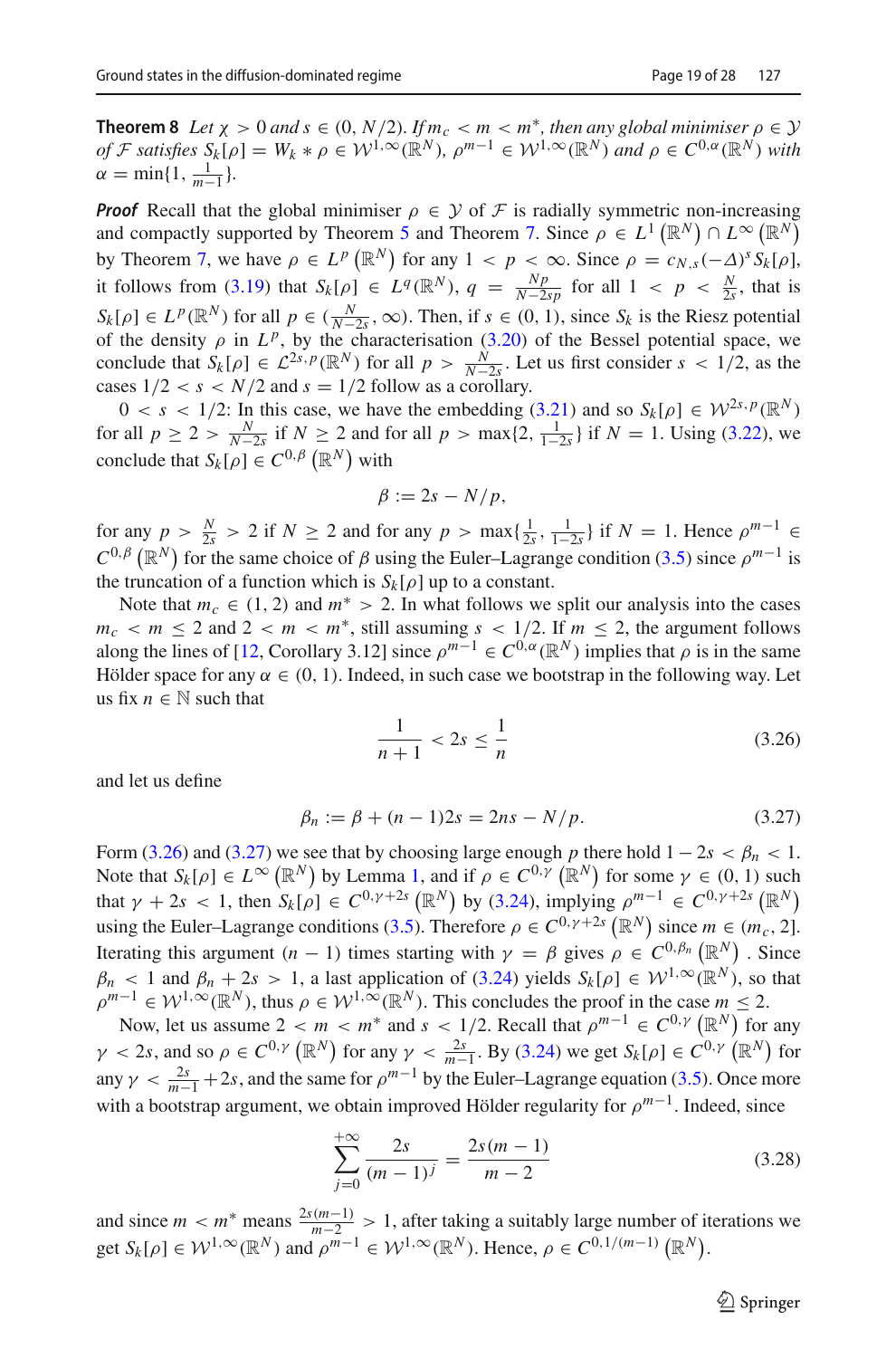$N \ge 2$ ,  $1/2 \le s < N/2$ : We start with the case  $s = 1/2$ . We have  $S_k[\rho] \in L^p(\mathbb{R}^N)$  for any  $p > \frac{N}{N-1}$  as shown at the beginning of this proof. By [\(3.20\)](#page-17-2) we get  $S_k[\rho] \in L^{1,p}(\mathbb{R}^N)$ for all  $p > \frac{N}{N-1}$ . Then we also have  $S_k[\rho] \in \mathcal{L}^{2r,p}(\mathbb{R}^N)$  for all  $p > \frac{N}{N-1}$  and for all  $p > \frac{N}{N-1}$ . Then we also have  $S_k[\rho] \in \mathcal{L}^{2r,p}(\mathbb{R}^N)$  for all  $p > \frac{N}{N-1}$ . Also  $r \in (0, 1/2)$  by the embeddings between Bessel potential spaces, see [\[52,](#page-27-6) pag. 135]. Noting that  $2 \ge \frac{N}{N-1}$  for  $N \ge 2$ , by [\(3.21\)](#page-17-3) and [\(3.22\)](#page-17-3) we get  $S_k[\rho] \in C^{0,2r-N/p}(\mathbb{R}^N)$  for any  $r \in (0, 1/2)$  and any  $p > \frac{N}{2r}$ . That is,  $S_k[\rho] \in C^{0,\gamma}(\mathbb{R}^N)$  for any  $\gamma \in (0, 1)$ . By the Euler– Lagrange Eq. [\(3.5\)](#page-11-1),  $\rho \in C^{0,\gamma\alpha}(\mathbb{R}^N)$  with  $\alpha = \min\{1, \frac{1}{m-1}\}\$ , and so [\(3.24\)](#page-17-4) for  $s = 1/2$  implies  $S_k[\rho] \in \mathcal{W}^{1,\infty}(\mathbb{R}^N)$ . Again by the Euler–Lagrange Eq. [\(3.5\)](#page-11-1), we obtain  $\rho^{m-1} \in \mathcal{W}^{1,\infty}(\mathbb{R}^N)$ . If  $1/2 < s < N/2$  on the other hand, we obtain directly that  $S_k[\rho] \in \mathcal{W}^{1,\infty}(\mathbb{R}^N)$  by Lemma [1,](#page-4-2) and so  $\rho^{m-1} \in \mathcal{W}^{1,\infty}(\mathbb{R}^N)$ .

We conclude that 
$$
\rho \in C^{0,\alpha}(\mathbb{R}^N)
$$
 with  $\alpha = \min\{1, \frac{1}{m-1}\}\$ for any  $1/2 \leq s < N/2$ .

<span id="page-19-1"></span>*Remark 2* If  $m \ge m^*$  and  $s < 1/2$ , we recover some Hölder regularity, but it is not enough to show that global minimisers of  $\mathcal F$  are stationary states of [\(1.1\)](#page-1-0). More precisely,  $m \geq m^*$ means  $\frac{2s(m-1)}{m-2} \le 1$ , and so it follows from [\(3.28\)](#page-18-2) that  $\rho \in C^{0,\gamma}(\mathbb{R}^N)$  for any  $\gamma < \frac{2s}{m-2}$ . Note that  $m \ge m^*$  also implies  $\frac{2s}{m-2} \le 1-2s$ , and we are therefore not able to go above the desired Hölder exponent 1 − 2*s*.

**Remark 3** In the arguments of Theorem [8](#page-17-5) one could choose to directly bootstrap on fractional Sobolev spaces. In fact, for  $0 < s < 1/2$  and  $m > 2$  we have that  $\rho^{m-1} \in \mathcal{W}^{2s,p}(\mathbb{R}^N)$  implies  $\rho \in \mathcal{W}^{\frac{2s}{m-1}, p(m-1)}(\mathbb{R}^N)$ . Indeed, let  $\alpha < 1$  and  $u \in \mathcal{W}^{\alpha, p}(\mathbb{R}^N)$ , where and  $p \in [1, \infty)$ . By the algebraic inequality  $||a|^{\alpha} - |b|^{\alpha}| \leq C|a - b|^{\alpha}$  we have

$$
\iint_{\mathbb{R}^N\times\mathbb{R}^N}\frac{||u(x)|^\alpha-|u(y)|^\alpha|^{p/\alpha}}{|x-y|^{N+\alpha 2s(p/\alpha)}}\,dxdy\leq c\iint_{\mathbb{R}^N\times\mathbb{R}^N}\frac{|u(x)-u(y)|^p}{|x-y|^{N+2sp}}\,dxdy,
$$

thus  $|u|^{\alpha} \in \mathcal{W}^{\alpha s, p/\alpha}(\mathbb{R}^N)$ . This property is also valid for Sobolev spaces with integer order, see [\[41](#page-26-24)]. In particular, thanks to this property, in case  $m \ge m^*$  we may obtain  $\rho^{m-1} \in$  $W^{\alpha,p}(\mathbb{R}^N)$  for any  $\alpha < \frac{2s(m-1)}{m-2}$  and any large enough *p*, hence [\(3.22\)](#page-17-3) implies that  $\rho$  has the Hölder regularity stated in Remark [2.](#page-19-1)

<span id="page-19-2"></span>We are now ready to show that global minimisers possess the good regularity properties to be stationary states of equation [\(1.1\)](#page-1-0) according to Definition [1.](#page-4-0)

**Theorem 9** Let  $\chi > 0$ ,  $s \in (0, N/2)$  and  $m_c < m < m^*$ . Then all global minimisers of F in *Y are stationary states of equation* [\(1.1\)](#page-1-0) *according to Definition* [1](#page-4-0)*.*

*Proof* Note that  $m < m^*$  means  $1 - 2s < 1/(m - 1)$ , and so thanks to Theorem [8,](#page-17-5)  $S_k[\rho]$ and  $\rho$  satisfy the regularity conditions of Definition [1.](#page-4-0) Further, since  $\rho^{m-1} \in W^{1,\infty}(\mathbb{R}^N)$ , we can take gradients on both sides of the Euler–Lagrange condition [\(3.5\)](#page-11-1). Multiplying by  $ρ$  and writing  $ρ∇ρ<sup>m-1</sup> =  $\frac{m-1}{m}∇ρ<sup>m</sup>$ , we conclude that global minimisers of *F* in *Y* satisfy$ relation [\(2.1\)](#page-4-4) for stationary states of Eq. [\(1.1\)](#page-1-0).

<span id="page-19-0"></span>In fact, we can show that global minimisers have even more regularity inside their support.

**Theorem 10** *Let*  $\chi > 0$ *,*  $m_c < m$  *and*  $s \in (0, N/2)$ *. If*  $\rho \in \mathcal{Y}$  *is a global minimiser of F, then*  $\rho$  *is*  $C^{\infty}$  *in the interior of its support.* 

*Proof* By Theorem [8](#page-17-5) and Remark [2,](#page-19-1) we have  $\rho \in C^{0,\alpha}(\mathbb{R}^N)$  for some  $\alpha \in (0, 1)$ . Since  $\rho$ is radially symmetric non-increasing, the interior of supp  $(\rho)$  is a ball centered at the origin,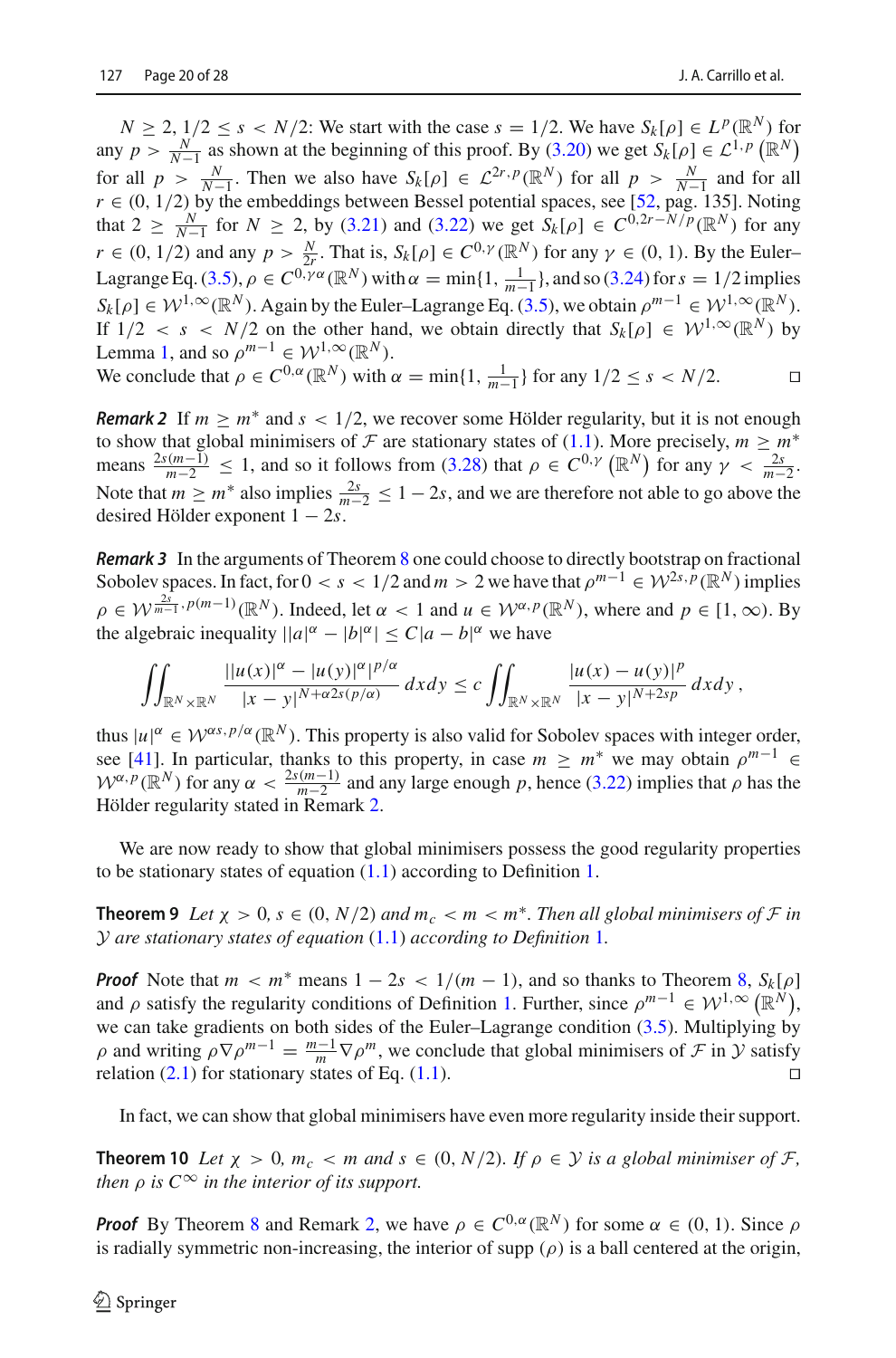which we denote by *B*. Note also that  $\rho \in L^1(\mathbb{R}^N) \cap L^\infty(\mathbb{R}^N)$  by Theorem [7,](#page-13-0) and so  $S_k[\rho] \in L^{\infty}(\mathbb{R}^N)$  by Lemma [1.](#page-4-2)

Assume first that  $s \in (0, 1) \cap (0, N/2)$ . Applying [\(3.25\)](#page-17-1) with  $B_R$  centered at a point within *B* and such that  $B_R \subset\subset B$ , we obtain  $S_k[\rho] \in C^{0,\gamma}(B_{R/2})$  for any  $\gamma < \alpha + 2s$ . It follows from the Euler–Lagrange condition [\(3.5\)](#page-11-1) that  $\rho^{m-1}$  has the same regularity as *S<sub>k</sub>*[ρ] on  $B_{R/2}$ , and since  $\rho$  is bounded away from zero on  $B_{R/2}$ , we conclude  $\rho \in C^{0,\gamma}(B_{R/2})$  for any  $\gamma < \alpha + 2s$ . Repeating the previous step now on  $B_{R/2}$ , we get the improved regularity  $S_k[\rho] \in C^{0,\gamma}(B_{R/4})$  for any  $\gamma < \alpha + 4s$  by [\(3.25\)](#page-17-1), which we can again transfer onto  $\rho$  using [\(3.5\)](#page-11-1), obtaining  $\rho \in C^{0,\gamma}(B_{R/4})$  for any  $\gamma < \alpha + 4s$ . Iterating, any order  $\ell$  of differentiability for  $S_k$  (and then for  $\rho$ ) can be reached in a neighborhood of the center of  $B_R$ . We notice that the argument can be applied starting from any point  $x_0 \in B$ , and hence  $\rho \in C^{\infty}(B)$ . When  $N \ge 3$  and  $s \in [1, N/2)$ , we take numbers  $s_1, \ldots, s_l$  such that  $s_i \in (0, 1)$  for any

 $i = 1, \ldots, l$  and such that  $\sum_{i=1}^{l} s_i = s$ . We also let

$$
S_k^{l+1}[\rho] := S_k[\rho], \quad S_k^j[\rho] := \Pi_{i=j}^l (-\Delta)^{s_j} S_k[\rho], \quad \forall j \in \{1, ..., l\}.
$$

Then  $S_k^1[\rho] = \rho$ . Note that Lemma [1\(](#page-4-2)i) can be restated as saying that  $\rho \in \mathcal{Y} \cap L^{\infty}(\mathbb{R}^N)$ implies  $(-\Delta)^{-\delta} \rho \in L^{\infty}(\mathbb{R}^N)$  for all  $\delta \in (0, N/2)$ . Taking  $\delta = s - r$  for any  $r \in (0, s)$ , we have  $(-\Delta)^r S_k[\rho] = (-\Delta)^{r-s} \rho \in L^{\infty}$ . In particular, this means  $S_k^j[\rho] \in L^{\infty}(\mathbb{R}^N)$  for any  $j = 1, \ldots, l + 1$ . Moreover, there holds

$$
(-\Delta)^{s_j} S_k^{j+1}[\rho] = S_k^j[\rho], \quad \forall j \in \{1, \ldots, l\}.
$$

Therefore we may recursively apply [\(3.25\)](#page-17-1), starting from  $S_k^1[\rho] = \rho \in C^{0,\alpha}(B_R)$ , where the ball  $B_R$  is centered at a point within *B* such that  $B_R \subset\subset B$ , and using the iteration rule

$$
S_k^j[\rho] \in C^{0,\gamma}(B_{\sigma}) \implies S_k^{j+1}[\rho] \in C^{0,\gamma+2s_j} (B_{\sigma/2})
$$
  

$$
\forall j \in \{1, ..., l\}, \quad \forall \gamma > 0 \text{ s.t. } \gamma + 2s_j \text{ is not an integer}, \quad \forall B_{\sigma} \subset\subset B.
$$

We obtain  $S_k^{l+1}[\rho] = S_k[\rho] \in C^{0,\gamma}(B_{R/(2^l)})$  for any  $\gamma < \alpha + 2s$ , and as before, the Euler– Lagrange Eq. [\(3.5\)](#page-11-1) implies that  $\rho \in C^{0,\gamma}(B_{R/(2)})$  for any  $\gamma < \alpha + 2s$ . If we repeat the argument, we gain 2*s* in Hölder regularity for  $\rho$  each time we divide the radius *R* by  $2^l$ . In this way, we can reach any differentiability exponent for  $\rho$  around any point of *B*, and thus  $\rho \in C^{\infty}(B)$ .

*Remark 4* We observe that the smoothness of minimisers in the interior of their support also holds in the fair-competition regime  $m = m_c$ . In such case global Hölder regularity was obtained in [\[12\]](#page-25-6).

The main result Theorem [1](#page-2-0) follows from Theorem [3,](#page-5-2) Corollary [2,](#page-8-5) Theorem [5,](#page-8-1) Proposition [4,](#page-10-0) Theorem [7,](#page-13-0) Theorem [9](#page-19-2) and Theorem [10.](#page-19-0)

## <span id="page-20-0"></span>**4 Uniqueness**

#### **4.1 Optimal transport tools**

Optimal transport is a powerful tool for reducing functional inequalities onto pointwise inequalities. In other words, to pass from microscopic inequalities between particle locations to macroscopic inequalities involving densities. This sub-section summarises the main results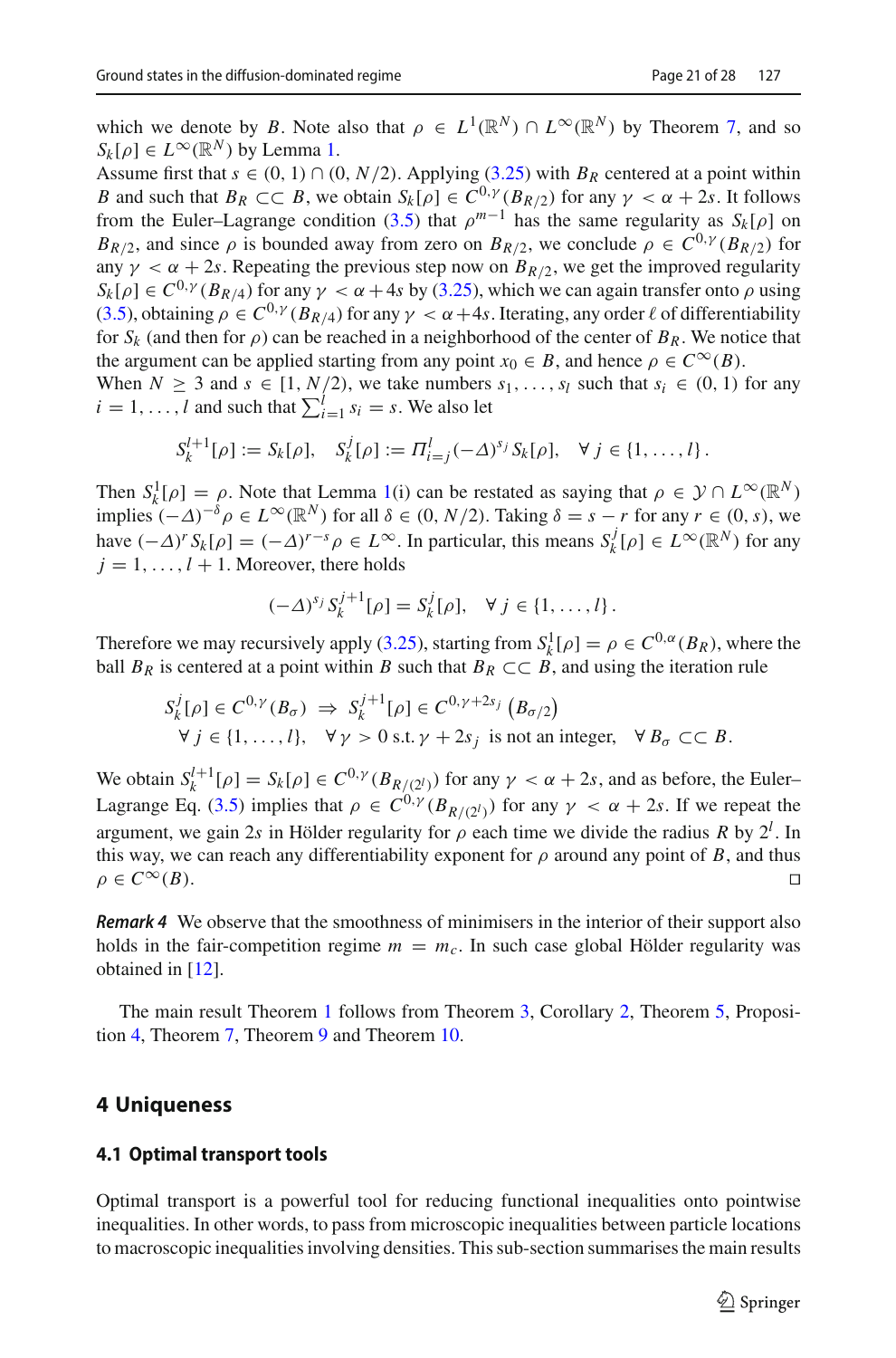of optimal transportation we will need in the one-dimensional setting. They were already used in [\[11\]](#page-25-10) and in [\[13](#page-25-7)], where we refer for detailed proofs.

Let  $\tilde{\rho}$  and  $\rho$  be two probability densities. According to [\[7](#page-25-11)[,39](#page-26-25)], there exists a convex function  $\psi$  whose gradient pushes forward the measure  $\tilde{\rho}(a)da$  onto  $\rho(x)dx$ :  $\psi'$  # $(\tilde{\rho}(a)da)$  =  $\rho(x)dx$ . This convex function satisfies the Monge-Ampère equation in the weak sense: for any test function  $\varphi \in C_b(\mathbb{R})$ , the following identity holds true

$$
\int_{\mathbb{R}} \varphi(\psi'(a)) \tilde{\rho}(a) da = \int_{\mathbb{R}} \varphi(x) \rho(x) dx.
$$

The convex map is unique a.e. with respect to  $\rho$  and it gives a way of interpolating measures using displacement convexity [\[40\]](#page-26-26). On the other hand, regularity of the transport map is a complicated matter. Here, as it was already done in  $[11,13]$  $[11,13]$  $[11,13]$ , we will only use the fact that  $\psi''(a)da$  can be decomposed in an absolute continuous part  $\psi''_{ac}(a)da$  and a positive singular measure [\[53,](#page-27-8) Chapter 4]. In one dimension, the transport map  $\psi'$  is a non-decreasing function, therefore it is differentiable a.e. and it has a countable number of jump singularities. For any measurable function *U*, bounded below such that  $U(0) = 0$  we have [\[40\]](#page-26-26)

<span id="page-21-1"></span>
$$
\int_{\mathbb{R}} U(\tilde{\rho}(x)) dx = \int_{\mathbb{R}} U\left(\frac{\rho(a)}{\psi''_{ac}(a)}\right) \psi''_{ac}(a) da.
$$
\n(4.1)

<span id="page-21-3"></span>The following Lemma proved in [\[11](#page-25-10)] will be used to estimate the interaction contribution in the free energy.

**Lemma 3** *Let*  $K : (0, \infty) \to \mathbb{R}$  *be an increasing and strictly concave function. Then, for any*  $a, b \in \mathbb{R}$ 

<span id="page-21-0"></span>
$$
\mathcal{K}\left(\frac{\psi'(b)-\psi'(a)}{b-a}\right) \ge \int_0^1 \mathcal{K}\left(\psi''_{ac}([a,b]_s)\right) ds ,\qquad (4.2)
$$

*where the convex combination of a and b is given by*  $[a, b]_s = (1 - s)a + sb$ . Equality is *achieved in* [\(4.2\)](#page-21-0) *if and only if the distributional derivative of the transport map*  $\psi''$  *is a constant function.*

#### **4.2 Functional inequality in one dimension**

In what follows, we will make use of a characterisation of stationary states based on some integral reformulation of the necessary condition stated in Proposition [4.](#page-10-0) This characterisation was also the key idea in [\[11](#page-25-10)[,13\]](#page-25-7) to analyse the asymptotic stability of steady states and the functional inequalities behind.

<span id="page-21-2"></span>**Lemma 4** (Characterisation of stationary states) *Let*  $N = 1$ ,  $\chi > 0$  *and*  $k \in (-1, 0)$ *. If*  $m > m_c$  *with*  $m_c = 1 - k$ , then any stationary state  $\bar{\rho} \in \mathcal{Y}$  of system [\(1.1\)](#page-1-0) *can be written in the form*

<span id="page-21-4"></span>
$$
\bar{\rho}(p)^m = \frac{\chi}{2} \int_{\mathbb{R}} \int_0^1 |q|^k \bar{\rho}(p - sq) \bar{\rho}(p - sq + q) ds dq.
$$
 (4.3)

<span id="page-21-5"></span>The proof follows the same methodology as for the fair-competition regime [\[13,](#page-25-7) Lemma 2.8] and we omit it here.

**Theorem 11** Let  $N = 1$ ,  $\chi > 0$ ,  $k \in (-1, 0)$  and  $m > m_c$ . If [\(1.1\)](#page-1-0) admits a stationary *density* ρ¯ *in Y, then*

$$
\mathcal{F}[\rho] \ge \mathcal{F}[\bar{\rho}], \quad \forall \rho \in \mathcal{Y}
$$

*with equality if and only if*  $\rho = \overline{\rho}$ *.* 

 $\mathcal{L}$  Springer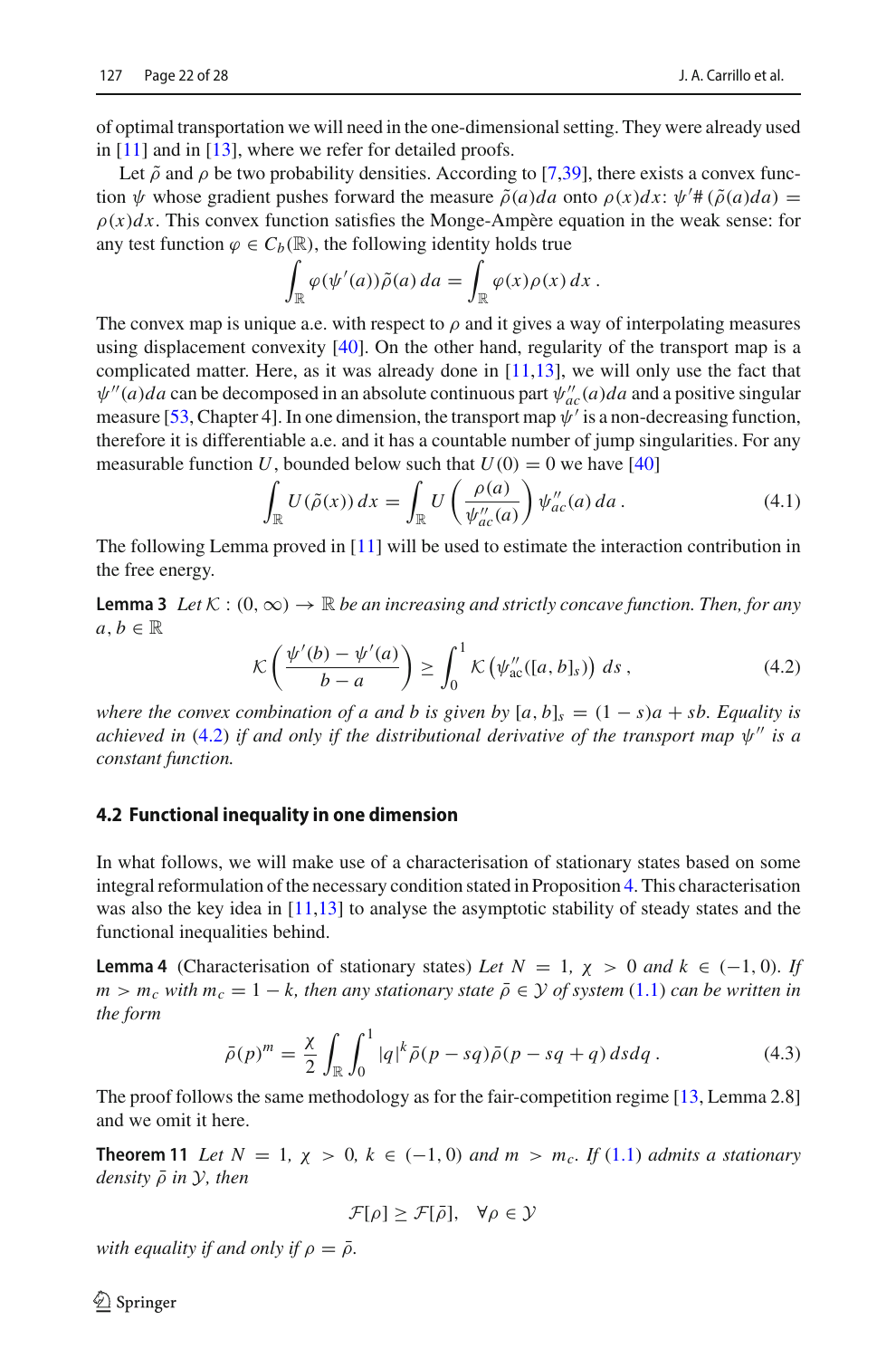*Proof* For a given stationary state  $\overline{\rho} \in \mathcal{Y}$  and a given  $\rho \in \mathcal{Y}$ , we denote by  $\psi$  the convex function whose gradient pushes forward the measure  $\bar{\rho}(a)da$  onto  $\rho(x)dx$ :  $\psi'$  # $(\bar{\rho}(a)da)$  =  $\rho(x)dx$ . Using [\(4.1\)](#page-21-1), the functional  $\mathcal{F}[\rho]$  rewrites as follows:

$$
\mathcal{F}[\rho] = \frac{1}{m-1} \int_{\mathbb{R}} \left( \frac{\bar{\rho}(a)}{\psi_{ac}^{\prime\prime}(a)} \right)^{m-1} \bar{\rho}(a) da
$$
  
+ 
$$
\frac{\chi}{2k} \iint_{\mathbb{R} \times \mathbb{R}} \left| \frac{\psi^{\prime}(a) - \psi^{\prime}(b)}{a - b} \right|^{k} |a - b|^{k} \bar{\rho}(a) \bar{\rho}(b) da db
$$
  
= 
$$
\frac{1}{m-1} \int_{\mathbb{R}} (\psi_{ac}^{\prime\prime}(a))^{1-m} \bar{\rho}(a)^{m} da
$$
  
+ 
$$
\frac{\chi}{2k} \iint_{\mathbb{R} \times \mathbb{R}} \left\langle \psi^{\prime\prime}([a, b]) \right\rangle^{k} |a - b|^{k} \bar{\rho}(a) \bar{\rho}(b) da db,
$$

 $w = \langle u([a, b]) \rangle = \int_0^1 u([a, b]_s) \, ds$  and  $[a, b]_s = (1 - s)a + bs$  for any  $a, b \in \mathbb{R}$  and  $u : \mathbb{R} \to \mathbb{R}_+$ . By Lemma [4,](#page-21-2) we can write for any  $a \in \mathbb{R}$ ,

$$
(\psi''_{ac}(a))^{1-m} \bar{\rho}(a)^m = \frac{\chi}{2} \int_{\mathbb{R}} \langle \psi''_{ac}([a,b])^{1-m} \rangle |a-b|^k \bar{\rho}(a) \bar{\rho}(b) db,
$$

and hence

$$
\mathcal{F}[\rho] = \frac{\chi}{2} \iint_{\mathbb{R} \times \mathbb{R}} \left\{ \frac{1}{(m-1)} \langle \psi_{ac}''([a,b])^{1-m} \rangle + \frac{1}{k} \langle \psi''([a,b]) \rangle^k \right\} |a-b|^k \bar{\rho}(a) \bar{\rho}(b) \, da \, db \, .
$$

Using the concavity of the power function  $(\cdot)^{1-m}$  and and Lemma [3,](#page-21-3) we deduce

$$
\mathcal{F}[\rho] \geq \frac{\chi}{2} \iint_{\mathbb{R} \times \mathbb{R}} \left\{ \frac{1}{(m-1)} \langle \psi''([a,b]) \rangle^{1-m} + \frac{1}{k} \langle \psi''([a,b]) \rangle^k \right\} |a-b|^k \bar{\rho}(a) \bar{\rho}(b) \, da db \, .
$$

Applying characterisation [\(4.3\)](#page-21-4) to the energy of the stationary state  $\bar{\rho}$ , we obtain

$$
\mathcal{F}[\bar{\rho}] = \frac{\chi}{2} \iint_{\mathbb{R} \times \mathbb{R}} \left( \frac{1}{(m-1)} + \frac{1}{k} \right) |a-b|^k \bar{\rho}(a) \bar{\rho}(b) \, da db \, .
$$

Since

<span id="page-22-0"></span>
$$
\frac{z^{1-m}}{m-1} + \frac{z^k}{k} \ge \frac{1}{m-1} + \frac{1}{k}
$$
 (4.4)

for any real  $z > 0$  and for  $m > m_c = 1 - k$ , we conclude  $\mathcal{F}[\rho] \ge \mathcal{F}[\bar{\rho}]$ . Equality in [\(4.2\)](#page-21-0) arises if and only if  $\psi'' = 1$ , i.e. when  $\rho = \bar{\rho}$ . In agreement with this, equality in [\(4.4\)](#page-22-0) is realised if and only if  $z = 1$ . realised if and only if  $z = 1$ .

<span id="page-22-1"></span>In fact, the result in Theorem [11](#page-21-5) implies that all critical points of  $\mathcal F$  in  $\mathcal Y$  are global minimisers. Further, we obtain the following uniqueness result:

**Corollary 3** (Uniqueness) *Let*  $\chi > 0$  *and*  $k \in (-1, 0)$ *. If*  $m_c < m$ *, then there exists at most one stationary state in Y to equation* [\(1.1\)](#page-1-0)*. If*  $m_c < m < m^*$ *, then there exists a unique global minimiser for F in Y.*

*Proof* Assume there are two stationary states to Eq. [\(1.1\)](#page-1-0):  $\bar{\rho}_1$ ,  $\bar{\rho}_2 \in \mathcal{Y}$ . Then Theorem [11](#page-21-5) implies that  $\mathcal{F}[\bar{\rho}_1] = \mathcal{F}[\bar{\rho}_2]$ , and so  $\bar{\rho}_1$  is a dilation of  $\bar{\rho}_2$ . By Theorem [5,](#page-8-1) there exists a minimiser of *F* in *Y*, which is a stationary state of Eq. [\(1.1\)](#page-1-0) if  $m_c < m < m^*$  by Theorem [9,](#page-19-2) and so uniqueness follows. and so uniqueness follows.

Theorem [11](#page-21-5) and Corollary [3](#page-22-1) complete the proof of the main result Theorem [2.](#page-2-2)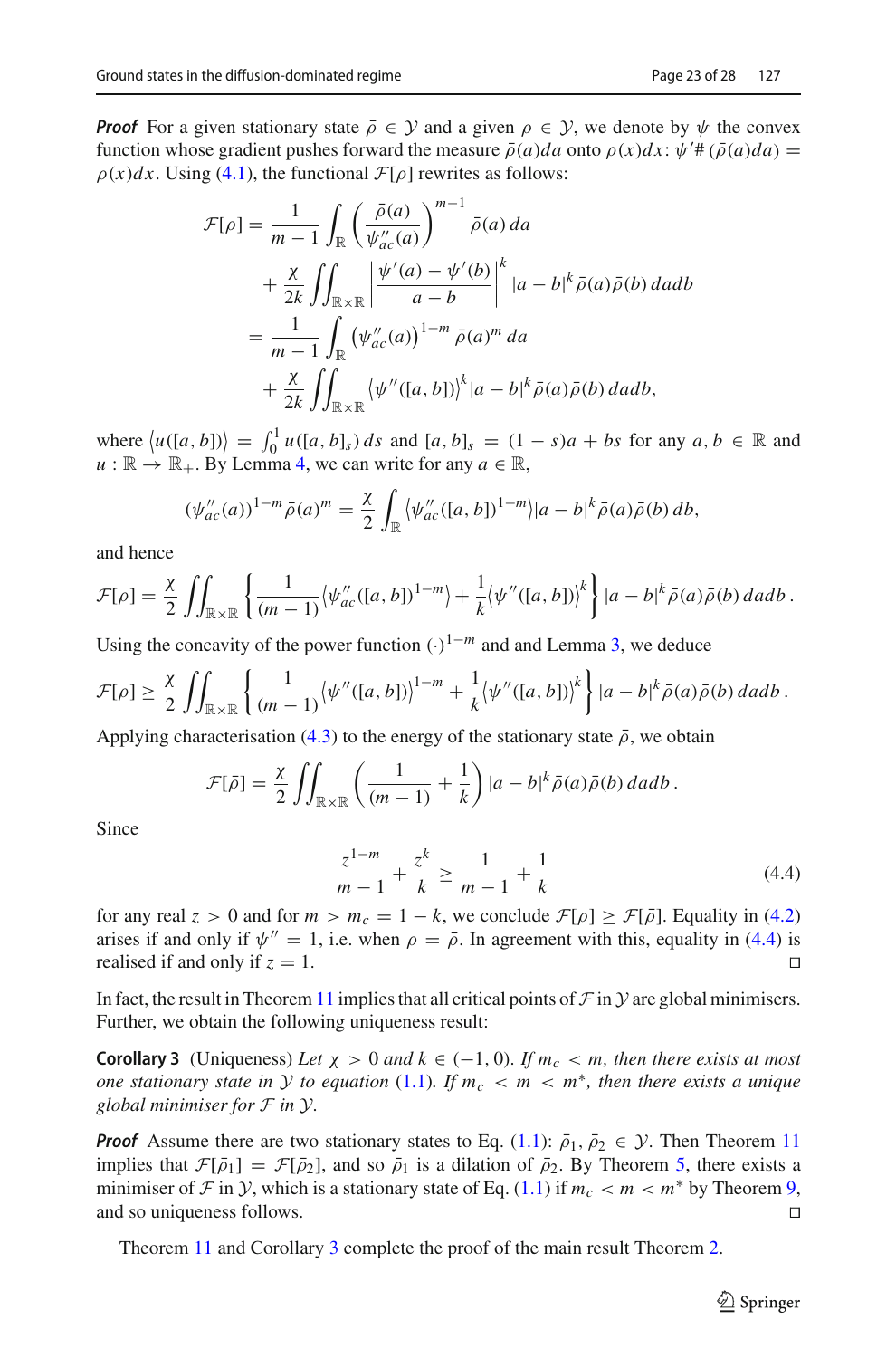**Acknowledgements** We thank Y. Yao and F. Brock for useful discussion about the continuous Steiner symmetrisation. We thank X. Ros-Otón, P. R. Stinga and P. Mironescu for some fruitful explanations concerning the regularity properties of fractional elliptic equations used in this work. We are grateful to R. Frank for suggesting the alternative proof for the existence of minimisers in Remark [1.](#page-10-1) JAC was partially supported by the Royal Society via a Wolfson Research Merit Award and by the EPSRC grant number EP/P031587/1. FH acknowledges support from the EPSRC grant number EP/H023348/1 for the Cambridge Centre for Analysis. EM was partially supported by the FWF project M1733-N20. BV was partially supported by GNAMPA of INdAM, "Programma triennale della Ricerca dell'Università degli Studi di Napoli "Parthenope"- Sostegno alla ricerca individuale 2015-2017". EM and BV are members of the GNAMPA group of the Istituto Nazionale di Alta Matematica (INdAM). This work was partially supported by the Simons-Foundation grant 346300 and the Polish Government MNiSW 2015-2019 matching fund. The authors are very grateful to the Mittag-Leffler Institute for providing a fruitful working environment during the special semester *Interactions between Partial Differential Equations & Functional Inequalities*.

**Open Access** This article is distributed under the terms of the Creative Commons Attribution 4.0 International License [\(http://creativecommons.org/licenses/by/4.0/\)](http://creativecommons.org/licenses/by/4.0/), which permits unrestricted use, distribution, and reproduction in any medium, provided you give appropriate credit to the original author(s) and the source, provide a link to the Creative Commons license, and indicate if changes were made.

# <span id="page-23-0"></span>**Properties of the Riesz potential**

The estimates in Proposition [2](#page-7-0) are mainly based on the fact that the Riesz potential of a radial function can be expressed in terms of the hypergeometric function

$$
F(a, b; c; z) := \frac{\Gamma(c)}{\Gamma(b)\Gamma(c - b)} \int_0^1 (1 - zt)^{-a} (1 - t)^{c - b - 1} t^{b - 1} dt,
$$

which we define for  $z \in (-1, 1)$ , with the parameters a, b, c being positive. Notice that  $F(a, b, c, 0) = 1$  and *F* is increasing with respect to  $z \in (-1, 1)$ . Moreover, if  $c > 1, b > 1$ and  $c > a + b$ , the limit as  $z \uparrow 1$  is finite and it takes the value

$$
\frac{\Gamma(c)\Gamma(c-a-b)}{\Gamma(c-a)\Gamma(c-b)},
$$
\n(A.1)

see [\[34](#page-26-27), §9.3]. We will also make use of some elementary relations. First of all, there holds

$$
F(a, b; c; z) = (1 - z)^{c-a-b} F(c - a, c - b; c; z),
$$
\n(A.2)

see [\[34](#page-26-27), §9.5], and it is easily seen that

$$
\frac{d}{dz}F(a, b; c; z) = \frac{ab}{c}F(a + 1, b + 1; c + 1; z).
$$

Inserting  $(A.2)$  we find

$$
\frac{d}{dz}F(a,b;c;z) = \frac{ab}{c}(1-z)^{c-a-b-1}F(c-a,c-b;c+1;z).
$$
 (A.3)

To simplify notation, let us define

$$
H(a, b; c; z) := \frac{\Gamma(b)\Gamma(c - b)}{\Gamma(c)} F(a, b; c; z)
$$
  
= 
$$
\int_0^1 (1 - zt)^{-a} (1 - t)^{c - b - 1} t^{b - 1} dt.
$$
 (A.4)

*Proof of Proposition* [2](#page-7-0) For a given radial function  $\rho \in \mathcal{Y}$  we use polar coordinates, still denoting by  $\rho$  the radial profile of  $\rho$ , and compute as in [\[50](#page-27-3), Theorem 5], see also [\[1](#page-25-12)], [\[25\]](#page-26-28)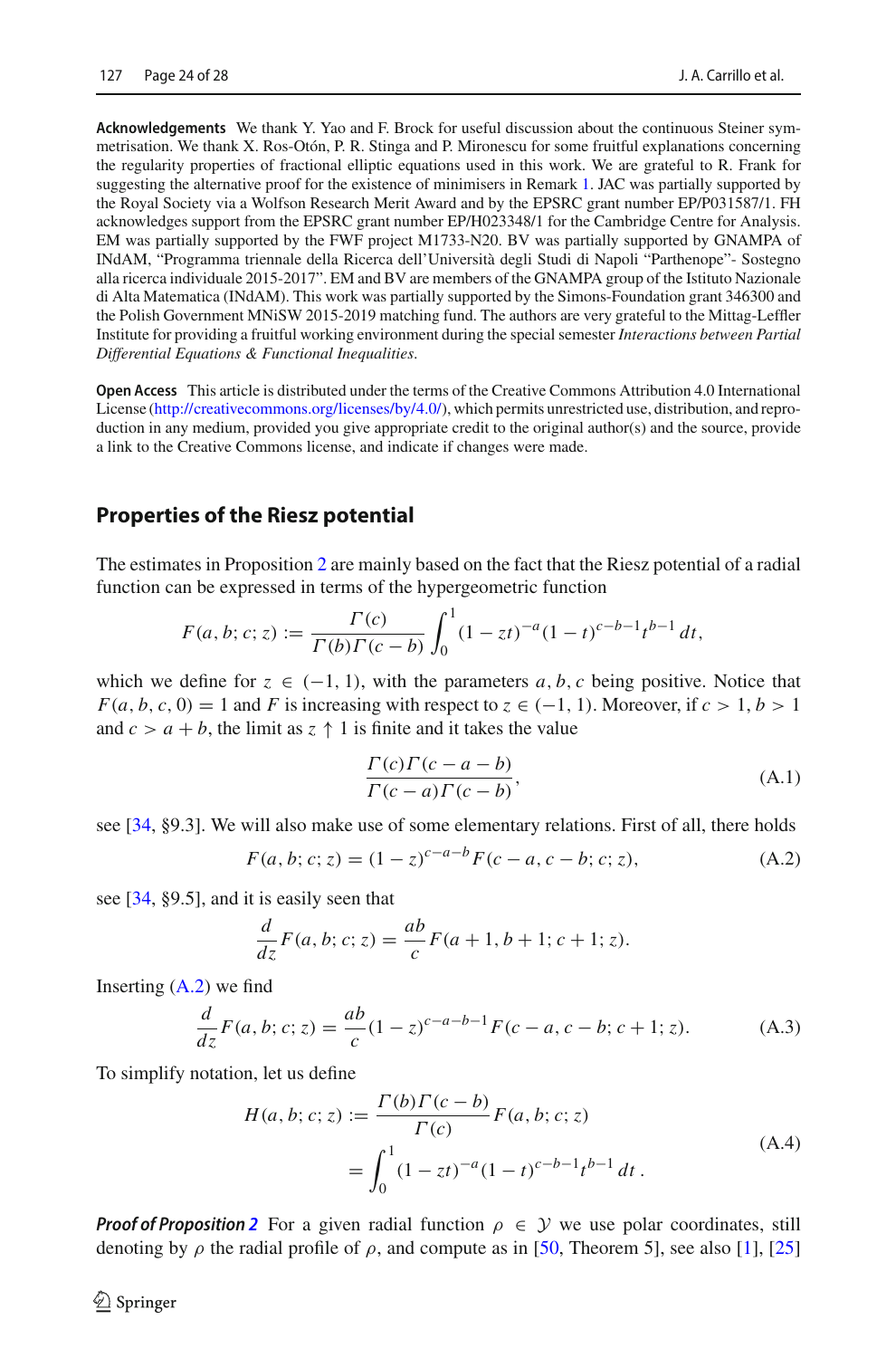#### or [\[26](#page-26-29), §1.3],

<span id="page-24-3"></span>
$$
|x|^k * \rho(x)
$$
  
=  $\sigma_{N-1} \int_0^\infty \left( \int_0^\pi \left( |x|^2 + \eta^2 - 2|x| \eta \cos \theta \right)^{k/2} \sin^{N-2} \theta \, d\theta \right) \rho(\eta) \eta^{N-1} d\eta.$  (A.5)

Then we need to estimate the integral

<span id="page-24-1"></span>
$$
\Theta_k(r,\eta) := \sigma_{N-1} \int_0^{\pi} \left(r^2 + \eta^2 - 2r\eta \cos(\theta)\right)^{k/2} \sin^{N-2}(\theta) d\theta
$$

$$
= \begin{cases} r^k \vartheta_k(\eta/r), & \eta < r, \\ \eta^k \vartheta_k(r/\eta), & r < \eta, \end{cases}
$$
(A.6)

where, for  $u \in [0, 1)$ ,

$$
\vartheta_k(u) := \sigma_{N-1} \int_0^{\pi} \left( 1 + u^2 - 2u \cos(\theta) \right)^{k/2} \sin^{N-2}(\theta) d\theta
$$
  
=  $\sigma_{N-1} (1 + u)^k \int_0^{\pi} \left( 1 - 4 \frac{u}{(1 + u)^2} \cos^2 \left( \frac{\theta}{2} \right) \right)^{k/2} \sin^{N-2}(\theta) d\theta.$ 

Using the change of variables  $t = \cos^2(\frac{\theta}{2})$ , we get from the integral formulation [\(A.4\)](#page-2-1),

$$
\vartheta_k(u) = 2^{N-2} \sigma_{N-1} (1+u)^k \int_0^1 \left( 1 - 4 \frac{u}{(1+u)^2} t \right)^{k/2} t^{\frac{N-3}{2}} (1-t)^{\frac{N-3}{2}} dt
$$
  
=  $2^{N-2} \sigma_{N-1} (1+u)^k H(a, b; c; z)$  (A.7)

with

$$
a = -\frac{k}{2}
$$
,  $b = \frac{N-1}{2}$ ,  $c = N-1$ ,  $z = \frac{4u}{(1+u)^2}$ .

The function  $F(a, b; c; z)$  is increasing in *z* and then for any  $z \in (0, 1)$  there holds

<span id="page-24-2"></span><span id="page-24-0"></span>
$$
F(a, b; c; z) \le \lim_{z \uparrow 1} F(a, b; c; z).
$$
 (A.8)

Note that  $c - a - b = (k + N - 1)/2$  changes sign at  $k = 1 - N$ , and the estimate of  $\Theta_k$ depends on the sign of  $c - a - b$ :

Case  $k > 1 - N$ : The limit [\(A.8\)](#page-24-0) is finite if  $c - a - b > 0$  and it is given by the expression  $(A.1)$ . Therefore we get from  $(A.6)$ ,  $(A.7)$  and  $(A.4)$ 

$$
\Theta_k(|x|, \eta) \le C_1(|x| + \eta)^k \le C_1|x|^k \quad \text{if } 1 - N < k < 0
$$

with  $C_1 := 2^{N-2} \sigma_{N-1} \Gamma(b) \Gamma(c - a - b) / \Gamma(c - a)$ . Inserting this into [\(A.5\)](#page-24-3) concludes the proof of (i).

Case  $k < 1 - N$ : If  $c - a - b < 0$  we use [\(A.2\)](#page-1-2)

$$
F(a, b; c; z) = (1 - z)^{c - a - b} F(c - a, c - b; c; z),
$$

where now the right hand side, using  $(A.8)$  and  $(A.1)$ , can be bounded from above by  $(1 (z)^{c-a-b} \Gamma(c) \Gamma(a+b-c) / [\Gamma(a) \Gamma(b)]$  for  $z \in (0, 1)$ . This yields from [\(A.6\)](#page-24-1), [\(A.7\)](#page-24-2) and [\(A.4\)](#page-2-1) the estimate

<span id="page-24-4"></span>
$$
\Theta_k(|x|, \eta) \le C_2 |x|^k \left(\frac{|x| + \eta}{|x| - \eta}\right)^{1 - k - N} \quad \text{if } k < 1 - N \tag{A.9}
$$

<sup>2</sup> Springer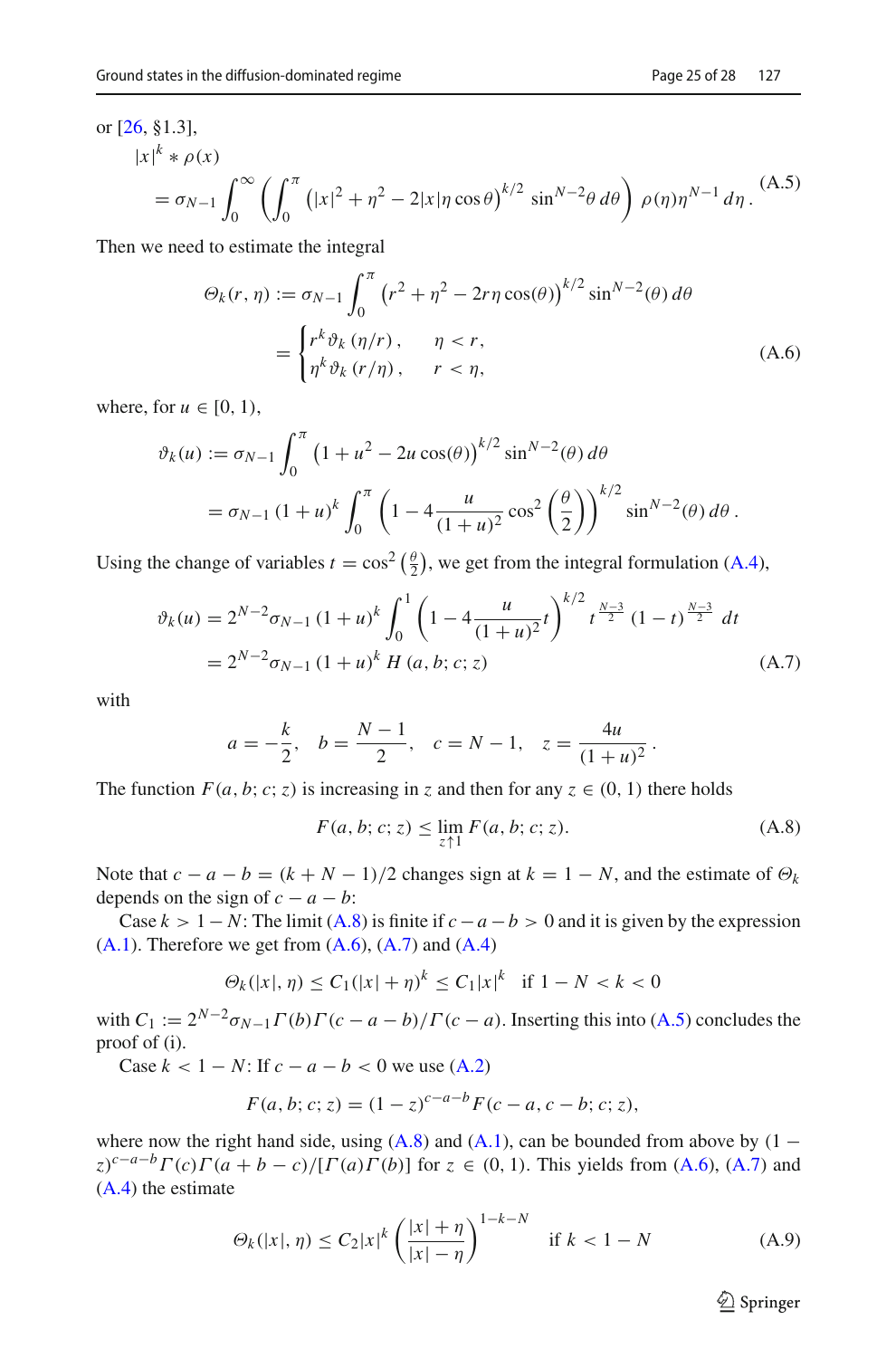with  $C_2 := 2^{N-2} \sigma_{N-1} \Gamma(c-b) \Gamma(a+b-c) / \Gamma(a)$ .

Case  $k = 1 - N$ : If on the other hand  $c - a - b = 0$ , we use [\(A.3\)](#page-1-1) with  $c = 2a = 2b = N-1$ , integrating it and obtaining, since  $F = 1$  for  $z = 0$ ,

$$
F(a, b; c; z) = 1 + \frac{N-1}{4} \int_0^z \frac{F(c-a, c-b; c+1; t)}{1-t} dt,
$$

and the latter right hand side is bounded above, thanks to  $(A.8)$  and  $(A.1)$ , by

$$
1 + \frac{(N-1)\Gamma(N)}{4(\Gamma(N/2+1/2))^2} \log\left(\frac{1}{1-z}\right)
$$

for  $z \in (0, 1)$ . This leads from  $(A.6)$ ,  $(A.7)$  to the new estimate

<span id="page-25-13"></span>
$$
\Theta_k(|x|, \eta) \le C_2 |x|^k \left(1 + \log\left(\frac{|x| + \eta}{|x| - \eta}\right)\right) \quad \text{if } k = 1 - N,\tag{A.10}
$$

with  $C_2 := 2^{N-2} \sigma_{N-1} \frac{\Gamma(N/2 - 1/2)^2}{\Gamma(N-1)} \max\left\{1, \frac{(N-1)\Gamma(N)}{2\Gamma((N+1)/2)^2}\right\}.$ 

Now, if  $\rho$  is supported on a ball  $B_R$ , the radial representation [\(A.5\)](#page-24-3) reduces to

<span id="page-25-14"></span>
$$
|x|^{k} * \rho(x) = \int_{0}^{R} \Theta_{k}(|x|, \eta) \rho(\eta) \eta^{N-1} d\eta, \quad x \in \mathbb{R}^{N}.
$$
 (A.11)

If <sup>|</sup>*x*<sup>|</sup> <sup>&</sup>gt; *<sup>R</sup>*, we have (|*x*|+η)(|*x*|−η)−<sup>1</sup> <sup>≤</sup> (|*x*|+ *<sup>R</sup>*)(|*x*|− *<sup>R</sup>*)−<sup>1</sup> for any <sup>η</sup> <sup>∈</sup> (0, *<sup>R</sup>*), therefore we can put *R* in place of  $\eta$  in the right hand side of  $(A.9)$  and  $(A.10)$ , insert into  $(A.11)$  and  $\Box$ conclude.

# **References**

- <span id="page-25-12"></span>1. Balagué, D., Carrillo, J.A., Laurent, T., Raoul, G.: Nonlocal interactions by repulsive–attractive potentials: radial ins/stability. Physica D **260**, 5–25 (2013)
- <span id="page-25-1"></span>2. Blanchet, A., Calvez, V., Carrillo, J.A.: Convergence of the mass-transport steepest descent scheme for the subcritical Patlak–Keller–Segel model. SIAM J. Numer. Anal. **46**(2), 691–721 (2008)
- <span id="page-25-2"></span>3. Blanchet, A., Carlen, E.A., Carrillo, J.A.: Functional inequalities, thick tails and asymptotics for the critical mass Patlak–Keller–Segel model. J. Funct. Anal. **262**(5), 2142–2230 (2012)
- <span id="page-25-5"></span>4. Blanchet, A., Carrillo, J.A., Laurençot, P.: Critical mass for a Patlak–Keller–Segel model with degenerate diffusion in higher dimensions. Calc. Var. Partial Differ. Equ. **35**(2), 133–168 (2009)
- <span id="page-25-3"></span>5. Blanchet, A., Carrillo, J.A., Masmoudi, N.: Infinite time aggregation for the critical Patlak–Keller–Segel model in R2. Commun. Pure Appl. Math. **61**(10), 1449–1481 (2008)
- <span id="page-25-4"></span>6. Blanchet, A., Dolbeault, J., Perthame, B.: Two dimensional Keller–Segel model in  $\mathbb{R}^2$ : optimal critical mass and qualitative properties of the solution. Electron. J. Differ. Equ. **2006**(44), 1–33 (2006). (electronic)
- <span id="page-25-11"></span>7. Brenier, Y.: Polar factorization and monotone rearrangement of vector-valued functions. Commun. Pure Appl. Math. **44**, 375–417 (1991)
- <span id="page-25-8"></span>8. Brock, F., Solynin, A.Y.: An approach to symmetrization via polarization. Trans. Am. Math. Soc. **352**(4), 1759–1796 (2000)
- <span id="page-25-9"></span>9. Caffarelli, L.A., Stinga, P.R.: Fractional elliptic equations, Caccioppoli estimates and regularity. Ann. Inst. H. Poincaré Anal. Non Linéaire **33**(3), 767–807 (2016)
- <span id="page-25-0"></span>10. Calvez, V., Carrillo, J.A.: Volume effects in the Keller-Segel model: energy estimates preventing blow-up. J. Math. Pures Appl. **86**, 155–175 (2006)
- <span id="page-25-10"></span>11. Calvez, V., Carrillo, J.A.: Refined asymptotics for the subcritical Keller–Segel system and related functional inequalities. Proc. Am. Math. Soc. **140**(10), 3515–3530 (2012)
- <span id="page-25-6"></span>12. Calvez, V., Carrillo, J.A., Hoffmann, F.: Equilibria of homogeneous functionals in the fair-competition regime. Nonlinear Anal. **159**, 85–128 (2017)
- <span id="page-25-7"></span>13. Calvez, V., Carrillo, J.A., Hoffmann, F.: The geometry of diffusing and self-attracting particles in a one-dimensional fair-competition regime. In: Carrillo, J.A. (ed.) Nonlocal and nonlinear diffusions and interactions: new methods and directions, volume lecture notes in mathematics, vol. 2186, pp. 1–71. Springer, Cham (2017)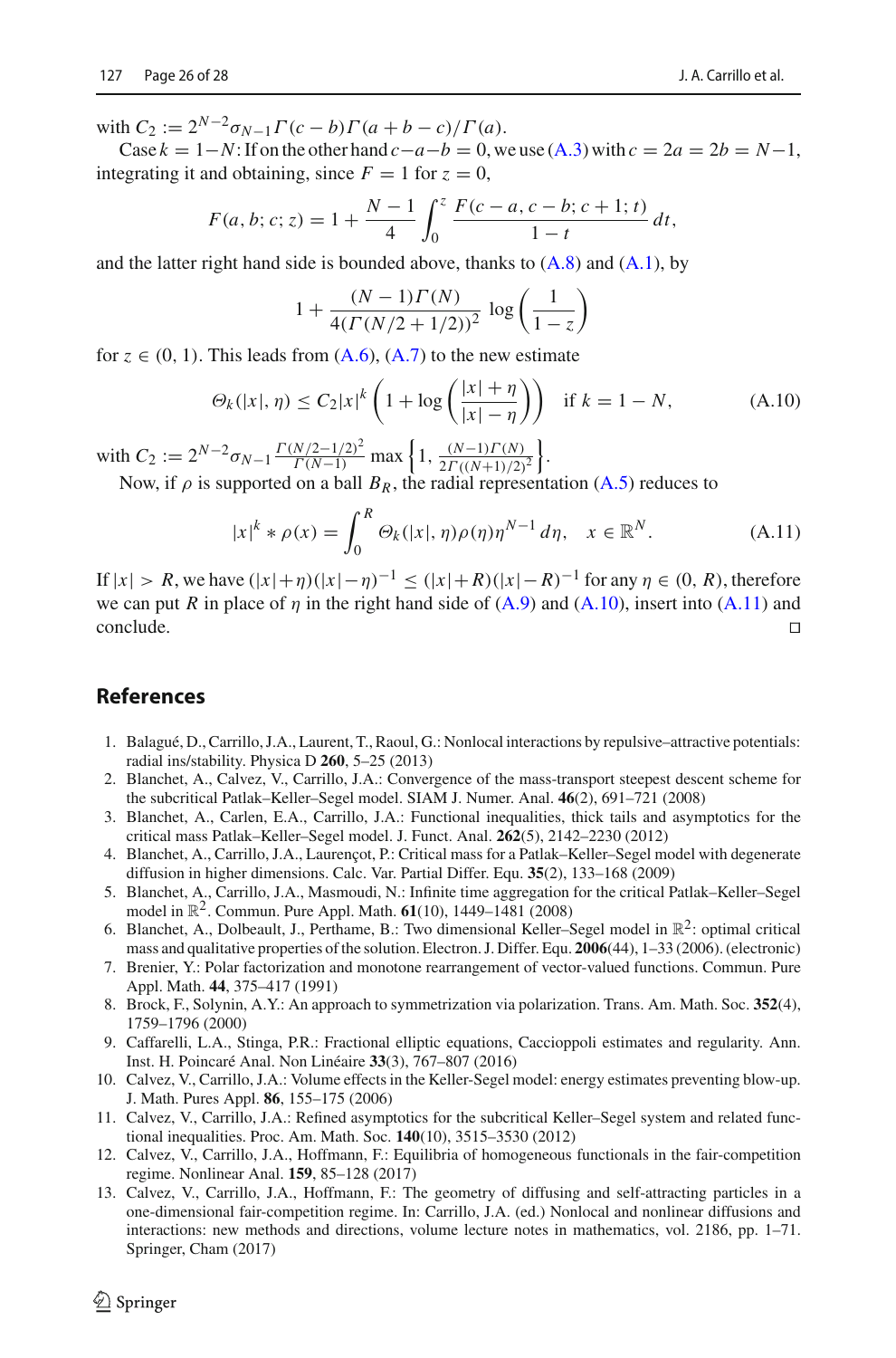- <span id="page-26-12"></span>14. Campos, J.F., Dolbeault, J.: Asymptotic estimates for the parabolic–elliptic Keller–Segel model in the plane. Commun. Partial Differ. Equ. **39**(5), 806–841 (2014)
- <span id="page-26-5"></span>15. Carlen, E.A., Figalli, A.: Stability for a GNS inequality and the log-HLS inequality, with application to the critical mass Keller–Segel equation. Duke Math. J. **162**(3), 579–625 (2013)
- <span id="page-26-16"></span>16. Carrillo, J.A., Castorina, D., Volzone, B.: Ground states for diffusion dominated free energies with logarithmic interaction. SIAM J. Math. Anal. **47**(1), 1–25 (2015)
- <span id="page-26-17"></span>17. Carrillo, J.A., Hittmeir, S., Volzone, B., Yao, Y.: Nonlinear aggregation–diffusion equations: radial symmetry and long time asymptotics. preprint [arXiv: 1603.07767](http://arxiv.org/abs/1603.07767) (2016)
- <span id="page-26-1"></span>18. Carrillo, J.A., Huang, Y., Schmidtchen, M.: Zoology of a nonlocal cross-diffusion model for two species. SIAM J. Appl. Math. **78**(2), 1078–1104 (2018)
- <span id="page-26-6"></span>19. Carrillo, J.A., Lisini, S., Mainini, E.: Uniqueness for Keller–Segel-type chemotaxis models. Discrete Contin. Dyn. Syst. **34**(4), 1319–1338 (2014)
- <span id="page-26-14"></span>20. Chavanis, P.-H., Laurençot, P., Lemou, M.: Chapman–Enskog derivation of the generalized Smoluchowski equation. Physica A **341**(1–4), 145–164 (2004)
- <span id="page-26-15"></span>21. Chavanis, P.H., Mannella, R.: Self-gravitating Brownian particles in two dimensions: the case of  $N = 2$ particles. Eur. Phys. J. B **78**(2), 139–165 (2010)
- <span id="page-26-23"></span>22. Demengel, F., Demengel, G.: Functional spaces for the theory of elliptic partial differential equations. Universitext. Springer, London; EDP Sciences, Les Ulis (2012). Translated from the 2007 French original by Reinie Erné
- <span id="page-26-7"></span>23. Dolbeault, J., Perthame, B.: Optimal critical mass in the two dimensional Keller–Segel model in  $\mathbb{R}^2$ . C. R. Math. Acad. Sci. Paris **339**, 611–616 (2004)
- <span id="page-26-2"></span>24. Domschke, P., Trucu, D., Gerisch, A., Chaplain, M.A.J.: Mathematical modelling of cancer invasion: implications of cell adhesion variability for tumour infiltrative growth patterns. J. Theor. Biol. **361**, 41–60 (2014)
- <span id="page-26-28"></span>25. Dong, H.: The aggregation equation with power-law kernels: ill-posedness, mass concentration and similarity solutions. Commun. Math. Phys. **304**(3), 649–664 (2011)
- <span id="page-26-29"></span>26. Drelichman, I.: Weighted inequalities for fractional integrals of radial functions and applications. PhD thesis, Universidad de Buenos Aires (2010)
- <span id="page-26-13"></span>27. Egaña-Fernández, G., Mischler, S.: Uniqueness and long time asymptotic for the Keller–Segel equation: the parabolic–elliptic case. Arch. Ration. Mech. Anal. **220**(3), 1159–1194 (2016)
- <span id="page-26-3"></span>28. Gerisch, A., Chaplain, M.A.J.: Mathematical modelling of cancer cell invasion of tissue: local and nonlocal models and the effect of adhesion. J. Theor. Biol. **250**(4), 684–704 (2008)
- <span id="page-26-0"></span>29. Hillen, T., Painter, K.: Global existence for a parabolic chemotaxis model with prevention of overcrowding. Adv. Appl. Math. **26**, 280–301 (2001)
- <span id="page-26-8"></span>30. Jäger, W., Luckhaus, S.: On explosions of solutions to a system of partial differential equations modelling chemotaxis. Trans. Am. Math. Soc. **329**, 819–824 (1992)
- 31. Keller, E., Segel, L.: Initiation of slime mold aggregation viewed as an instability. J. Theor. Biol. **26**, 399–415 (1970)
- <span id="page-26-9"></span>32. Keller, E., Segel, L.: Model for chemotaxis. J. Theor. Biol. **30**, 225–234 (1971)
- <span id="page-26-18"></span>33. Kim, I., Yao, Y.: The Patlak–Keller–Segel model and its variations: properties of solutions via maximum principle. SIAM J. Math. Anal. **44**(2), 568–602 (2012)
- <span id="page-26-27"></span>34. Lebedev, N.N.: Special Functions and Their Applications. Prentice-Hall, Upper Saddel River (1965)
- <span id="page-26-20"></span>35. Lieb, E.H.: Sharp constants in the Hardy–Littlewood–Sobolev and related inequalities. Ann. Math. **118**, 349–374 (1983)
- <span id="page-26-19"></span>36. Lieb, E.H., Loss, M.: Analysis, Volume 14 of Graduate Studies in Mathematics, 2nd edn. American Mathematical Society, Providence (2001)
- <span id="page-26-22"></span>37. Lieb, E.H., Oxford, S.: An improved lower bound on the indirect coulomb energy. Int. J. Quantum Chem. **19**(12), 427–439 (1981)
- <span id="page-26-21"></span>38. Lions, P.L.: The concentration-compactness principle in the calculus of variations. The locally compact case, part 1. Annales de l'I.H.P. Analyse non lineaire **1**(2), 109–145 (1984)
- <span id="page-26-25"></span>39. McCann, R.J.: Existence and uniqueness of monotone measure-preserving maps. Duke Math. J. **80**, 309–323 (1995)
- <span id="page-26-26"></span>40. McCann, R.J.: A convexity principle for interacting gases. Adv. Math. **128**, 153–179 (1997)
- <span id="page-26-24"></span>41. Mironescu, P.: Superposition with subunitary powers in Sobolev spaces. C. R. Math. Acad. Sci. Paris **353**(6), 483–487 (2015)
- <span id="page-26-4"></span>42. Murakawa, H., Togashi, H.: Continuous models for cell–cell adhesion. J. Theor. Biol. **374**, 1–12 (2015)
- <span id="page-26-10"></span>43. Nagai, T.: Blow-up of radially symmetric solutions to a chemotaxis system. Adv. Math. Sci. Appl. **5**, 581–601 (1995)
- <span id="page-26-11"></span>44. Nanjundiah, V.: Chemotaxis, signal relaying and aggregation morphology. J. Theor. Biol. **42**, 63–105 (1973)